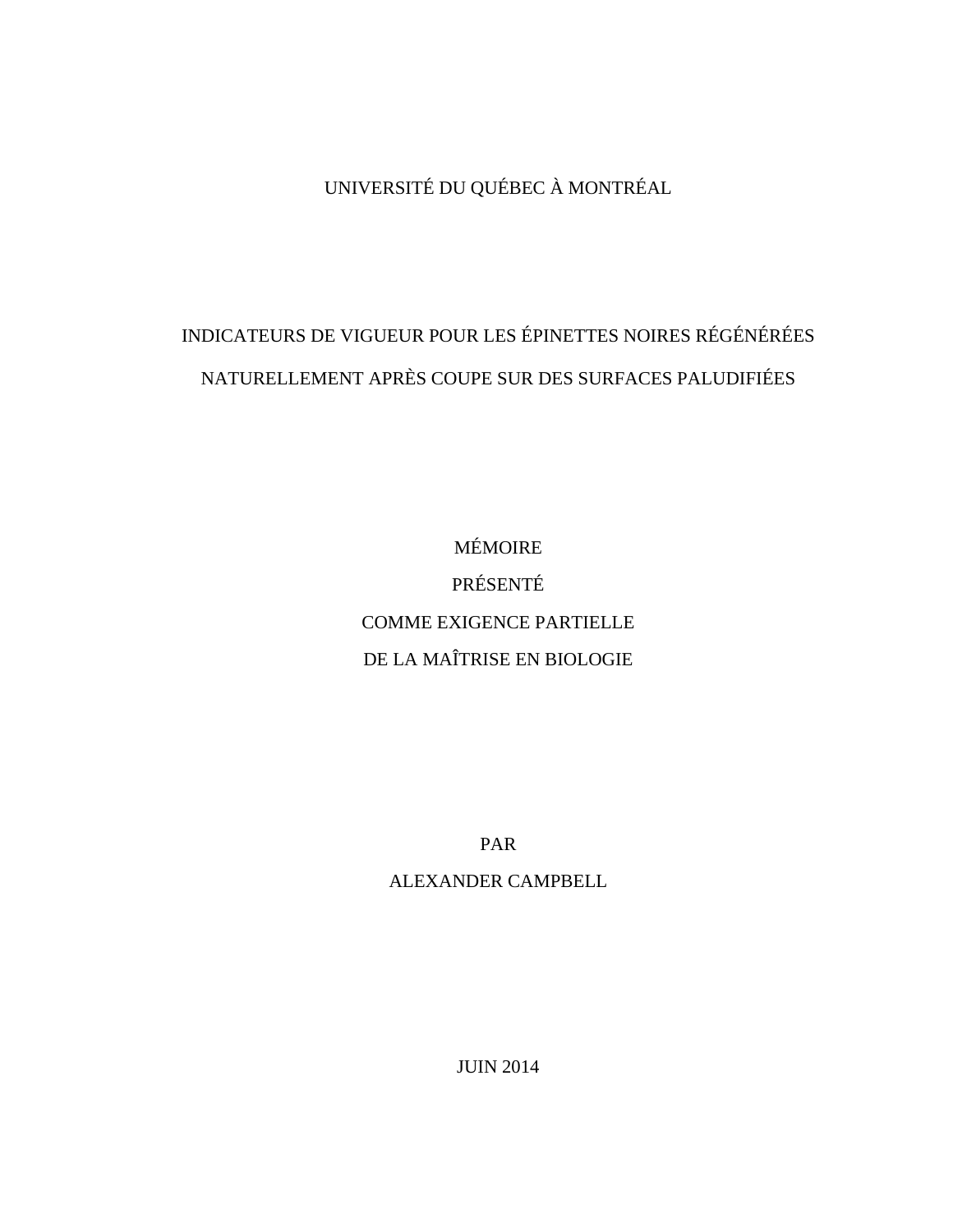# ACKNOWLEDGEMENTS

This project could never have been completed without the continual help and support from my supervisors Dan Kneeshaw and Alain Leduc. Their knowledge about everything from field sampling to statistical analysis and thesis writing have been an immense help. Their attitude towards research complements mine and reminds me that my choice in supervisors was the correct one.

I would also like to thank my friends and colleagues in the Kneeshaw lab and other labs throughout the CEF. Writing a Master's thesis' or a PhD dissertation is a continual albeit welcome struggle and an experience that is more easily tackled when it is possible to share problems and look for solutions together.

I thank my parents and brother who have talked me through tough times and always encouraged me to do the best I can. My parents have always supported my life decisions and long term goals. I would not be writing this were it not for their unconditional support throughout the past couple of years.

Last but not least, I am thankful for receiving an Industrial Innovation Scholarship from the FQRNT, NSERC and Tembec which financed this project.

Completing this degree has inspired me to pursue my dreams and continue to work with plants.

*"You are what you repeatedly do. Excellence, then, is not an act, but habit."*

- Aristotle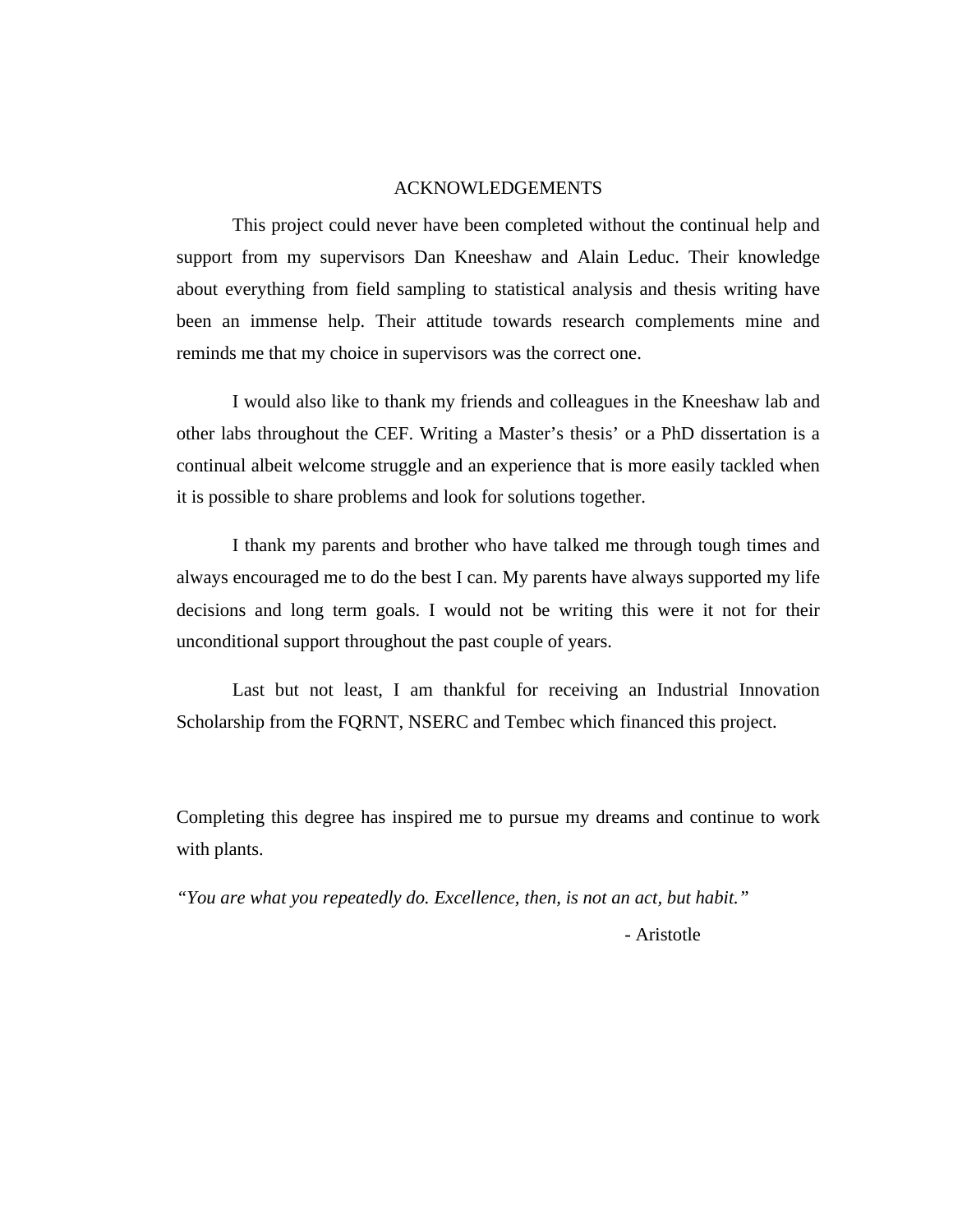# TABLE OF CONTENTS

| $\mathbf{1}$                |                                                                        |  |
|-----------------------------|------------------------------------------------------------------------|--|
|                             |                                                                        |  |
| 1.2.1                       |                                                                        |  |
|                             |                                                                        |  |
| 1.3.1                       |                                                                        |  |
|                             |                                                                        |  |
|                             |                                                                        |  |
|                             | 1.3.1.3 Quantum efficiency of black spruce needles15                   |  |
| 1.3.2                       |                                                                        |  |
|                             |                                                                        |  |
|                             |                                                                        |  |
| $\mathcal{D}_{\mathcal{L}}$ |                                                                        |  |
|                             | 2.2 Relationships between physiological and morphological variables 22 |  |
|                             |                                                                        |  |
|                             |                                                                        |  |
| 3                           |                                                                        |  |
|                             |                                                                        |  |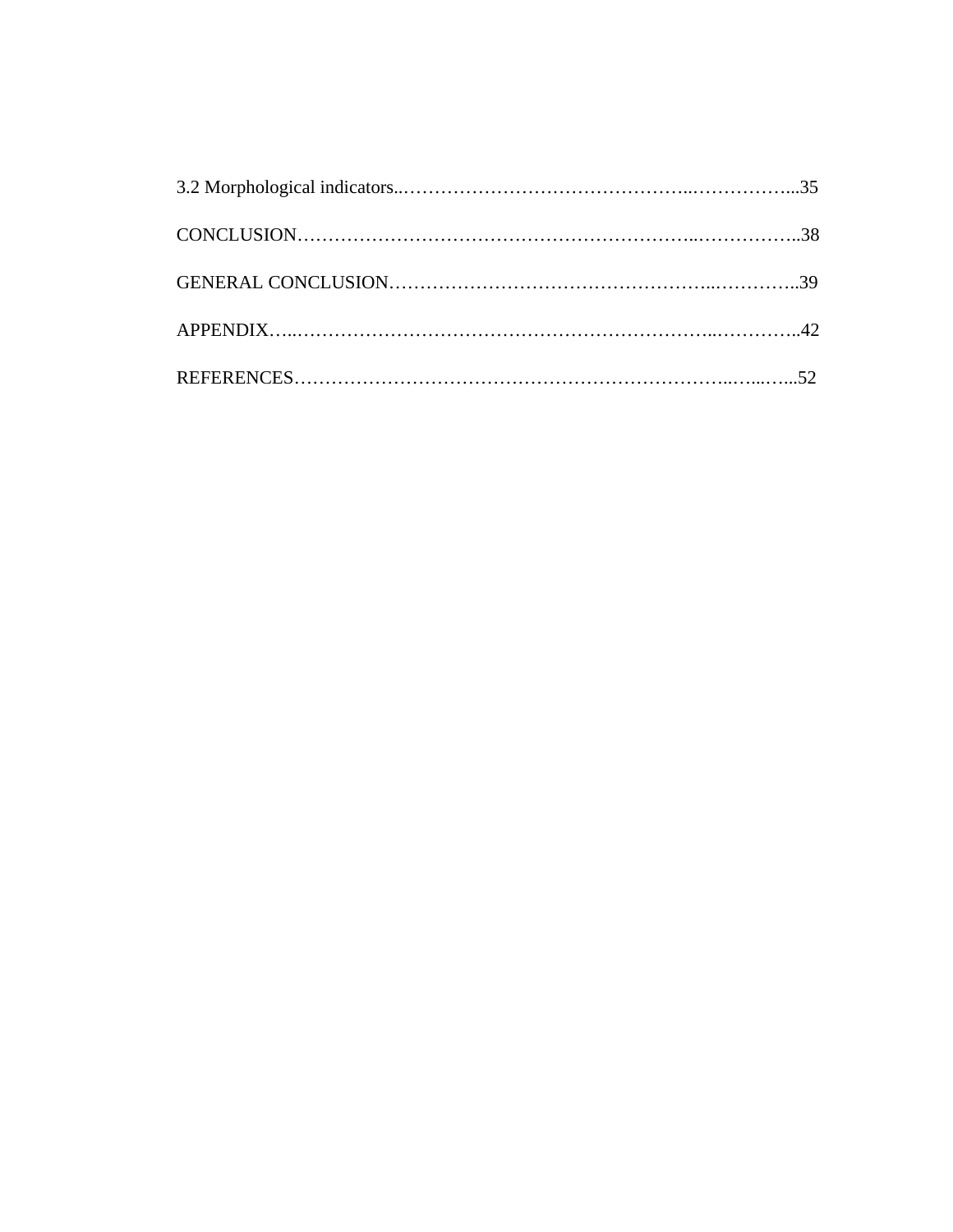# LIST OF FIGURES

|              | Figure                                                                                                                                                                                                     | Page |    |
|--------------|------------------------------------------------------------------------------------------------------------------------------------------------------------------------------------------------------------|------|----|
| $\mathbf{1}$ |                                                                                                                                                                                                            |      | 10 |
| 2            | Redundancy analysis triplot relating morphology and physiology                                                                                                                                             |      | 24 |
| 3            | Redundancy analysis triplots relating growth variables to morphology                                                                                                                                       |      | 26 |
|              | 4 Linear regression with 5% confidence intervals between past height<br>growth (2005-2007) and current height growth (2008 and 2009) to test<br>whether past growth could be used to predict future growth |      | 28 |
|              | 5 Leader length in 2005, 2006, 2007 as a predictor of height growth in the                                                                                                                                 |      | 29 |
| 6            | Growth curves obtained from the median of the percentile rank for<br>A) leader length, B) height growth rate, C) tree height, D) radial width,<br>E) radial growth rate and F) diameter at ground height   |      | 30 |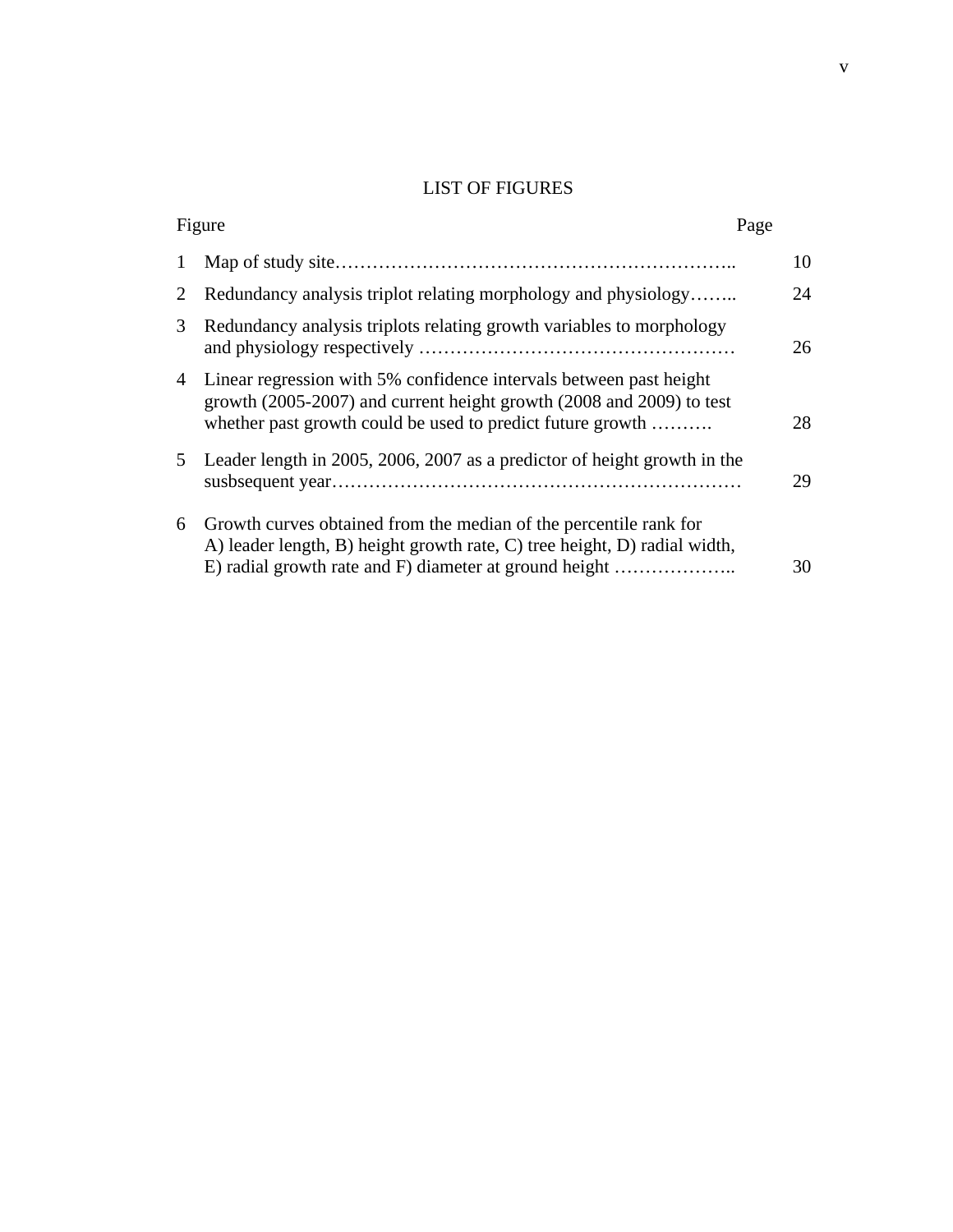# LIST OF TABLES

| Table          |                                                                                                                                                                                      | Page |     |
|----------------|--------------------------------------------------------------------------------------------------------------------------------------------------------------------------------------|------|-----|
| $\mathbf{1}$   | Site means for tree height, diameter at ground height and organic                                                                                                                    |      | 21  |
|                | 2 Mean organic matter depth, tree height and diameter at ground<br>height according to the organic matter gradient consolidated from                                                 |      | 22. |
| 3 <sup>1</sup> | Redundancy analysis output for the morphology data set constrained                                                                                                                   |      | 22. |
| 4              | Redundancy analysis output for morphology and physiology data                                                                                                                        |      | 23  |
| 5 <sup>5</sup> | Mean height, median height, max height, minimum height, mean<br>leader and mean height growth rate of trees in 2011 based on 6,7,8<br>year post-harvest height growth classification |      | 31  |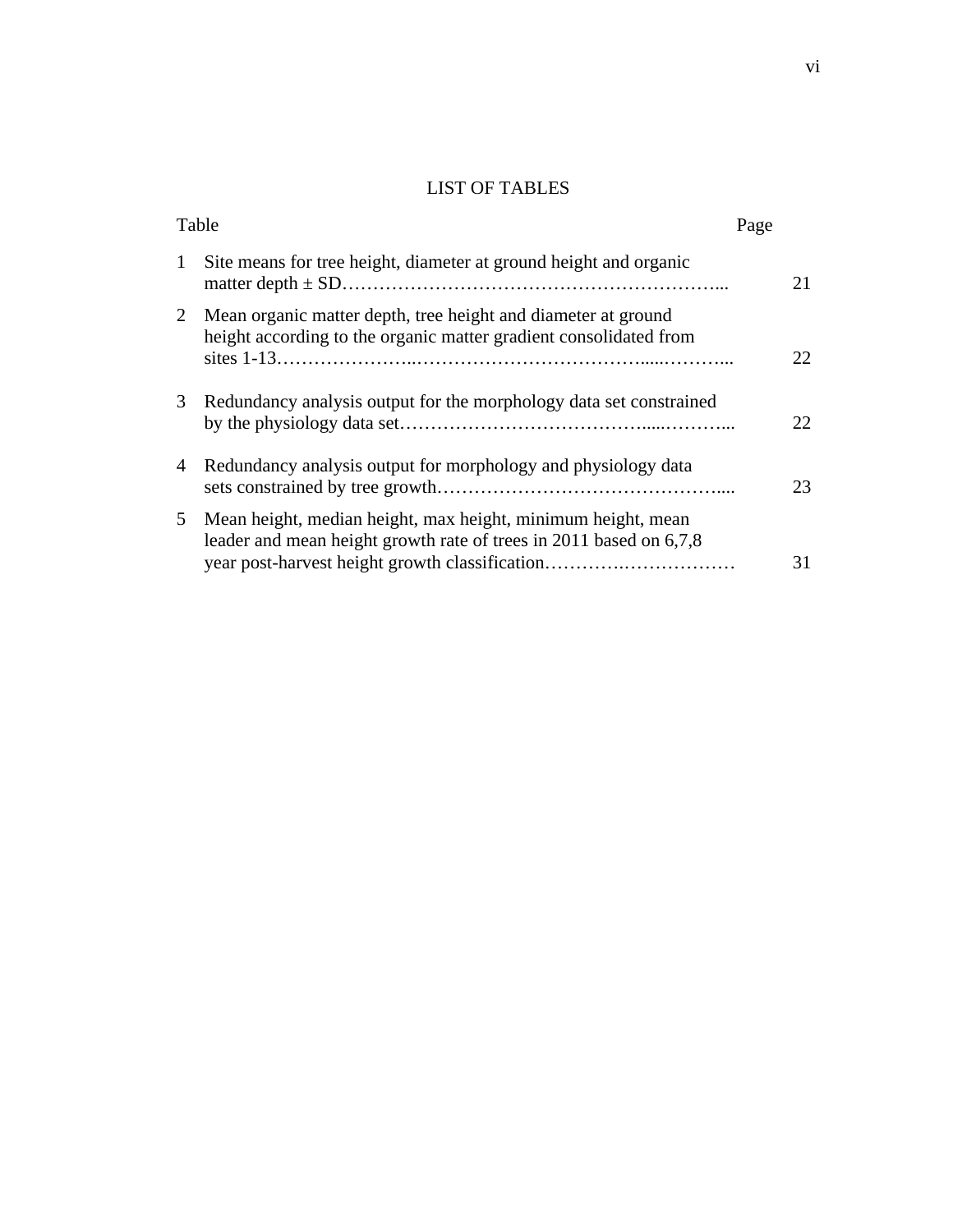# LIST OF ABBREVIATIONS, INITIALS AND ACRONYMS

ANOVA Analysis of Variance CLAAG Careful Logging Around Advance Growth CPRS Cutting with Protection of Regeneration and Soil DBH Diameter at Breast Height DGH Diameter at Ground Height FM Fresh Mass HV High Vigor LB Lateral Branch LCR Live Crown Ratio LDA Linear Discriminant Analysis LN Liquid Nitrogen LV Low Vigor MFA Multiple Factor Analysis OM Organic Matter PCA Principal Component Analysis RDA Redundancy Analysis RHI Relative Height Increment SD Standard Deviation SNW Specific Needle Weight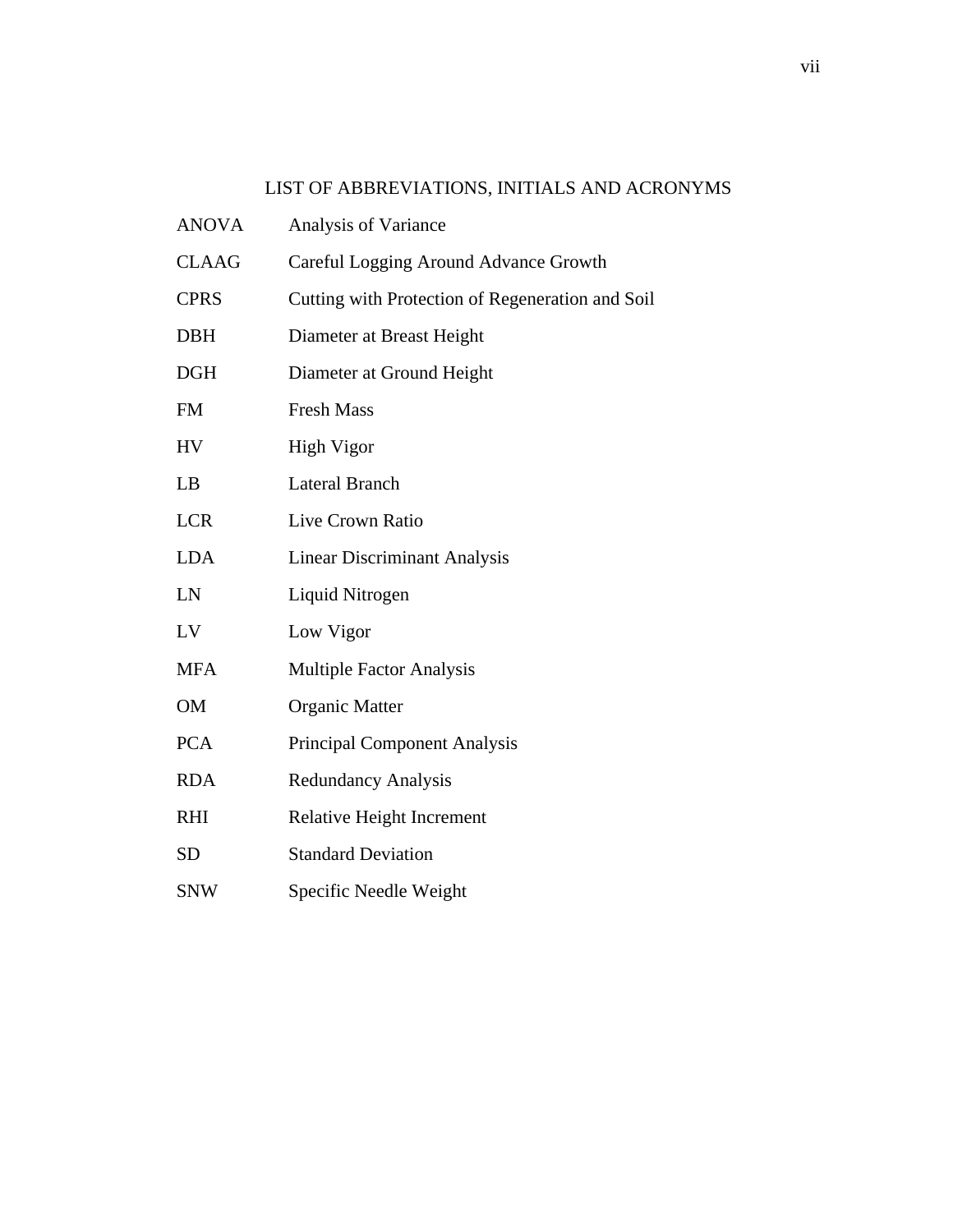# RÉSUMÉ

Pour continuer à exploiter les épinettes noires de la forêt boréale, il est important que la régénération naturelle dans cette région se fasse adéquatement. Par contre, pour des raisons diverses, plusieurs arbres en régénération dans la forêt boréale ont un taux de croissance stagnant même s'ils se développent en conditions de pleine lumière. Puisque la paludification est un problème récurrent dans le nordouest québécois, les conditions de limitation de croissance sont liées au sol et aux processus sous terrains. Des indicateurs de vigueur pourraient déterminer si les arbres reprennent leur croissance ou demeurent en stagnation. Lors de l'été 2011, des données concernant la morphométrie et la physiologie des épinettes noires en régénération naturelle (n = 390) ont été recueillies en vue de déterminer lesquelles sont les plus aptes à évaluer la vigueur chez cette espèce. À l'aide d'une analyse discriminante, nous avions essayé de déterminer s'il était possible d'identifier un seuil pour démarquer les arbres vigoureux des arbres peu vigoureux. Des indicateurs morphologiques et physiologiques ont été mesurés pour identifier la vigueur des arbres. Les outils présentement utilisés par les forestiers lors des inventaires forestiers ne sont pas toujours capable d'évaluer correctement les patrons de croissance des épinettes noires en milieu paludifié. Cette étude suggère que le taux de croissance apicale ainsi que la longueur de la flèche terminale, deux indicateurs mesurés présentement, sont les plus aptes à évaluer la vigueur de la régénération des épinettes noire.

*Mots-clefs*: paludification, morphologie, physiologie, fluorescence, processus sous terrains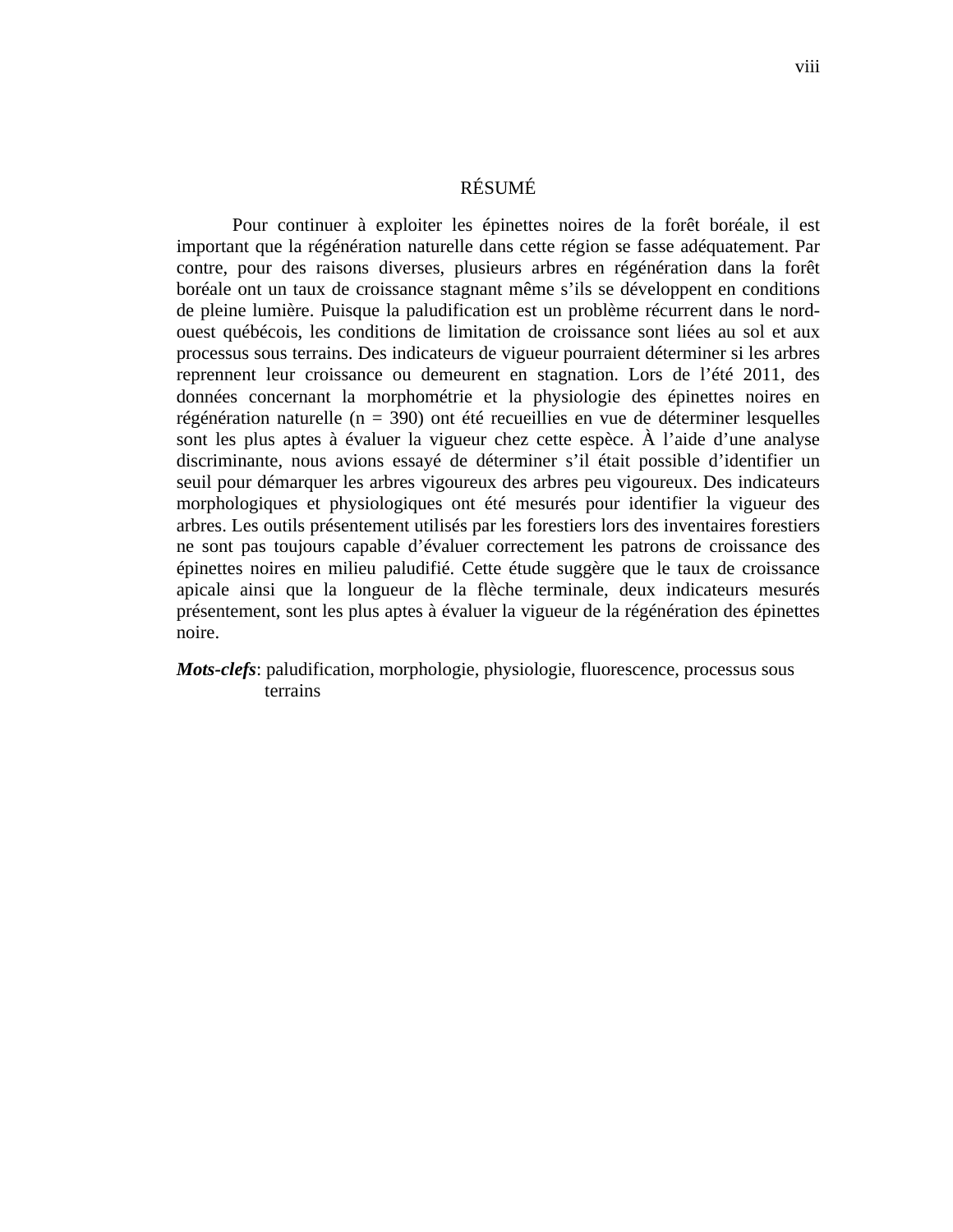#### ABSTRACT

To ensure a sustainable exploitation of black spruce in the boreal forest, it is important that natural regeneration grows adequately in this region. For different reasons however, many regenerating black spruce in the boreal forest have weak growth and this even though they grow in full light conditions. Growth stagnation is a recurring problem for pre-established young black spruce trees growing after clearcutting in paludified regions of the boreal forest. Identifying full light postharvest vigor indicators pertaining to tree growth would help detect trees of high and low vigor. During the summer of 2011, data pertaining to morphological and physiological components of black spruce  $(n = 390)$  were collected in order to determine which variables were ideal for evaluating vigor. Linear discriminant analysis was used to determine whether a threshold could be identified in order to classify trees as high or low vigor. Morphological and physiological variables were measured for the purpose of relating them to tree vigor. The tools currently implemented by foresters during forest inventories do not always properly evaluate the regeneration success of naturally regenerated post-harvest black spruce trees in paludified regions. This study suggests that height growth rate and leader length however, two indicators currently used, still most aptly evaluate vigor for regenerating black spruce.

# *Key words*: paludification, morphology, physiology, fluorescence, belowground processes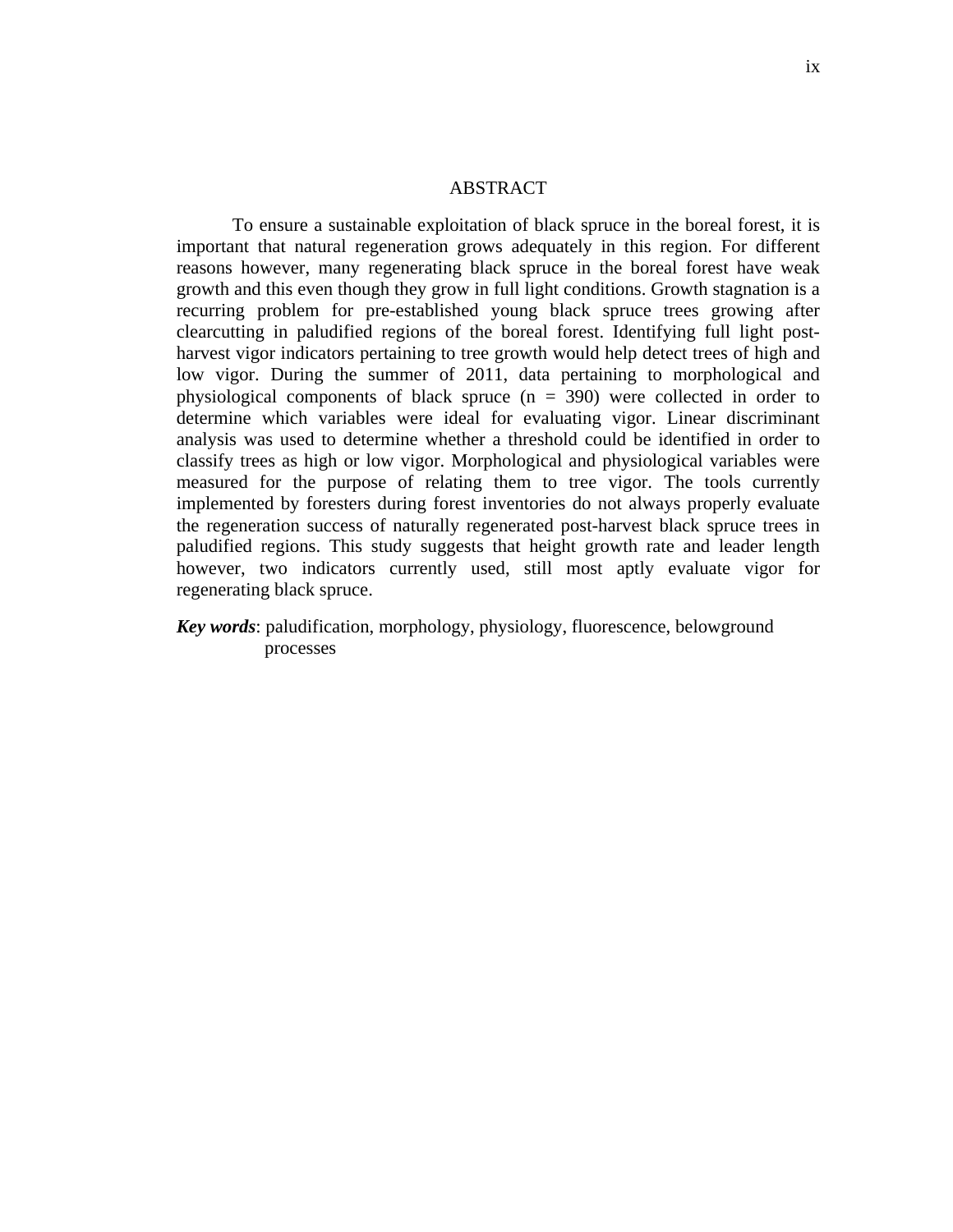## GENERAL INTRODUCTION

The boreal forest is the largest land biome in the world. The North American boreal forest boasts one of the most important tree species for the saw, pulp and paper industry, black spruce (*Picea mariana* (Mill.) BSP), and as such, this forested area has been extensively exploited over the past few decades. As exploitation continues, forest management issues move from planning harvesting mature and overmature natural stands to predicting the development of second growth stands that recruit following clearcutting.

Many tools are useful in making a diagnosis for future regeneration. Basal area measurements aid foresters and researchers alike in gauging stand productivity. Stand density, the quantitative measure of one or more physical characteristics of a forest stand expressed per unit area (Ernst and Knapp, 1985), inform us about tree density, tree volume per unit area or mass. Stocking, describes the spatial distribution of stems (overstocked, understocked or fully stocked) at any level of stand density with respect to a silvicultural goal (Johnson et al., 2002). Stocking, however, should not be estimated without knowing stand basal area in order to get a proper appraisal of stand stocking. As such, a fully stocked stand refers to the point at which both height growth for individual trees and basal area can be maximized for the overall stand (Strobl, 2000). Thus, overstocked stands have too many trees and wood is lost when natural self-thinning occurs whereas understocked stands may generate large sized trees but too few of them to maximize basal area growth rate per unit area.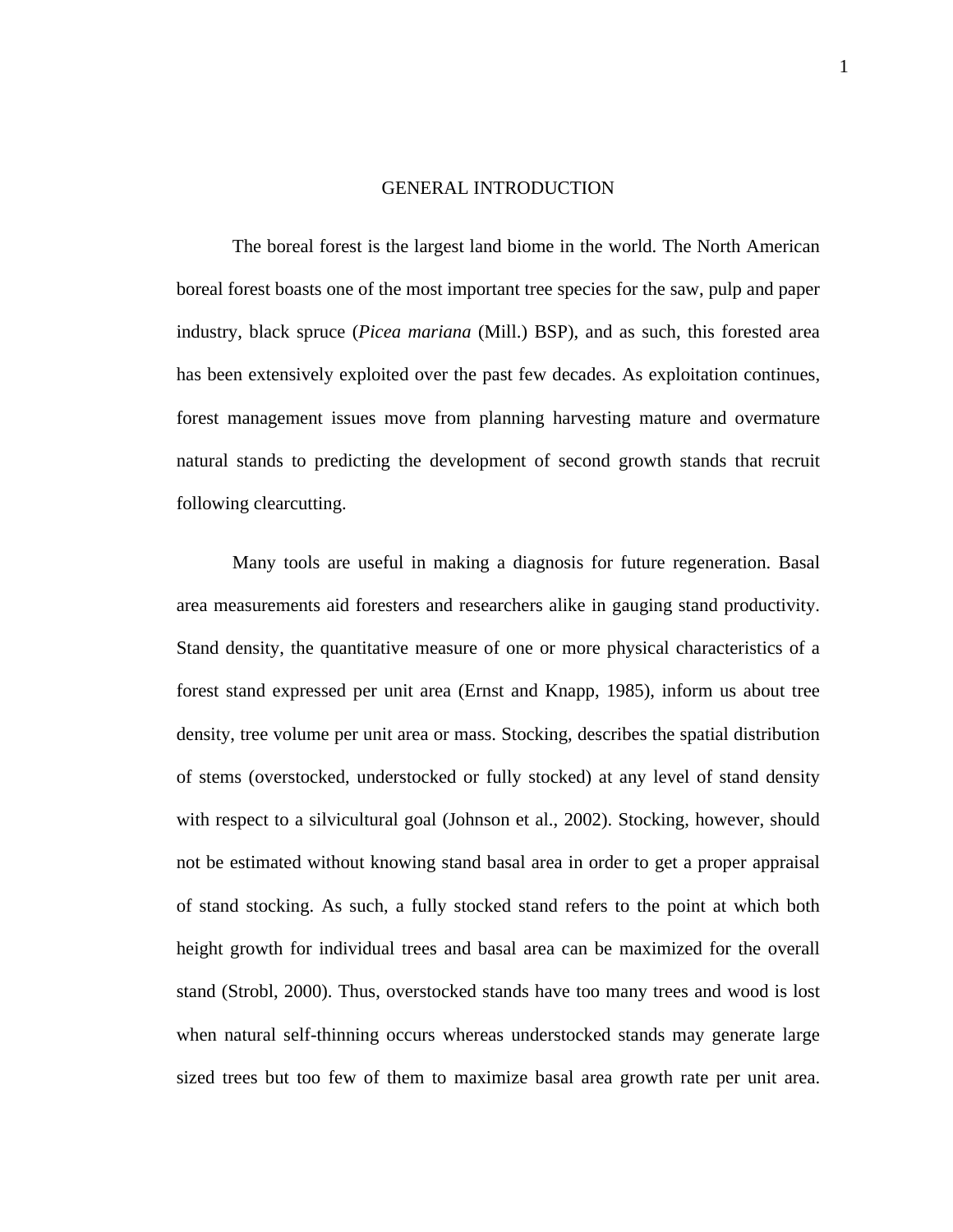These different measurements can give rise to normal yield tables for individual species, which can predict future yields based on stand age. However, tables, such as stand density management diagrams, are not developed for the early ages of stand development immediately after a disturbance (fire, outbreak, windthrow, clearcutting). They more commonly shed light on stand development after 20 years of recruitment (Newton, 1997).

Up until now, young stems have been used as indicators to discern whether or not a seedling is growing under good or poor conditions. These seedlings can be described as free-to-grow trees. Different definitions of free-to-grow trees have been developed. Definitions differ depending on the species in question and on forest guidelines set out by the governing jurisdiction. In British Columbia, free-to-grow standards are applied to the area in question and not specifically to the trees such that the British Columbia government states "that an area is considered to be free-to-grow when the regenerating trees are free of reasonably foreseen impediments to growth". Manitoba has a similar standard but is also more specific towards free-to-grow trees whereby a free-to-grow tree must be well established and at a 1.5 m from any hardwood competition and other free-to-grow trees (Manitoba Conservation, 2010). Hardwood individuals must also not be equal to or exceed 66% of the height of the said free-to-grow tree, otherwise it is deemed a competitor. Contrastingly, Alberta modified their provincial reforestation standards in 2010, moving away from the traditional free-to-grow standards and adopted the Reforestation Standard of Alberta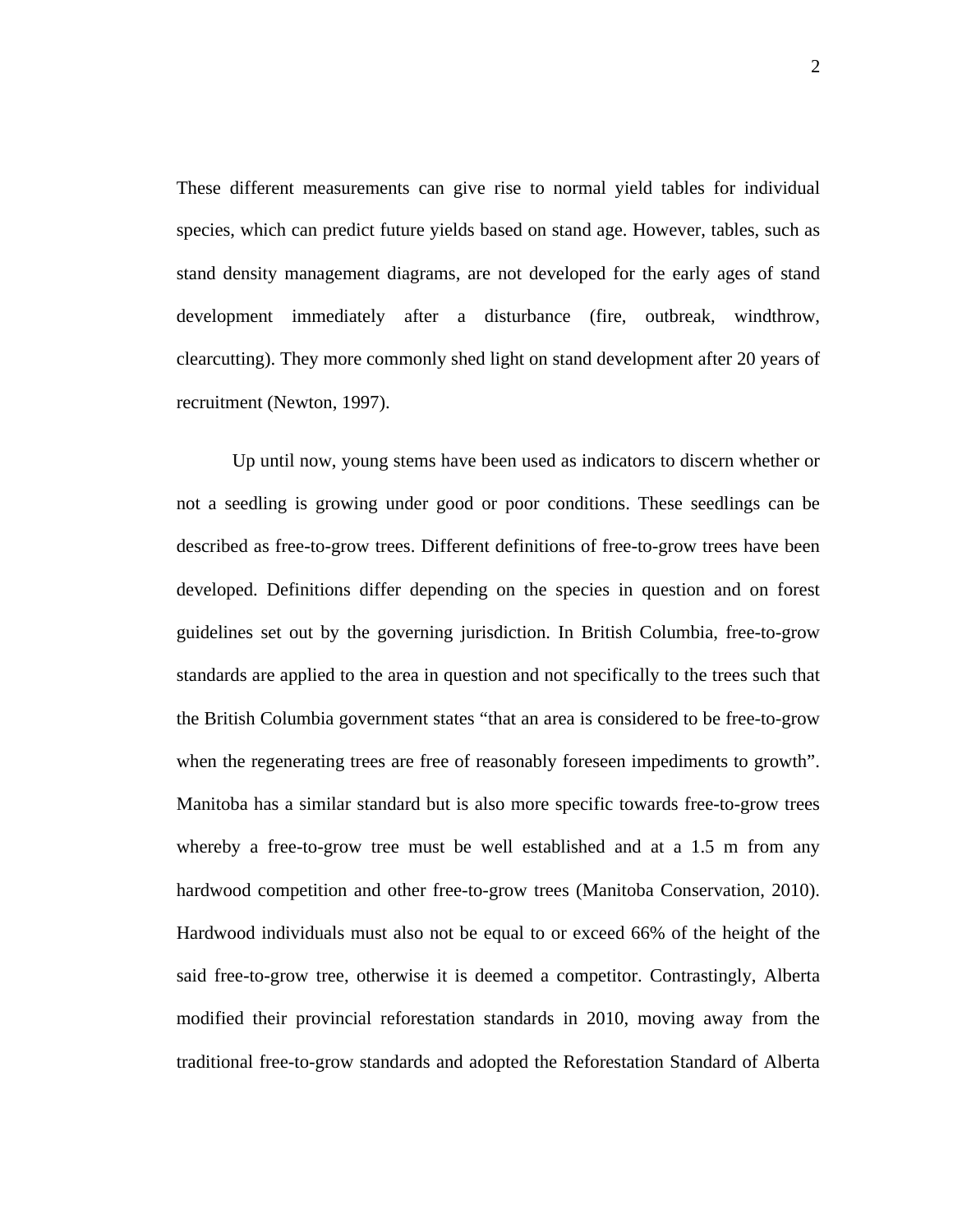(RSA). The RSA is based on meeting or exceeding forest management requirements developed in the Forest Management Plan (Alberta Environment and Sustainable Resource Development, 2013). In Quebec, however, no definition is given for free-togrow trees.

Most free-to-grow definitions are developed mainly to assess competitive interactions between stems of similar size, mostly for light. Developing regenerating stands, however, are not always limited by light availability. In some cases, limitation to regeneration growth comes from soil conditions encountered immediately after clearcutting. The occurrence of less productive soil conditions can limit black spruce growth and contribute to the slow return of merchantable stands. In Quebec's boreal forest, these less productive soil conditions are most commonly associated with paludification.

The slow accumulation of a thick organic matter horizon, partially in response to *Sphagnum* spp. proliferation, is commonly referred to as paludification. Owing to the presence of the Clay Belt, drainage in some zones of northwestern Quebec is poor and the ground surface is prone to *Sphagnum* spp. proliferation, which can lead to a loss of forest productivity (Simard et al, 2007). Paludification decreases soil temperature, nutrient availability and thereby forest productivity (Bernier et al., 2008). Two types of paludification have been described, edaphic and successional. Edaphic paludification occurs when local microtopography retains a high moisture level, resulting in a buildup of sphagnum species and an accumulation of the organic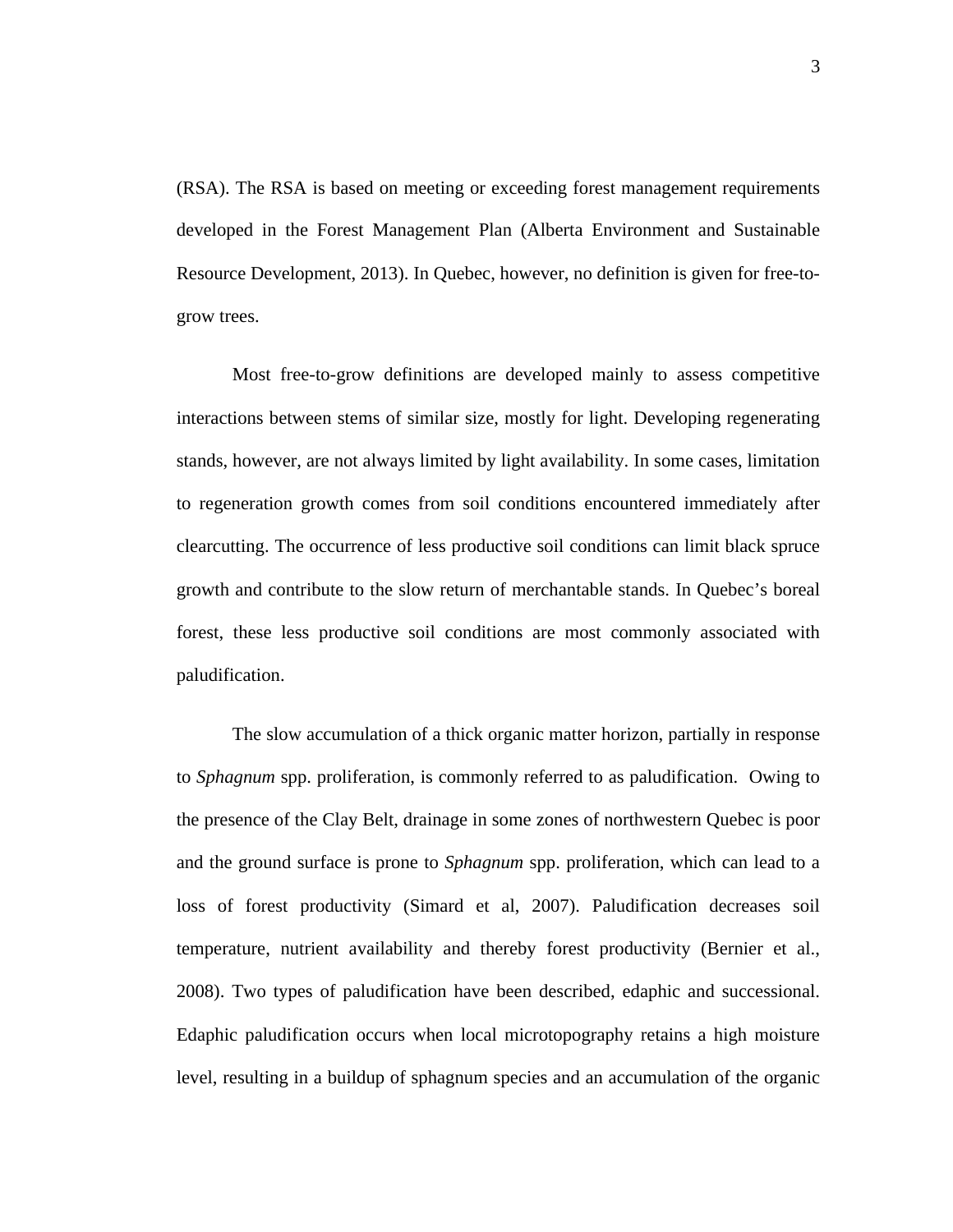layer (Bernier et al., 2008). Successional paludification on the other hand, typically characterizes surfaces that were exposed to severe fire and have gradually transitioned from hypnaceous mosses to heliophilic sphagnum (Bernier et al., 2008). It has been suggested that sphagnum moss covering the seedbed is a good microclimate for black spruce seedling establishment and germination due to a higher moisture level and increased water supply (Lavoie et al., 2005). Yet, following seedling establishment, growth becomes more dependent on nutrient acquisition then on water availability, and so, sphagnum, which was helpful in the early stages of seedling development, now suppresses seedling growth (Lavoie et al., 2005). Consequently, paludification contributes to the loss of forest productivity in that it stalls tree growth (St-Denis et. al., 2010). This is especially problematic in paludified areas, such as occur in Scandinavia, Alaska, northern Minnesota, northeastern Ontario and northwestern Quebec where paludification can induce a stagnated growth phase (Groot & Hökkä, 2000).

Moreover, studies (Johnstone and Kasischke, 2005; Moss and Hermanutz, 2009) have shown that even after severe burns in regions that have high organic layers, black spruce establishment is not necessarily optimal. Johnstone and Kasischke (2005) observed that postfire spruce densities were unrelated to prefire spruce basal area, which suggests that predisturbance basal area measurements may be misleading when trying to estimate future yields of post-disturbance stands.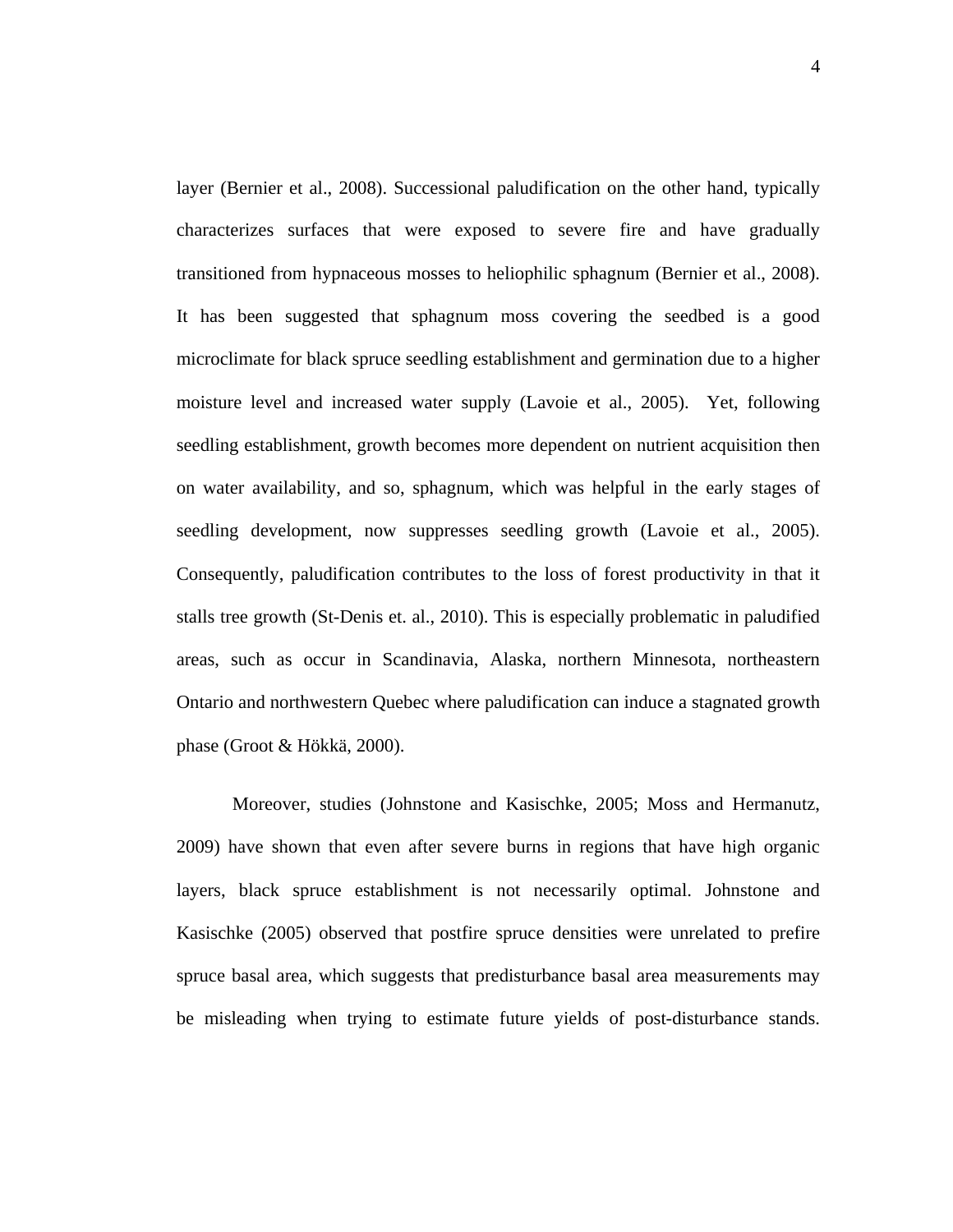Drought and herbivory are also factors that can negatively affect postfire black spruce seedling recruitment (Moss and Hermanutz, 2009).

In many cases, regenerating trees present in northern Quebec could be considered free-to-grow as they are in high light environments without shrub or ericaceous competitors while having stagnated growth. I thus propose that a more biologically meaningful definition should ensure that natural regeneration is considered both free-to-grow and vigorous (Brand and Weetman, 1986). If a vigor indicator were developed, it would help foresters to judge overall stand health. That is to say, with a more precise indicator, foresters, within 10 years of stand initiation, should be able to evaluate when and which type of silvicultural treatment (if any) is needed to ensure adequate development (or growth) for a stand in question.

#### CHAPITER 1

#### INTRODUCTION

Black spruce (*Picea mariana* (Mill.) BSP) is the dominant species of the North American boreal forest. This species has important commercial interest as it is the main resource for pulp and paper production and wood transformation, and thus the forest industry depends on a continual and sustainable production of merchantable trees in order to remain profitable. Therefore post-harvest black spruce regeneration needs to be closely followed to ensure optimal stocking and growth on sites to be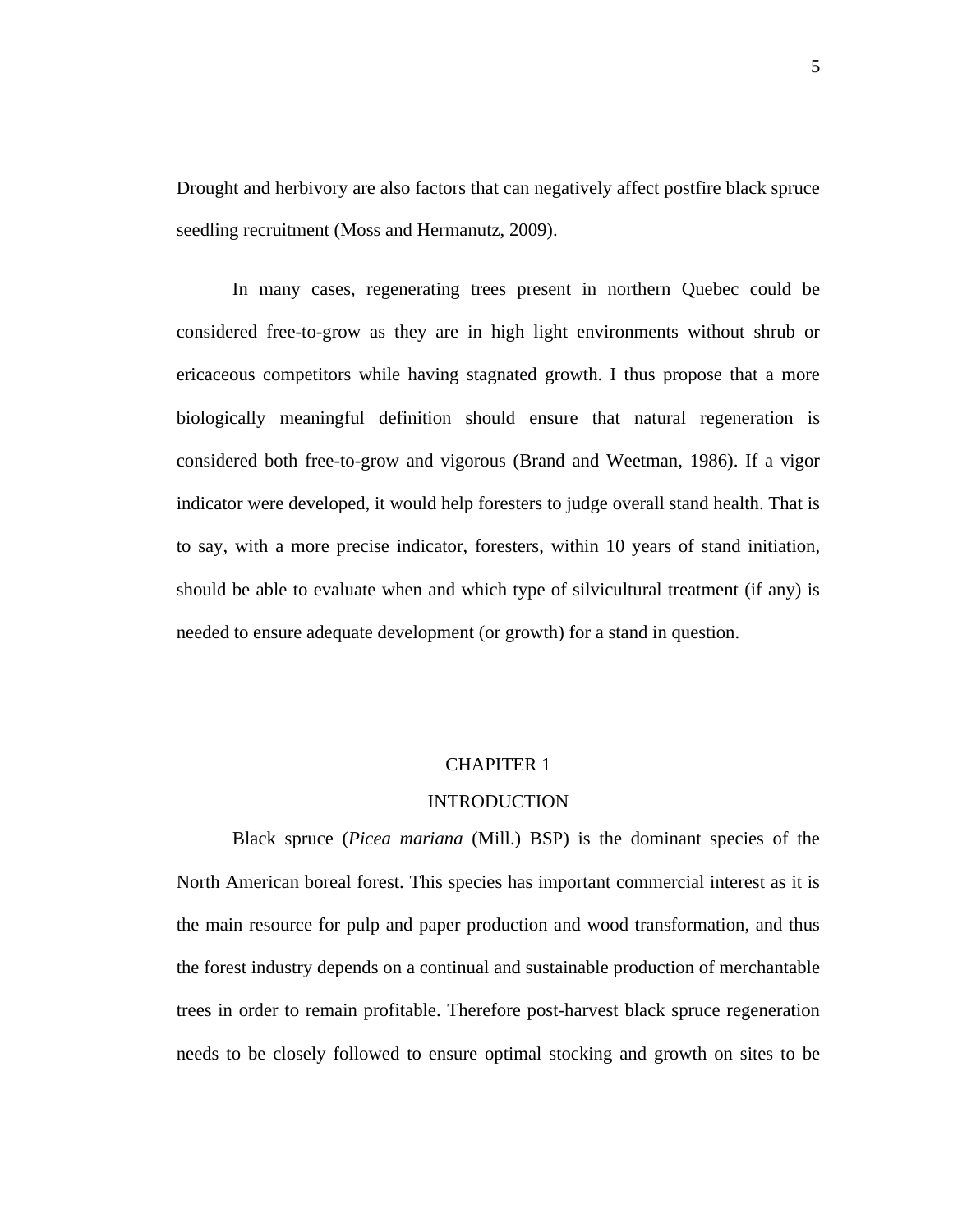harvested in the future. Multiple harvest methods have been implemented, however, cutting with protection of advance regeneration and soil (CPRS) is now the dominant harvest method. CPRS was developed to take advantage of advance regeneration and speed the time it takes to recruit a new stand and thus maximize wood production (Harvey and Brais, 2002), though the effectiveness of the method for all forest types is still disputed. On forested peatlands for example, where poor drainage and soil conditions impede tree growth, CPRS has had mixed results (Roy et al., 1999). Studies have mentioned that careful logging around advance growth (CLAAG) and CPRS on forested peatlands may reduce long-term productivity (Lavoie et al., 2005; Lorente et al., 2012) since these harvest methods do not disturb organic layers.

Poor microsite conditions can reduce tree growth and end up lengthening harvest rotation intervals or leading to lower fibre production then anticipated and this even in stands that are fully stocked. Arbitrary minimum stocking estimates of merchantable species are insufficient standards for predicting reliable yields of regeneration success (Brand and Weetman, 1986). In a context in which all young stems share the same potential to generate future mature stems, silviculture based primarily on density control can be judged acceptable, but in cases where we are faced with large variations in growth microconditions, foresters need to fully consider the difference between promising and non-promising young stems. Counting the number of stems greater than a given height e.g. 1m may be valid for post-harvest sites in which foresters are searching for an evaluation of whether the regeneration is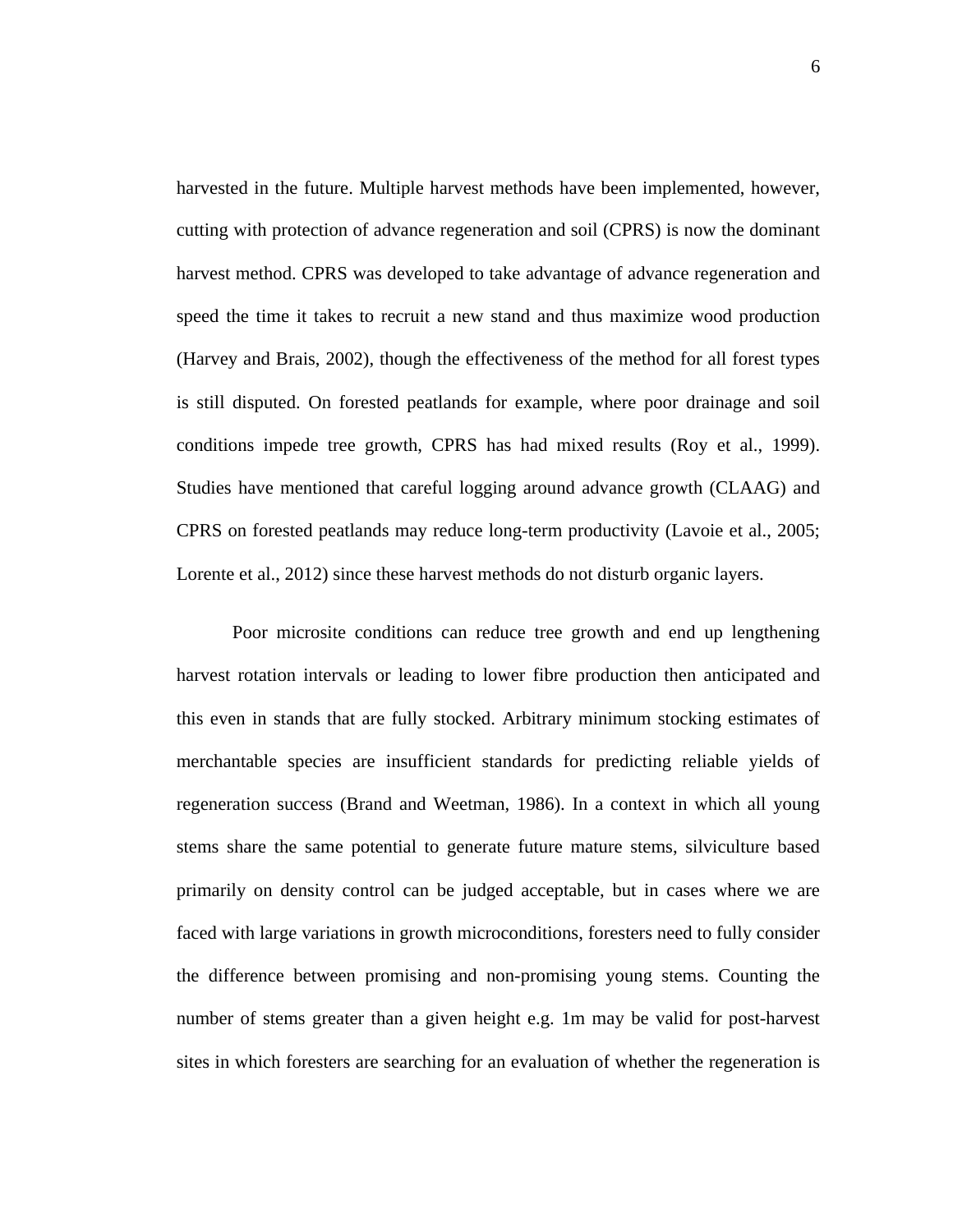taller than competing species. However, using only stem height needs validation for areas where paludification is problematic as the problem with ensuring forest productivity is below ground and not from above ground competition.

Ruel et al. (2000) reviewed various studies that looked at black spruce response to overstorey removal in relation to morphological indicators of vigor pertaining to growth. Vigor indicators can be defined as morphological characteristics or physiological traits that assess tree health. Physiological vigor indicators could be expected to be manifest before morphological ones and therefore be useful predictors of tree vigor. While physiological vigor indicators seem to be promising tools, few of them have been developed as thoroughly as morphological vigor indicators. Chlorophyll fluorescence however has been used complementarily with root growth potential and stomatal conductance as a means to evaluate field performance of container-grown coniferous seedlings (L'Hirondelle et al., 2007).

Several morphological indicators on the other hand have already been noted as useful tools to predict tree survival and growth rate when measured before canopy removal (Ruel et al., 2000). Combining multiple vigor indicators such as live crown ratio, bole damage and height growth rate can be more practical than using them individually (Ruel et al., 2000). However, though stem diameter has been found to be a useful predictor of field survival and growth in other systems (Mattsson, 1997), our research suggests that the growth potential of young black spruce individuals on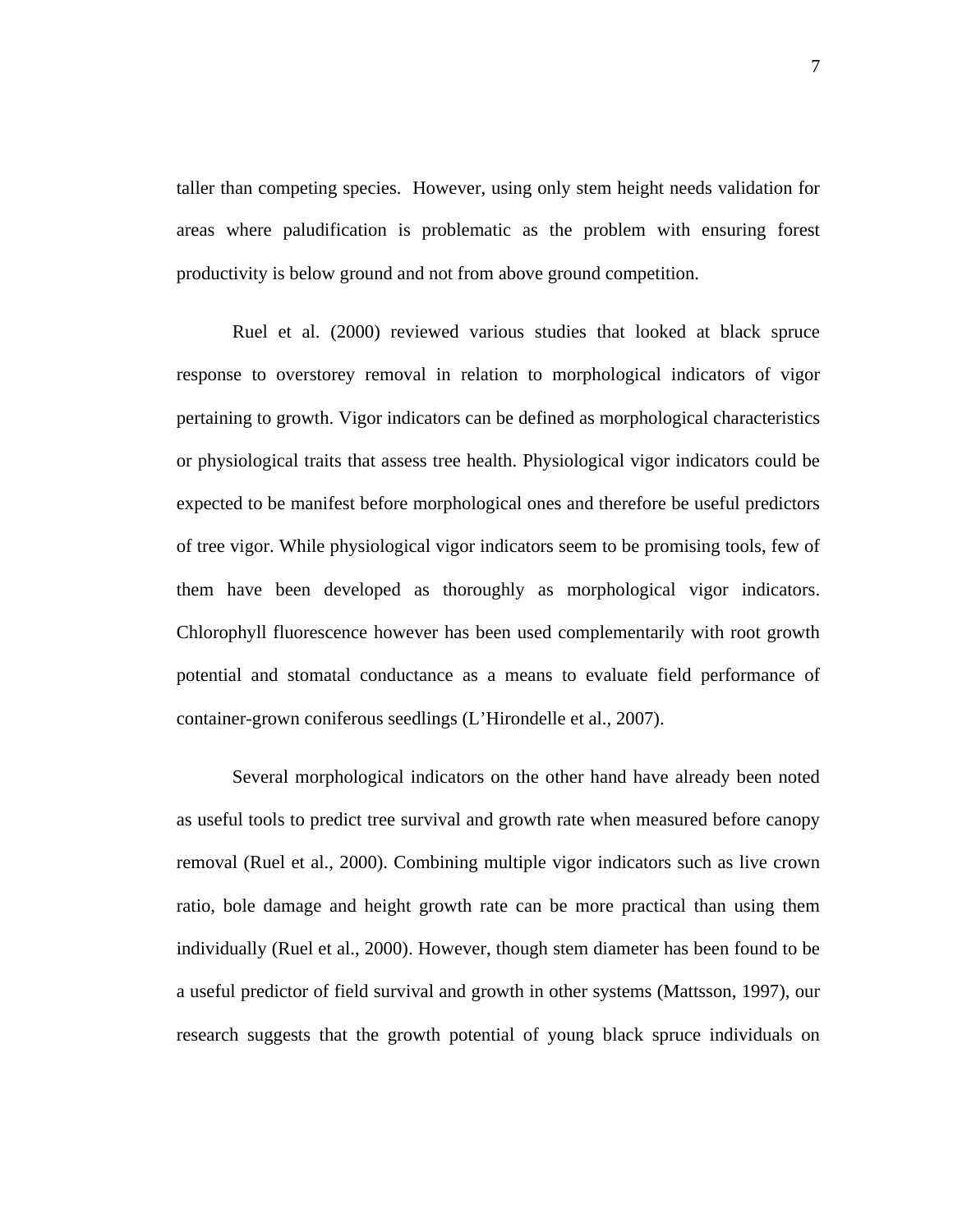mineral and organic soils is relatively independent of stem size. Relating physiology and morphology could lead to a more complete definition of tree vigor.

At the height of the growing season, energy stored in the tree will first and foremost be used for shoot elongation (Lanner, 1985). As the shoots develop, photochemistry and physiological activity begins within the new needles. Morphologically the tree will respond to increased photosynthetic capacity by producing more foliage which will over time lead to longer live crowns (Messier et al., 1998). In complement to the physiological and morphological data, the information from individual tree components (needle, branch, individual) provides for a more thorough evaluation of the trees characteristics.

Even though black spruce are present and could be deemed free-to-grow in terms of freedom from competition in harvested areas on organic soils, many regenerating stems display poor growth. Foresters need proper tools with which they can estimate tree vigor on sites limited by below ground conditions and not just light. Vigor indicators for young stems will help better understand regeneration success on sites subject to high variation in soil microsite conditions such as soils exposed to paludification. These indicators will be useful in recognizing regenerating stands that need immediate or future silvicultural intervention, whether it is an imminent low scale scarification or a future full-scale silvicultural treatment.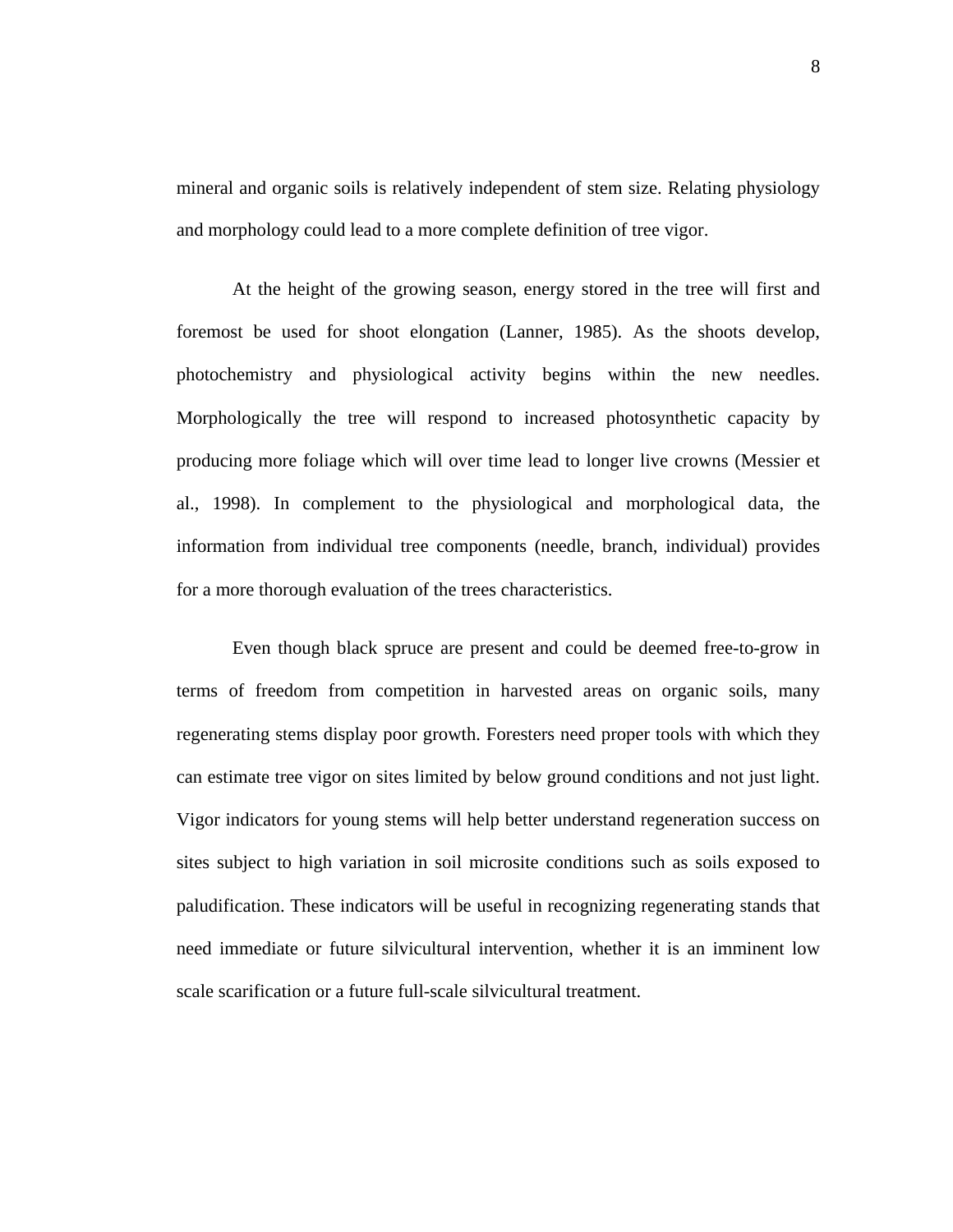Our main objective is to determine whether full light post-harvest vigor indicators can be developed for black spruce peatland forests that will enable us to determine which regenerating black spruces are likely to grow and which ones will stagnate. Specifically, we evaluate morphological and physiological variables that characterize black spruce seedlings and layers at the individual, branch and needle level. Therefore, this research aims to evaluate vigor related i) physiological characteristics pertaining to the growth of young stems and ii) morphological growth traits in hopes of iii) relating the two. Many studies have looked at post-harvest black spruce growth and physiological responses, here though we seek to link the two and thus expect to obtain a more adequate description of black spruce vigor traits.

#### 1 METHODS

#### **1.1 Site description**

The study site is located in the continuous boreal forest of northwestern Quebec between 49°05' N – 50°07' N and 79°08' W – 78°44' W. Glacial movement in northwestern Quebec near the end of the Little Ice Age modified the hydrographic network (Veillette, J., 2002) and left glaciolacustrine clay deposits that prevent proper drainage. These conditions promote sphagnum and moss proliferation which gives rise to highly paludified regions. This region, characterized as the spruce-moss domain, covers more than 412 000  $km^2$  (Saucier et al., 2003) and is dominated by black spruce (*Picea mariana* (Mill.) BSP). The regional vegetation is also typified by sub-dominant species such as Jack pine (*Pinus banksiana* Lamb.), larch (*Larix*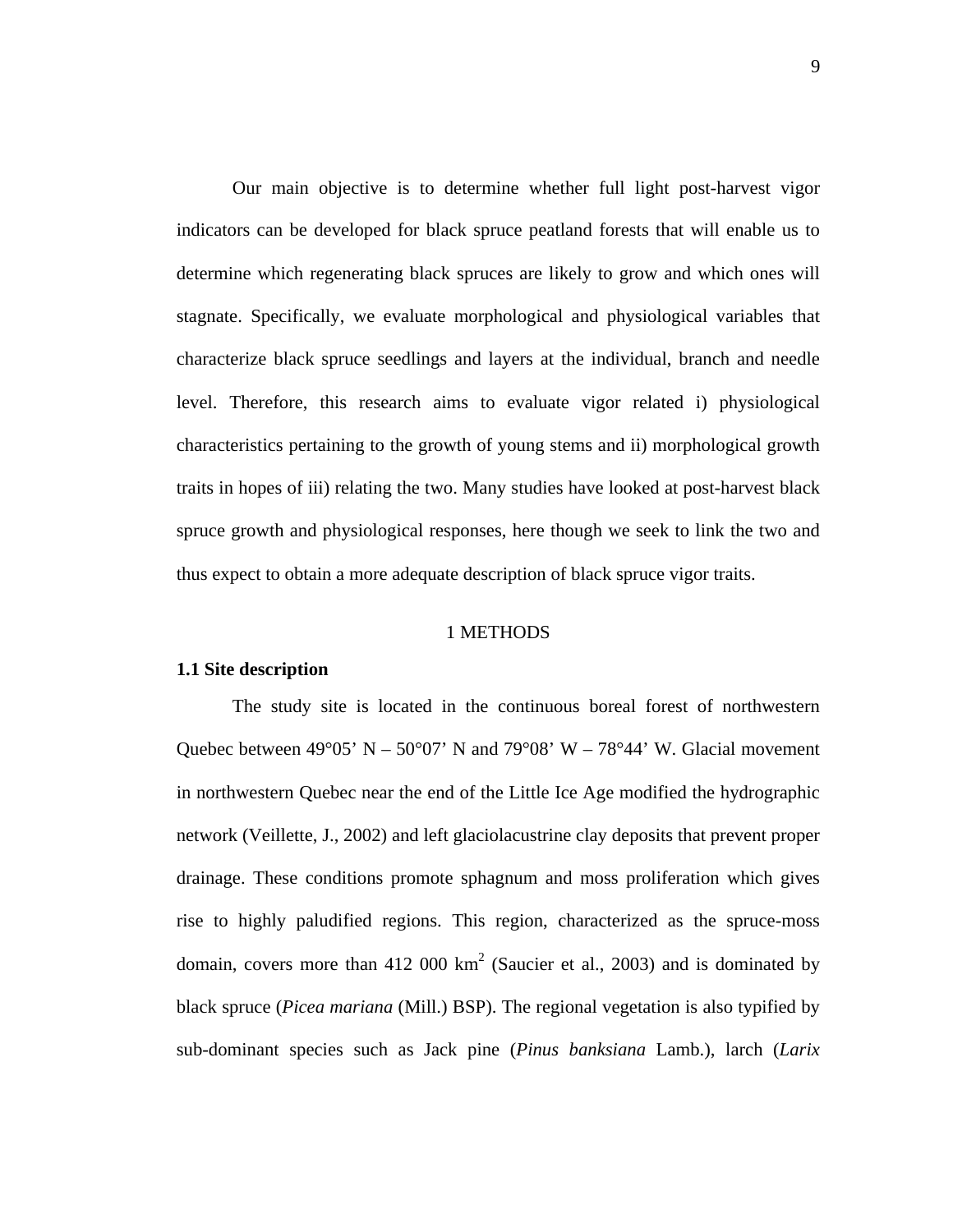*laricina* (Du Roi) K. Koch) and trembling aspen (*Populus tremuloïdes* Michx.), some ericaceous shrubs (mainly *Kalmia angustifolia*, *Rhododendron groenlandicum* (Oeder) Kron & Judd), sphagnum, mosses and peat bogs. The mean annual temperature is  $0^{\circ}$  C and mean total precipitation ranges from  $800 - 1200$  mm per year while more than 1000 mm can fall as snow (Viereck and Johnston, 1990). The growing season begins at the end of May or beginning of June and lasts until mid September. All sites were harvested with protection of regeneration and soil (CPRS) between 1994 and 2000.



Figure 1. Map of study site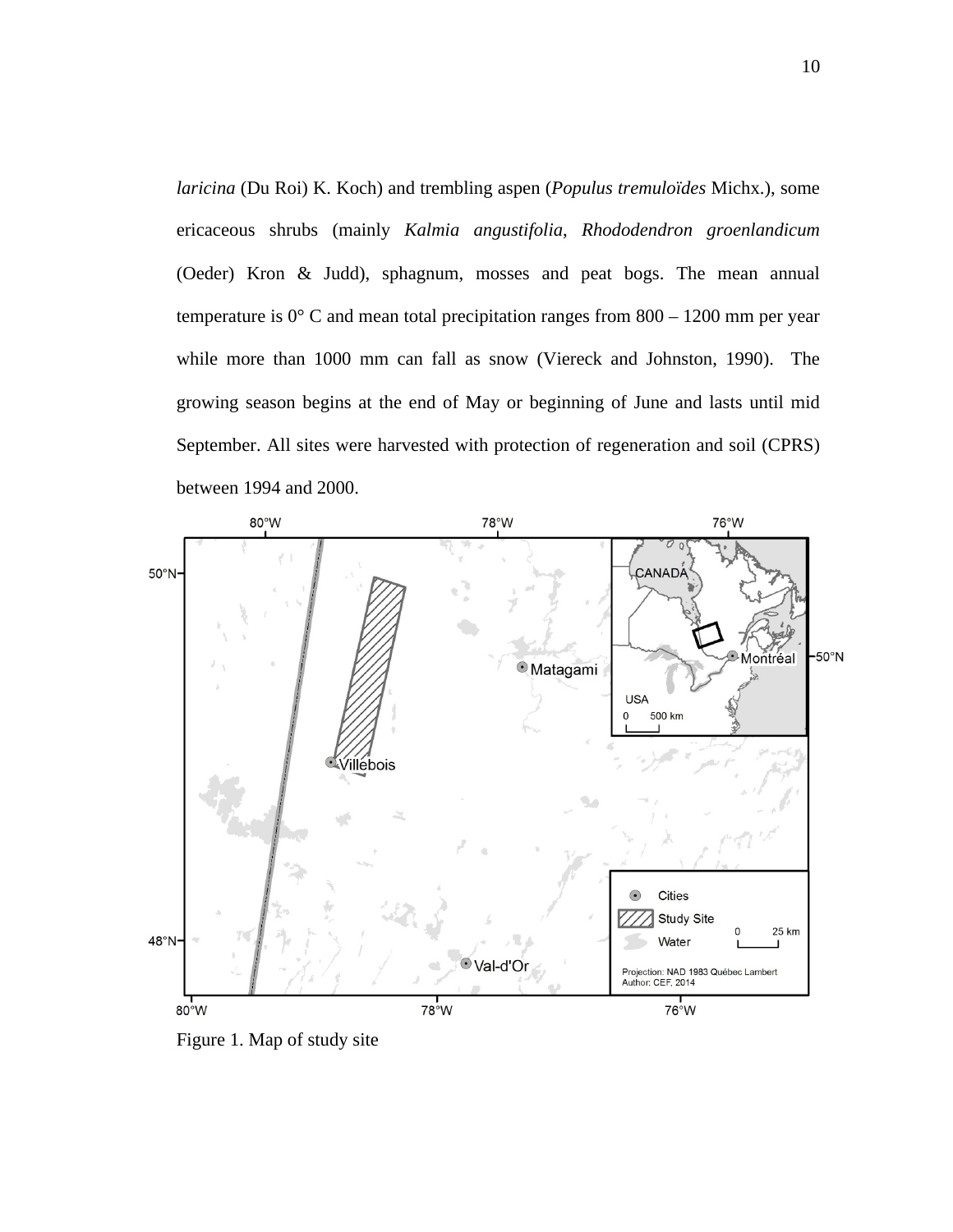## **1.2 Sampling design**

#### *1.2.1 Selection of study sites and trees*

Our sampling design was based on covering a gradient of site conditions from mineral to organic soils. Using a coring device to measure the depth of the organic matter, plots were selected based on the thickness of the organic matter layer. Thirteen plots were dispersed on sites with different levels of organic matter thickness so as to control for vigor interactions on different substrates. In the summer of 2011, we chose four plots (4,7,8,13) on sites with a high depth of organic matter  $(> 50 \text{ cm})$ , four plots  $(2,5,6,10)$  with low levels  $(< 30 \text{ cm})$  and five plots  $(1,3,9,11,12)$ located on an intermediate level of organic matter depth  $(30 > 50$  cm). Plots were distributed over the entire study site. All harvested plots were at least 10 years old and less than 20. Trees on younger plots may still present residual effects due to harvesting and for that reason were not considered in this study.

Thirty naturally regenerated trees growing in full sunlight and free from competition ( $n = 390$ ) were selected on each plot. Sample trees were 1 to 3 m in height and also stratified with respect to organic matter thickness. Because there can be a lot of variability in organic matter thickness across a plot, cored soil samples were taken near the stem of each sample tree. Coring near the stem of the tree gives a more accurate measurement of the depth of organic matter at the base of the tree. In this study, black spruce trees were selected relative to their previous years growth increments while covering a large gradient of leader lengths. Individuals bearing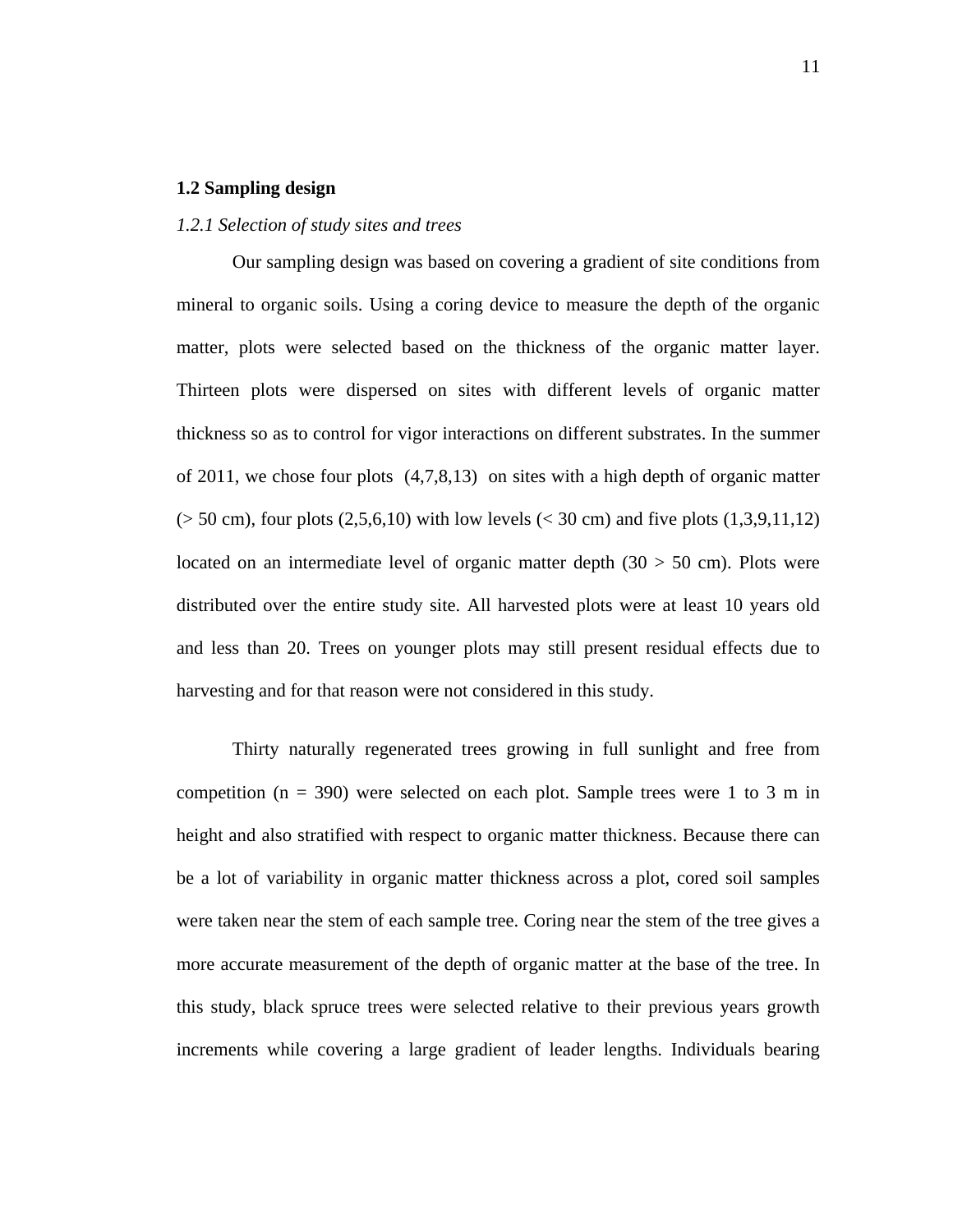continuous and increasing increments were sampled, as were those demonstrating growth stagnation.

## **1.3 Indicators of tree vigor**

Observable traits alone are not sufficient to identify tree growth and stagnation. Therefore, for each regenerated black spruce sampled we measured a number of indicators of vigor that are potentially related to tree health and growth performance. These can be grouped into physiological and morphological indicators.

# **1.3.1 Physiological indicators**

The physiological indicators included total chlorophyll and fluorescence components. Foliar chlorophyll was measured to see if a relationship existed between it and needle color (i.e. foliar hue) where greener needles have a higher concentration of chlorophyll. Green and turquoise colored needles are indicative of healthy, vigorous trees. That is, the root system is able to collect enough water and nutrients to ensure the tree its physiological quota. If however, the needles have a yellow tint, the belowground nutrient supply to leaves is insufficient. The tree then uses up its stored energy and will die when it is depleted unless the root system can reestablish a sufficient nutrient flow to the needles. The fluorescence components were measured to complement the morphological measurements so as to determine whether the two were related. The physiological characteristics are thought to be precursor indicators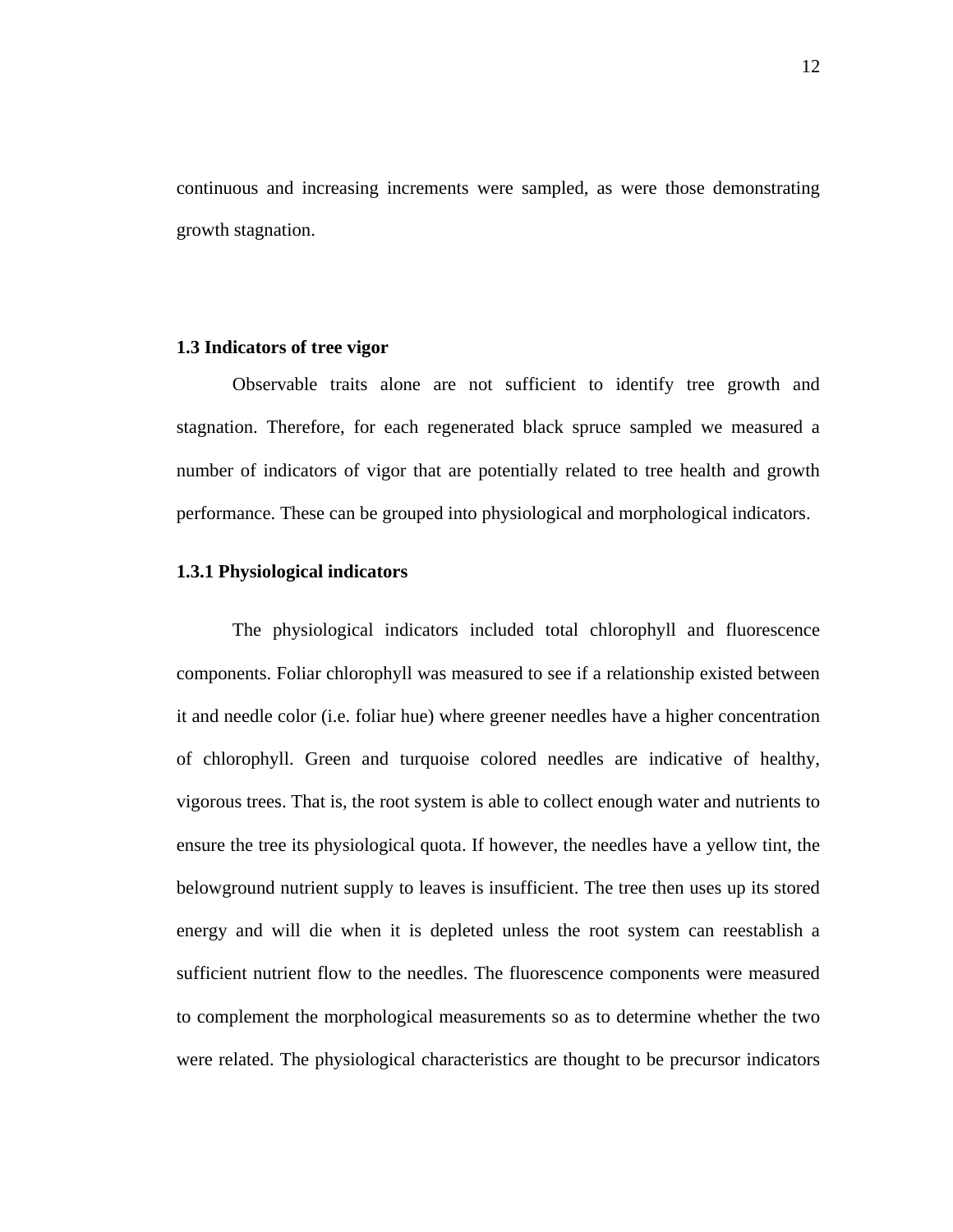to the morphological indicators. Fluorescence measurements were taken at the end of August and beginning of September, at the end of the growing season.

## *1.3.1.1 Chlorophyll determination*

Mid crown current year needles  $(10 - 12)$  were taken from a single south facing lateral branch on the last whorl of every sample tree. The needles were frozen in liquid nitrogen (LN) and kept in 1.5 ml eppendorf tubes in a freezer  $(-20^{\circ}C)$  for no longer than 72 hours before they were taken to an ultra-low temperature freezer (- 80°C) where they were kept until chlorophyll analysis. For the analysis, the samples were cut into 1-2 mm segments, thawed in 95% ethanol (EtOH) and finally incubated at 65°C for 16 hours as described by Minocha et al. (2009). After incubation, samples were vortexed and centrifuged at 13 500*g*. Next, each extraction was analyzed with a spectrophotometer (Ultrospec 3100 pro UV/Visible Spectrophotometer, Biochrom) at 649 nm and 664 nm. Finally, total chlorophyll (mg  $\bullet$  (g FM)<sup>-1</sup>) was calculated using Lichtenthaler's (1987) equations:

Chlorophyll *a* : (13.36 × A664) − (5.19 × A649)

Chlorophyll *b* :  $(27.43 \times A649) - (8.12 \times A664)$ 

Total chlorophyll : Chl *a* + Chl *b*

where A is the absorbance value at each wavelength as given by the spectrophotometer.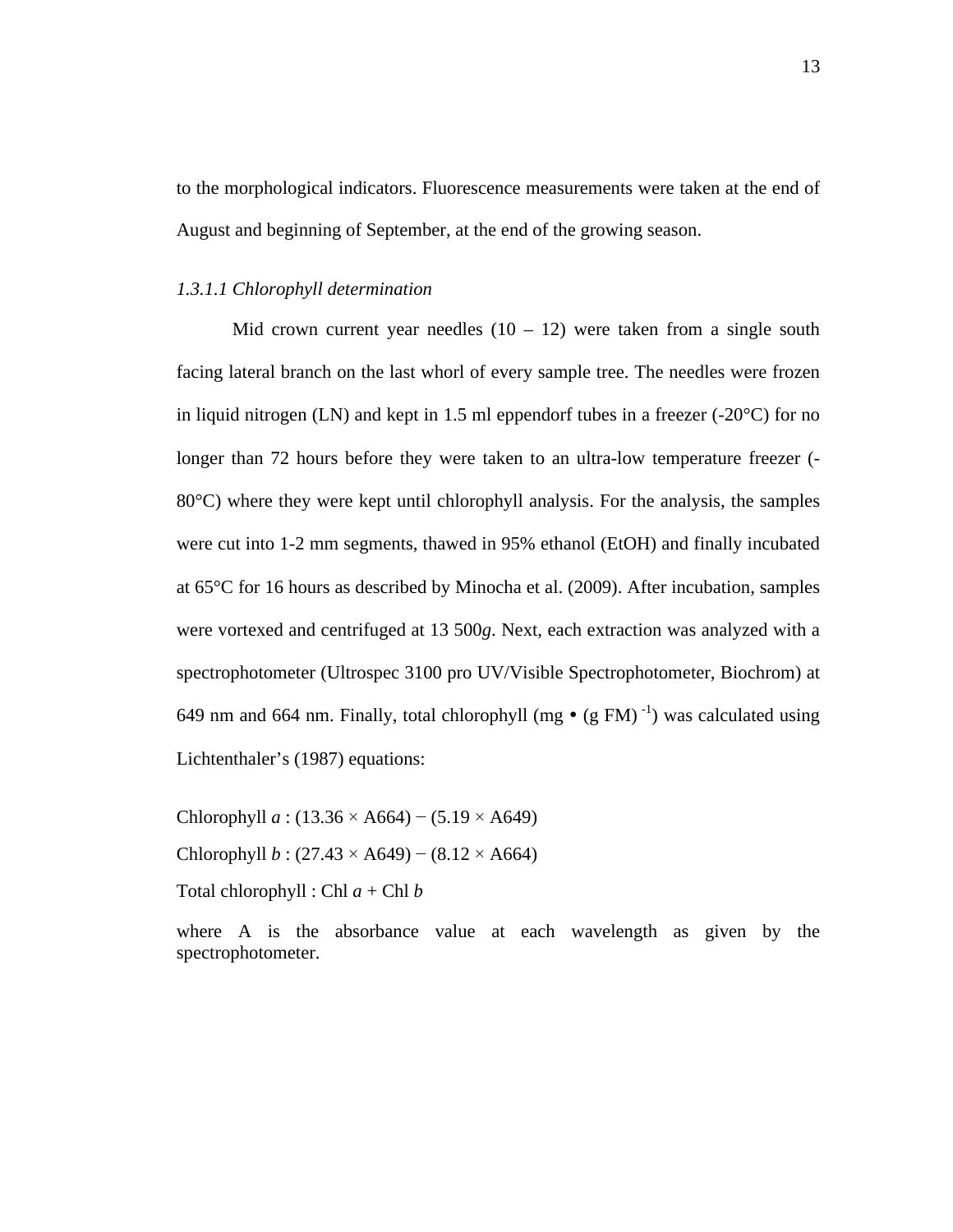# *1.3.1.2 Color determination*

Needle color (foliar hue) using digital photographs was determined as an indicator of total chlorophyll concentration (Heiskanen, 2005). Again, a south facing lateral branch segment from the last whorl of each tree's current year growth was cut and bagged. Pictures of the foliage on these harvested branches were taken on the same day (i.e sampling and photos took place on the same day but not all trees were sampled in one day) with a 12.1 mega pixel Canon PowerShot *SD780 IS* Digital Elph. To standardize the lighting, each sample was set inside a white wooden box with the camera set at the same position and angle for every picture. Additionally, white balance was set for every picture as well so that the background color was identical every time. The pictures were subsequently analyzed using Adobe Photoshop CS5 Extended (Version 12.0 x64) software and its eye drop function. This function gives a red, green, blue (RGB) color output for any given selected pixel from a picture. Four pixels on each picture were selected from the needles to characterize the sample after which a mean RGB value was calculated for every tree. The RGB output was then converted to Munsell color notation (hue, value, chroma) with the Munsell Conversion Software (version 11.1.0, WallkillColor, USA). The Munsell color notation is internationally recognized and widely used for color determination of soil samples. The hue parameter was transformed to hue(100) by removing the GY and Y letters and adding 30 and 40, respectively, to the number values (Heiskanen, J., 2005). Transforming hue parameters to hue(100) creates a continuous series of numbers and therefore facilitates color classification.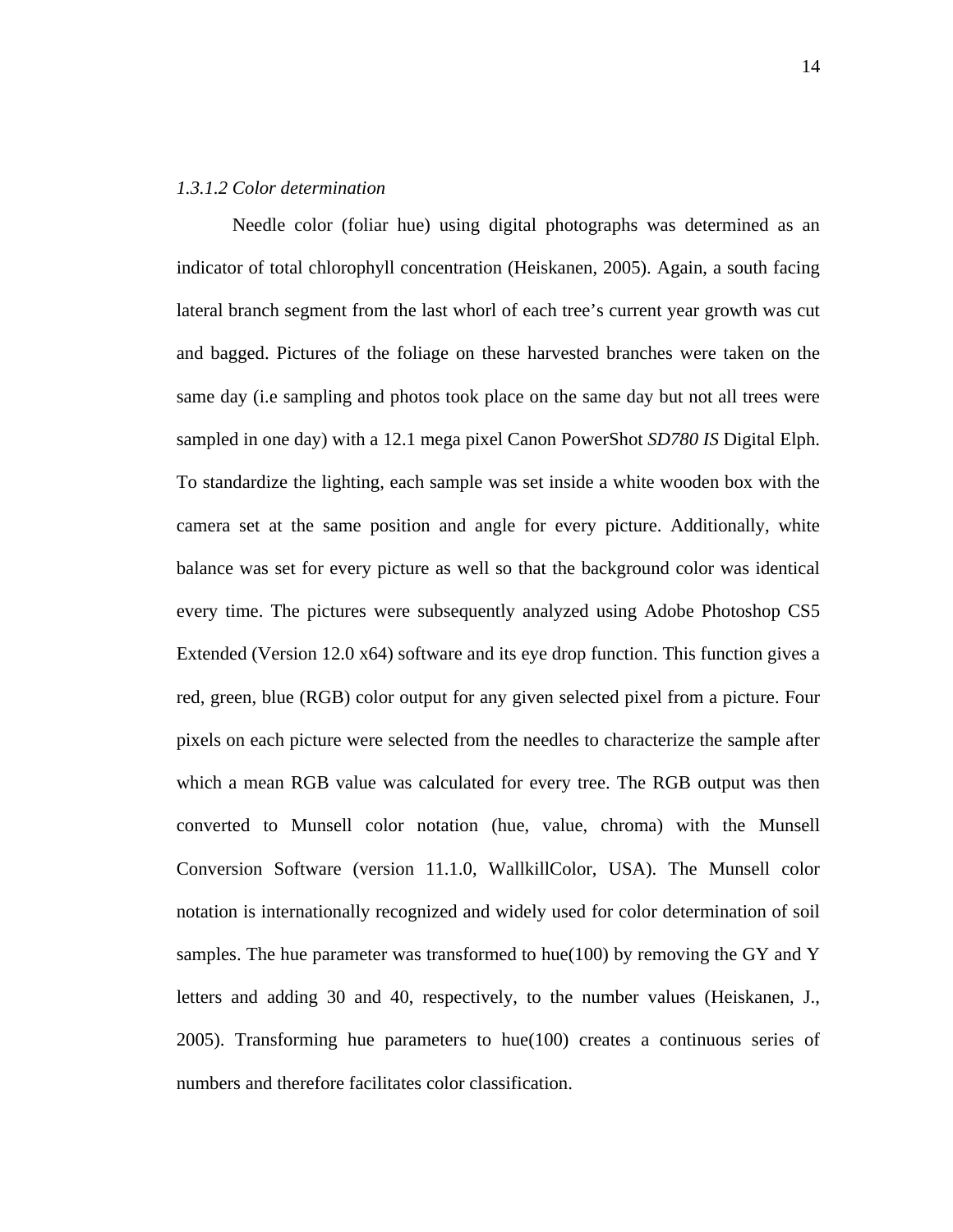# *1.3.1.3 Quantum efficiency of black spruce needles*

Quantum efficiency refers to the effectiveness with which the needles photosynthetic material can convert solar radiation into available energy. This can be determined by measuring the components of fluorescence. Fluorescence measures were taken with a pulse amplitude modulator (PAM-2100, Heinz Walz GmbH, Germany) in the morning before direct sunlight hit the needles. Similarly to previous needle sampling, a single south facing lateral branch from each sample tree was selected. Sample branches were selected in the mid-crown and fluorescence measures were taken on current year needles. To measure light adapted fluorescence traits, needles were exposed to continual actinic light levels of 100  $\mu$ mol  $\cdot$  m<sup>-2</sup>  $\cdot$  s<sup>-1</sup> and to a 0.8 second saturating light every 20 seconds for 4 minutes at which time fluorescence, quantum yield and quenching measurements reached a steady state (Major et al., 2007*b***)**. The portable chlorophyll fluorometer PAM-2100 records Fo and Fm (minimal and maximal fluorescence in a dark adapted state respectively), Fo' and Fm' (minimal and maximal fluorescence in an illuminated state respectively), Ft (fluorescence at any given time), Fv/Fm (effective quantum yield of photosystem II) and  $\Delta F/Fm'$  ( $\Phi_e$ , photochemical yield of photosystem II in an illuminated state) where  $\Phi_e$  is calculated as (Handbook of Operation, Heinz Walz GmbH, 2003):

 $\Phi_e = (Fm' - Ft)/Fm' = \Delta F/Fm'$ 

Finally, the PAM-2100 records photosynthetically active radiation (PAR, μmol quanta  $\cdot$  m<sup>-2</sup>  $\cdot$  s<sup>-1</sup>) and the apparent electron transport rate (ETR, µmol electron  $\cdot$  m<sup>-2</sup>  $\cdot$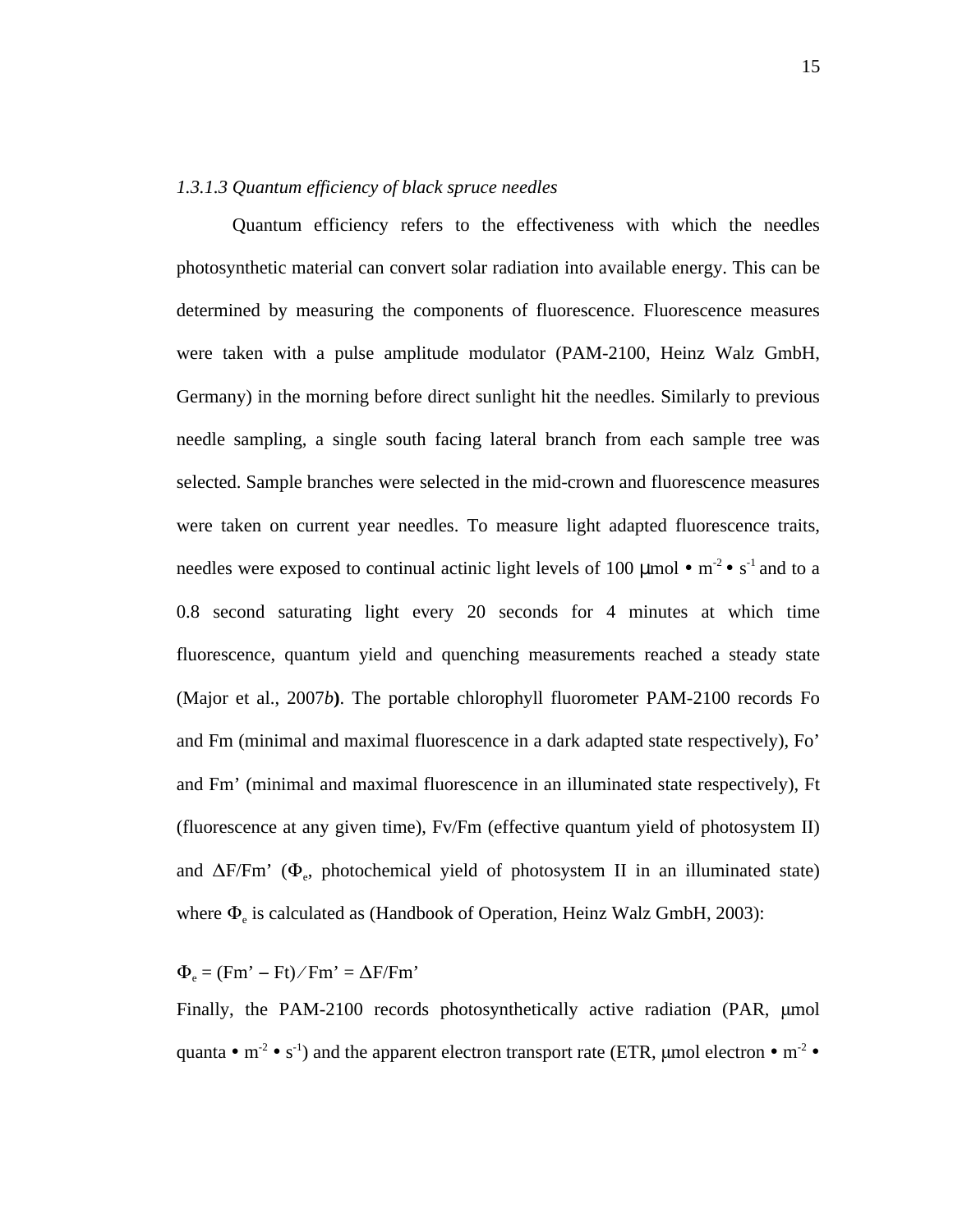s<sup>-1</sup>). The quantum yield of CO<sub>2</sub> assimilation ( $\Phi_{CO2}$ , mol CO<sub>2</sub> • mol quanta<sup>-1</sup>) can be calculated from the formula derived by Genty et al. (1989):

 $\Phi_{\text{CO2}} = \Phi_{\text{e}} \bullet J_a / I_i \bullet 1 / k$ 

where  $J_a$  is the ETR,  $I_i$  is the photon flux density incident upon the leaf (PAR) and  $k$ is the number of electron equivalents required to reduce 1 mol of  $CO<sub>2</sub>$ . There is also an empirical formula used to describe net  $CO<sub>2</sub>$  assimilation in terms of the fluorescence emissions:

 $A = I_i \bullet (\Phi_e - 0.0085) / 7.94$ 

where *A* is the net  $CO_2$  assimilation rate measured in  $\mu$ mol • m<sup>-2</sup> • s<sup>-1</sup> (Keiller and Walker, 1990).

#### **1.3.2 Morphological indicators**

#### *1.3.2.1 Plant growth and structure*

Finally, morphological vigor indicators related to growth and structure were measured; as following physiological changes, growth and structure would also be expected to change. Height growth rate, measured in cm/y, from previous years was used to predict future (or current) tree growth. Individuals with low growth rates in the past are expected to continue to maintain low growth rates, the same is true for trees with high growth rates. Leader length was measured on each tree from the scar left by the previous apical bud up to the tip of the current year's apical leader. This measure was taken at the end of the summer, after bud set, to properly estimate the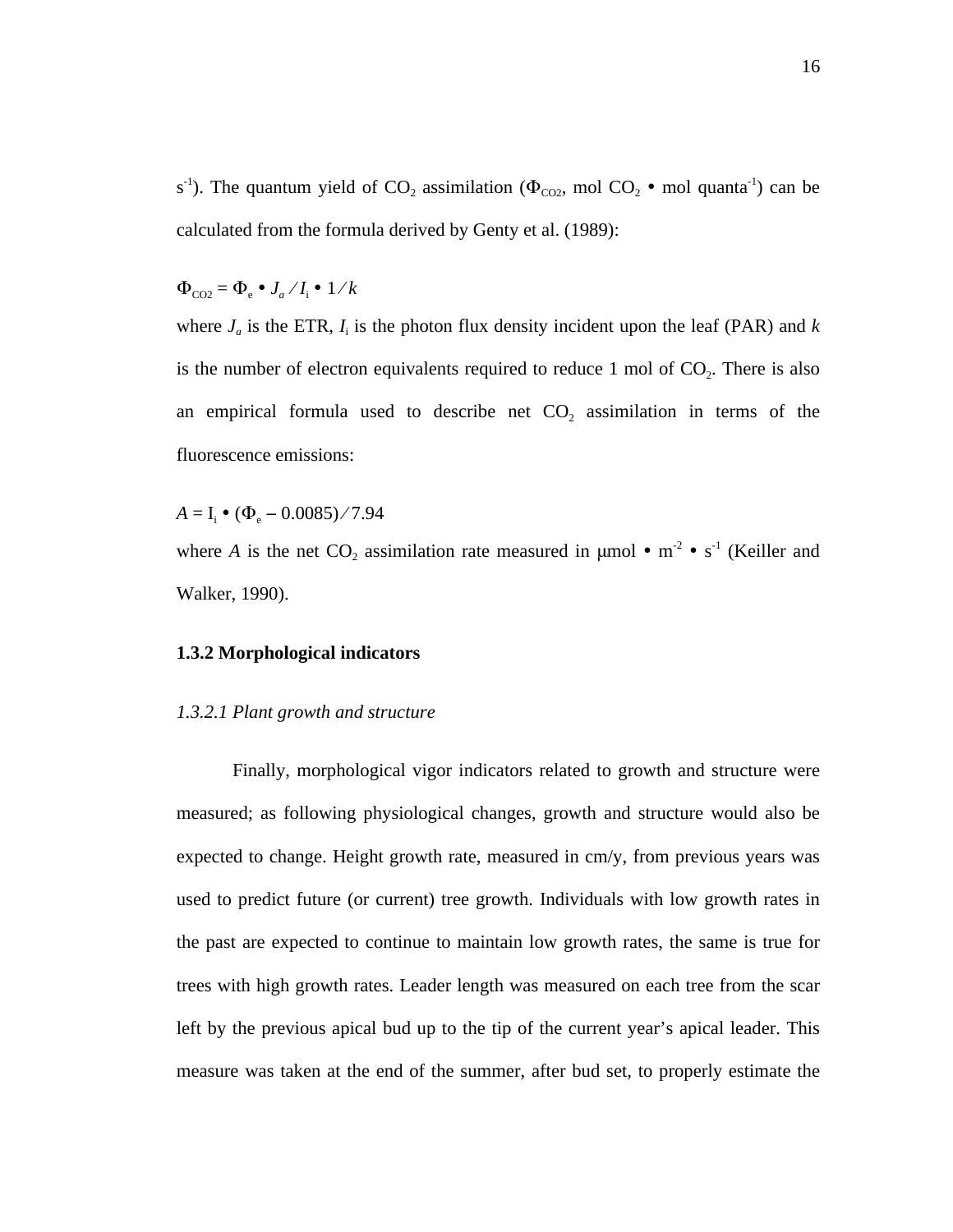current annual increment. Additionally, past intermodal increments were measured. Measurements were taken down the trunk of the tree until the internodes became indiscernible. Thus, we calculate height growth rate as follows:

 $Gr = (Lt-L_{2004})/(\Delta_{2004})$ 

where Lt is the leader length in year t,  $L_{2004}$  is the leader length in 2004 and  $\Delta_{2004}$  is the number of years between t and 2004. The year 2004 was chosen as the base year since this was as far back as we could go without losing too many data points for leader length as intermodal scars on most trees were indiscernible past 2004. The data for leader length measurements preceding 2004 were too infrequent and did not show significant statistical strength to be incorporated in this study.

We also measured the leader to lateral branch (LB) ratio. The LB ratio is calculated as:

 $LB = L / (mean[B_i...B_n])$ 

where L is the leader length and  $B_i...B_n$  are the lengths of the lateral branches produced from the whorl of the leader (Kneeshaw et al., 1998). Though the LB ratio has been used as an index to evaluate seedling response to canopy opening, it was measured here as an indicator of apical growth and growth stagnation. Furthermore, the LB ratio is a quick, simple and easy to measure variable in the field, which is helpful to foresters who intend to use this tools.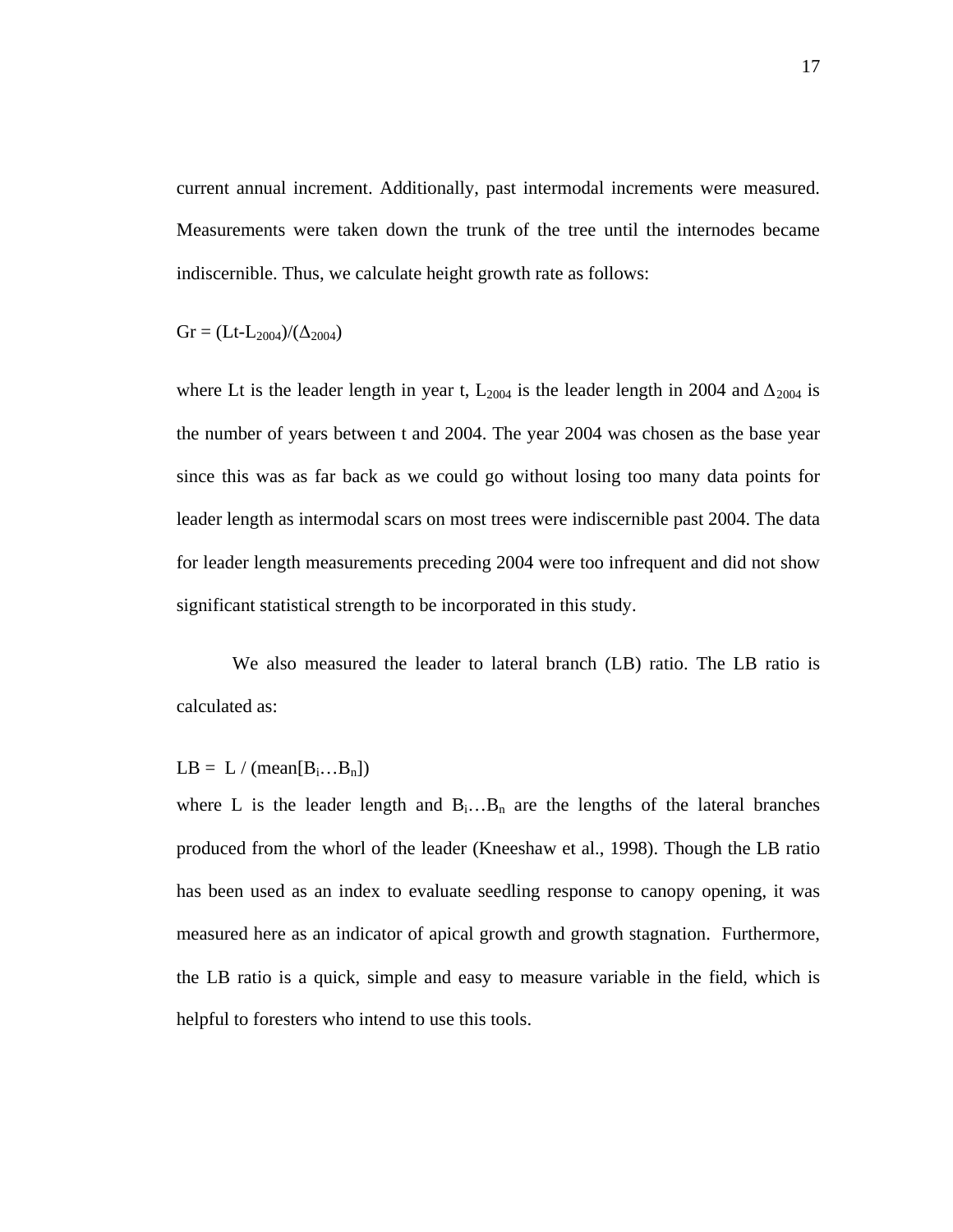Diameter at ground height (DGH) was measured to the nearest centimeter on every tree. Since many sample trees have height less than 1.3 m, measuring the diameter at breast height (DBH) was not possible for every individual. However, when individuals exceed or were equal to 1.3 meters in height, DBH was noted.

Tree height, as well as the height of its live crown, was measured to the nearest centimeter in order to get measurements for the live crown ratio (LCR). The height distribution of buds was also noted if it differed from the live crown. LCR has previously been used as a tool to evaluate growth stress of shade-tolerant conifer species (Ruel et al., 2000). This variable was therefore measured in this study to see how it could be applied as a full-light vigor indicator for black spruce.

One branch sample was taken from the mid-crown section and another from the last whorl of every sample tree for specific needle weight (SNW) determination. To compute SNW, the dry mass of each sample was weighed and then divided by the number of needles in each sample. Multiple needle components (i.e. needle width, needle volume and specific needle area (needle projected area divided by needle dry mass,  $\text{cm}^2/\text{g}$ )) were also measured for each sample tree. These measurements were taken with the WinSeedle software program. Finally, using the WinDendro software program, radial stem increments were measured on each disk after destructive sampling (Regent Instruments Inc. 2012). All sample trees were eventually cut at the root collar where a disk was taken for ring examination in the lab. Radial stem increment measurements were dated back to the first year of growth.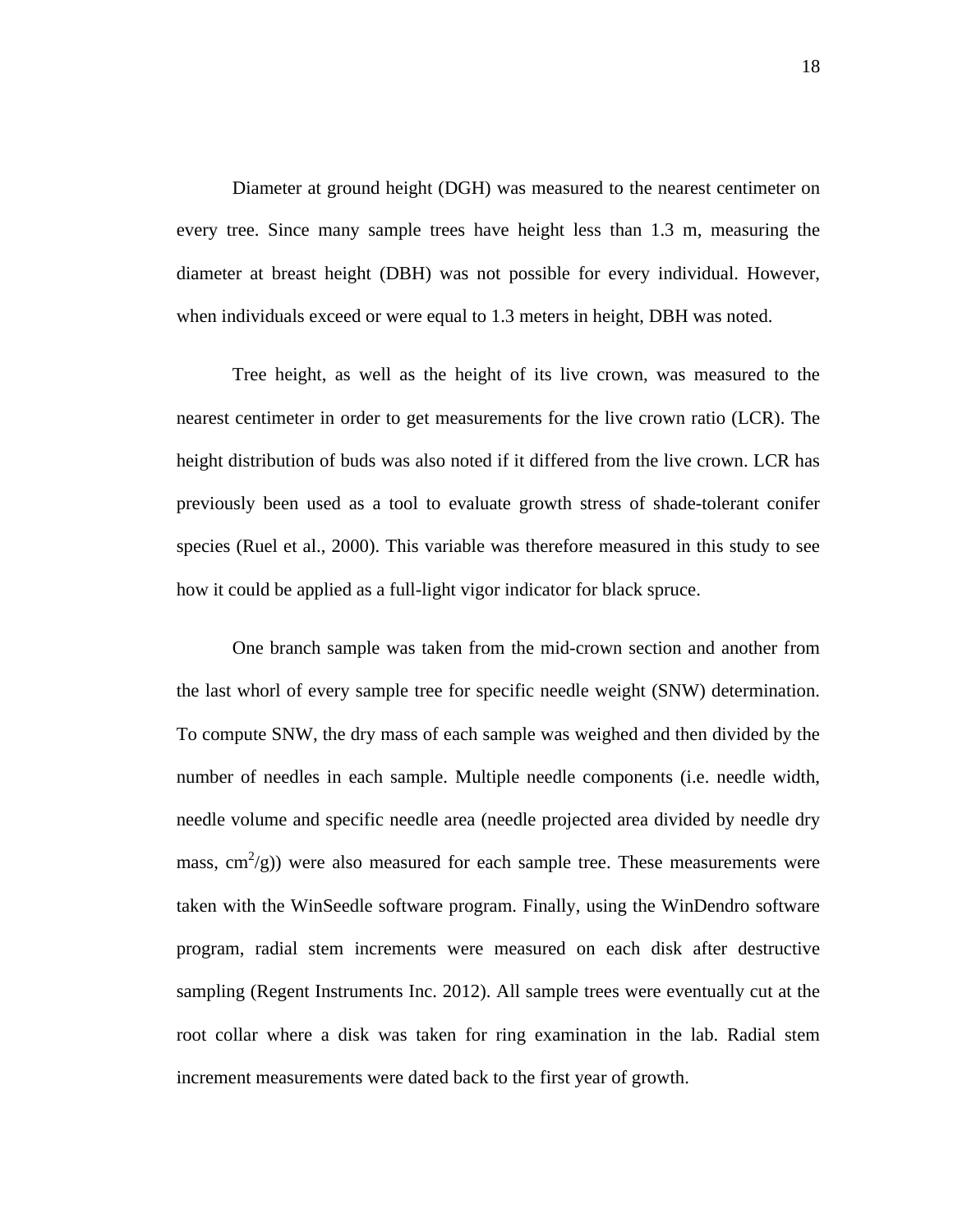## **1.4 Statistical analysis**

We graphically presented variations in annual internode length and annual radial stem increment. This was used to determine the best growth years as well as to identify the best and worst performing individuals. Based on these results, we used linear regression analysis to determine the relationship between internode length and radial widths. No size effect was detected for internode increments or radial widths during the best growth years (2008, 2009). Next, analysis of variance (ANOVA) was used to test mean organic matter depth, mean tree height and mean DGH across every site and for different harvest years in order to figure out if the independent variables (harvest year and site) have an effect on the dependent variables.

Linear regression was used as well to determine the relationship between foliar color (hue) and chlorophyll concentration as has been previously used for Norway spruce (Heiskanen, 2005). This analysis determines if a relationship exists between green needles and high chlorophyll concentrations. Further, a Pearson correlation matrix was used to link morphometric variables to physiological variables (i.e. fluorescence components). We then implemented multivariate analyses to assess the magnitude of relationships between both sets of variables. Redundancy Analysis (RDA) was used to explore relationship between morphological and physiological data sets.

Once these analyses were completed, linear discriminant analysis (LDA) was then used to determine a vigor classification based on the retained variables (height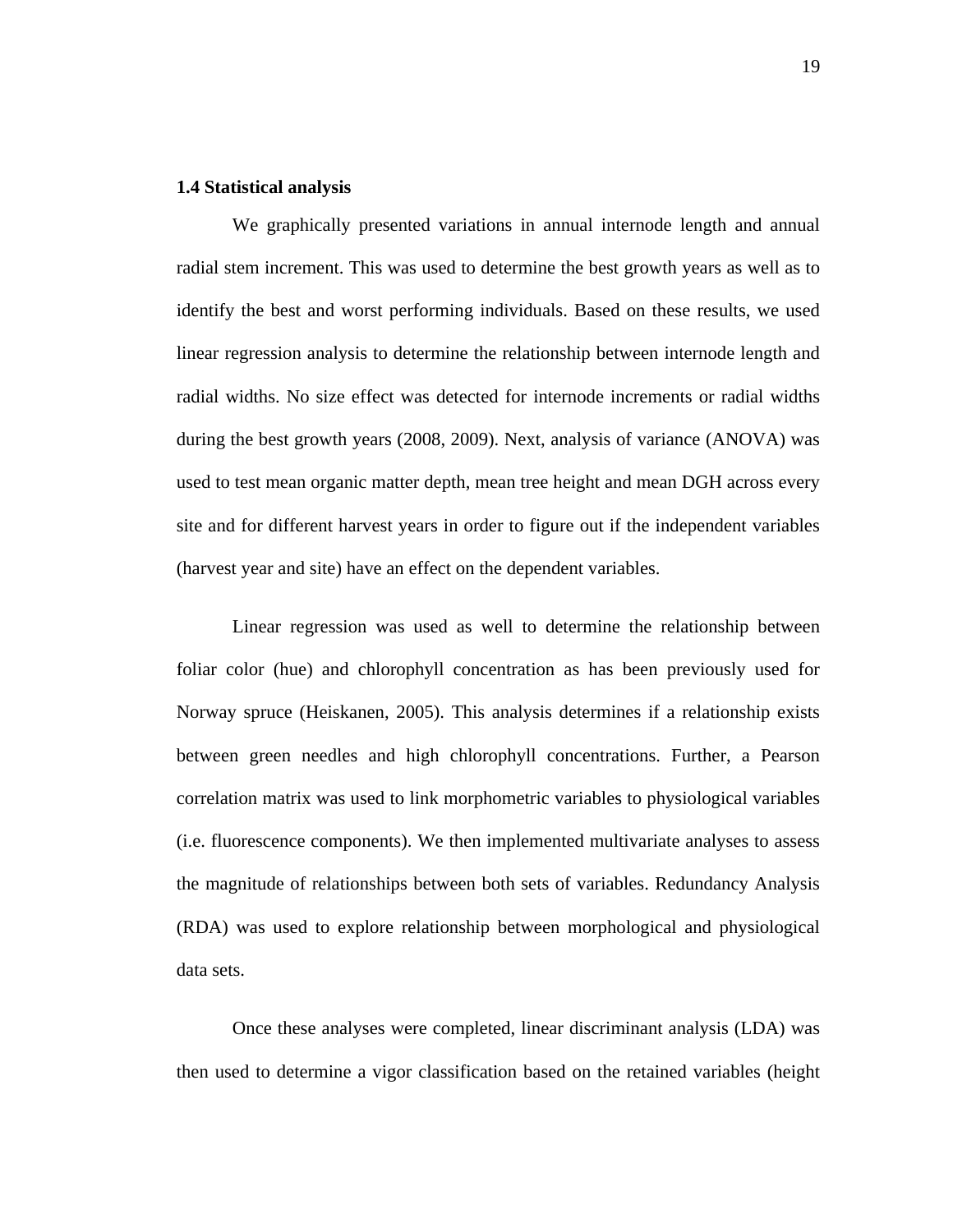growth rate and leader length) from the previous results. To predict future tree growth, the leader lengths from 2005, 2006 and 2007 were used to predict height growth rate for 2008 and 2009. Then, several thresholds for leader length were systematically tested. Each threshold represents a leader length between 10 and 20 cm. The first threshold contrasts stems with leaders less than 10 cm (low vigor) to those with leaders of more than 10 cm (high vigor). These steps increase in 1 cm increments until the final threshold at 20 cm is reached. The threshold levels were then tested using the LDA to identify the optimal vigor threshold for leader length, determined based on LDA percent classification success.

Because not all sites were harvested in the same year, we then looked at how leader length, radial width, tree height, DGH and growth rate (apical and radial) varied with time since harvest. Six figures illustrate these relationships. Each figure detailed 5 curves illustrating different growth patterns. The curves were obtained by taking the median of the percentile rank for each of the growth characteristics listed above. These figures were essential to help illustrate the hidden vigor hierarchy within these growth patterns. All analyses were completed using **R** language software (R Core Team, 2012).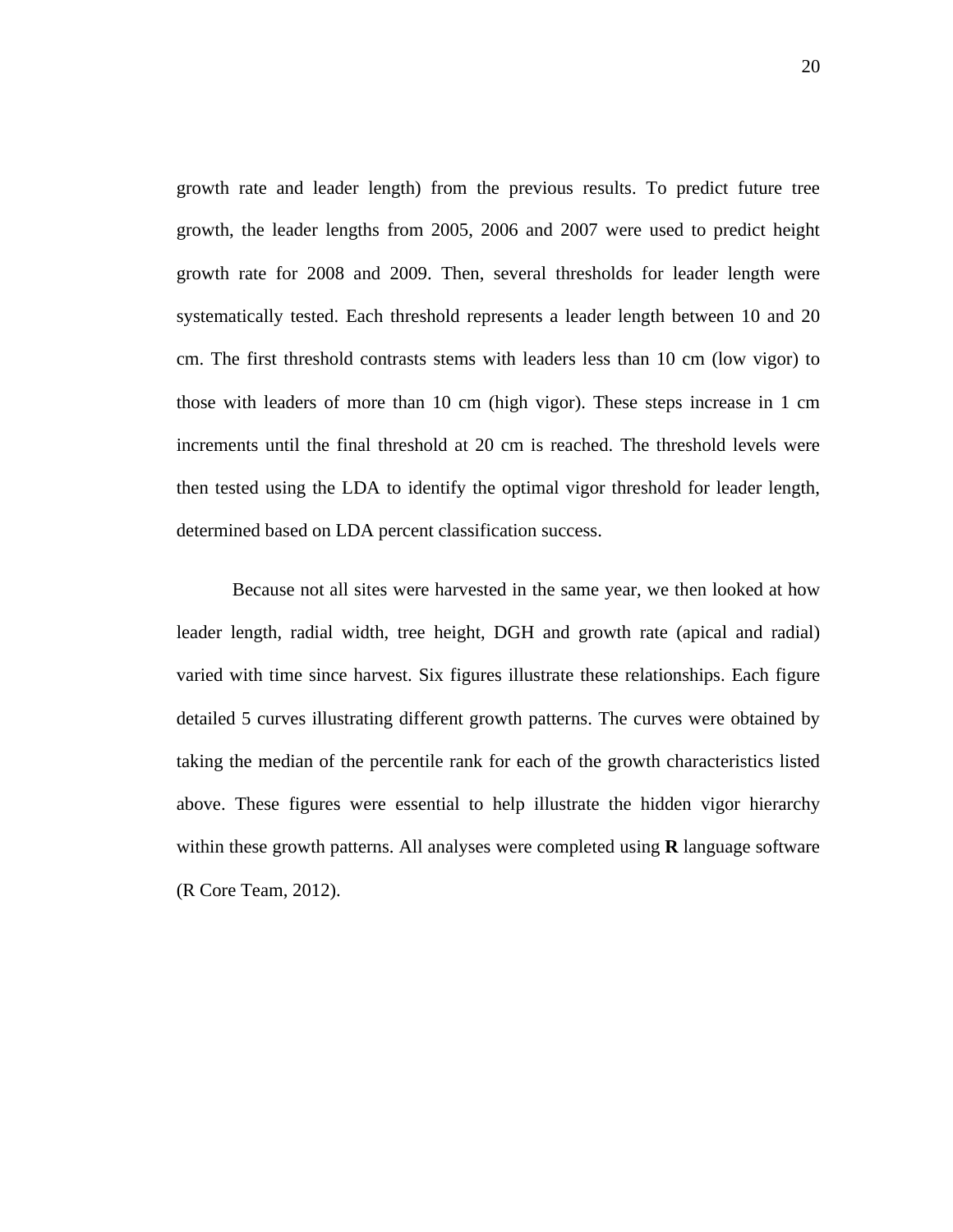#### 2 RESULTS

# **2.1 Height relationship to site characteristics**

Time since harvest did not seem to affect the mean height of trees on any site (p-value  $= 0.17$ ) (Table 1). Although sites were widely dispersed and belonged to different OM depth classes (Table 2), mean tree height and DGH were relatively similar across all sites (p-values  $> 0.2$ ) (Table 1). Sites harvested in the same year are present in all three OM depth classes. Likewise, mean height and DGH were similar regardless of harvest year.

|      |              |               | Table 1 Site means for organic matter depth, tree height and diameter at ground height $\pm$ SD |                 |
|------|--------------|---------------|-------------------------------------------------------------------------------------------------|-----------------|
| Site | Harvest year | OM depth (cm) | Height (cm)                                                                                     | DGH (mm)        |
|      | 2000         | $45 \pm 33$   | $166.8 \pm 44.73$                                                                               | $34.2 \pm 12.2$ |
| 2    | 1995         | $68 \pm 27$   | $176.9 \pm 45.89$                                                                               | $35.9 \pm 10.8$ |
| 3    | 1994         | $37 \pm 13$   | $160.8 \pm 37.55$                                                                               | $32.0 \pm 7.70$ |
| 4    | 1997         | $28 \pm 15$   | $177.3 \pm 39.84$                                                                               | $41.1 \pm 10.9$ |
| 5    | 1997         | $98 \pm 23$   | $166.3 \pm 35.80$                                                                               | $34.4 \pm 8.60$ |
| 6    | 1997         | $51 \pm 21$   | $160.5 \pm 41.59$                                                                               | $34.1 \pm 10.8$ |
| 7    | 1995         | $28 \pm 16$   | $167.7 \pm 46.23$                                                                               | $35.6 \pm 10.9$ |
| 8    | 1994         | $26 \pm 15$   | $178.1 \pm 57.07$                                                                               | $34.9 \pm 12.0$ |
| 9    | 1997         | $48 \pm 20$   | $160.7 \pm 40.87$                                                                               | $35.5 \pm 11.9$ |
| 10   | 1996         | $55 \pm 23$   | $160.3 \pm 36.55$                                                                               | $36.4 \pm 9.90$ |
| 11   | 1997         | $33 \pm 12$   | $163.3 \pm 42.02$                                                                               | $36.9 \pm 10.2$ |
| 12   | 1997         | $38 \pm 14$   | $154.7 \pm 34.24$                                                                               | $33.2 \pm 10.2$ |
| 13   | 1995         | $21 \pm 15$   | $166.7 \pm 33.66$                                                                               | $41.4 \pm 11.6$ |

Table 1 Site means for organic matter depth, tree height and diameter at ground height  $\pm$  SD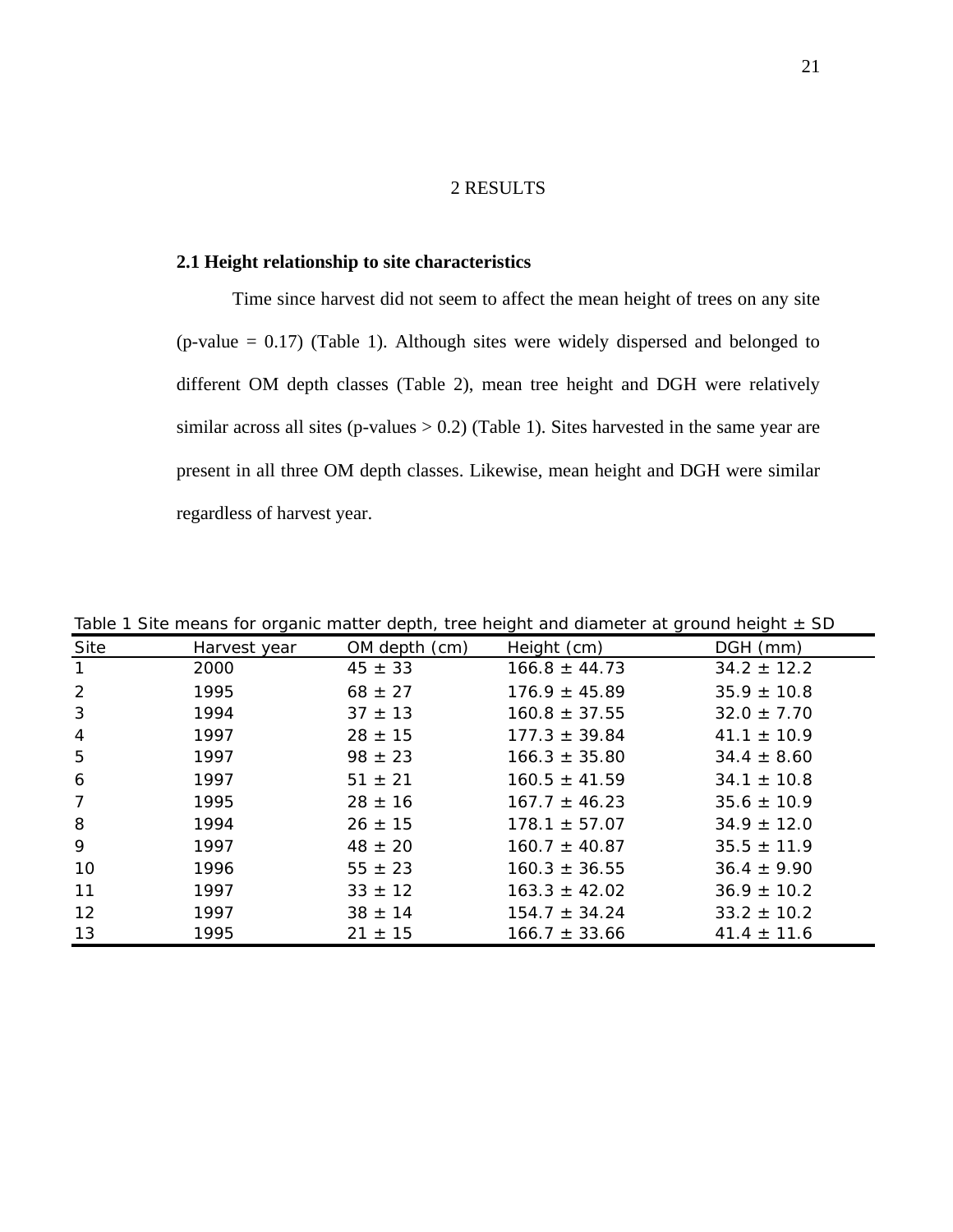| Table 2 Mean organic matter depth, tree height and diameter at ground        |  |
|------------------------------------------------------------------------------|--|
| height according to the organic matter gradient consolidated from sites 1-13 |  |
|                                                                              |  |

|         | OM depth (cm) | Height (cm) | DGH (mm) |
|---------|---------------|-------------|----------|
| Low OM  | 26            | 172.45      | 38.25    |
| Med OM  | 40.           | 161.26      | 34.36    |
| High OM | 68            | 166.00      | 35.20    |

# **2.2 Relationship between physiological and morphological variables**

Physiological and morphological variables were not well correlated (adjusted  $R<sup>2</sup> < 0.001$ ), a result that is not in accordance with our hypothesis that physiological characteristics should precede and lead to changes in morphological traits. The extremely low value of unbiased variance (unbiased variance represents the explained variance once the adjusted  $R^2$  has been taken into account, results shown in Table 3) confirms the poor relationship between physiological and morphological variables.

| Variable                | RDA1    | RDA <sub>2</sub> | PC1 residual eigenvalues | PC2 residual eigenvalues |
|-------------------------|---------|------------------|--------------------------|--------------------------|
| Eigenvalue              | 0.38471 | 0.20133          | 5.876                    | 2.7982                   |
| Proportion explained    | 0.030   | 0.015            | 0.452                    | 0.215                    |
| Cumulative proportion   | 0.030   | 0.04508          | 0.513                    | 0.7282                   |
| Accumulated constrained | 0.4852  | 0.7391           |                          |                          |
| Adjusted $R^2$          | < 0.001 |                  |                          |                          |
| Unbiased variance       | < 0.001 | < 0.001          |                          |                          |

Table 3 Redundancy analysis of the physiological variables constrained by the morphological variables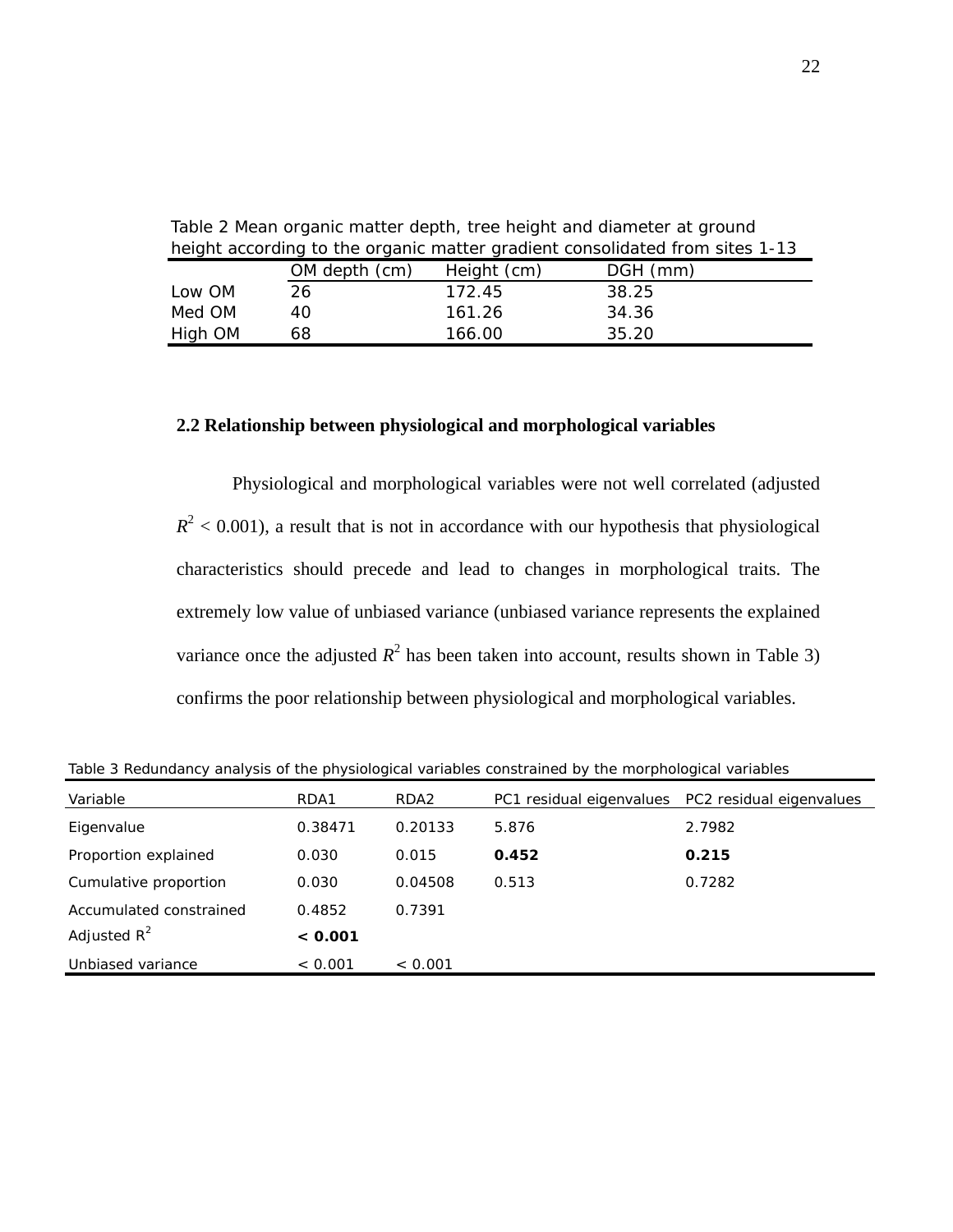|                         | Morphology |                  |                          |                          |
|-------------------------|------------|------------------|--------------------------|--------------------------|
| Variable                | RDA1       | RDA <sub>2</sub> | PC1 residual eigenvalues | PC2 residual eigenvalues |
| Eigenvalue              | 3.553      | 0.50094          | 1.9757                   | 0.7926                   |
| Proportion explained    | 0.4441     | 0.0626           | 0.2470                   | 0.0878                   |
| Cumulative proportion   | 0.4441     | 0.5067           | 0.7864                   | 0.8742                   |
| Accumulated constrained | 0.8233     | 0.9394           |                          |                          |
| Adjusted $R^2$          | 0.5070     |                  |                          |                          |
| Unbiased variance       | 0.4174     | 0.4763           |                          |                          |
|                         | Physiology |                  |                          |                          |
| Eigenvalue              | 0.6505     | 0.0809           | 4.7964                   | 1.0233                   |
| Proportion explained    | 0.0813     | 0.0101           | 0.5996                   | 0.1279                   |
| Cumulative proportion   | 0.0813     | 0.0914           | 0.7018                   | 0.8297                   |
| Accumulated constrained | 0.7950     | 0.8939           |                          |                          |
| Adjusted $R^2$          | 0.0534     |                  |                          |                          |
| Unbiased variance       | 0.0425     | 0.0477           |                          |                          |

Table 4 Redundancy analysis of the growth variables constained by the morphological and physiological variables

It is possible though to see the morphological trends. For example, vectors identifying needle density and branch length are correlated with total height and the lateral branch ratio, while needle width and needle length have an inversely proportional relationship (Figure 2). These trends are once again visible in the left-hand triplot of Figure 3 where the correlations between morphological traits and tree growth are highlighted. A distance biplot (Scaling 1) and a correlation biplot (Scaling 2) (Borcard et al., 2011) complement each other on the left and right hand side respectively of Figure 2.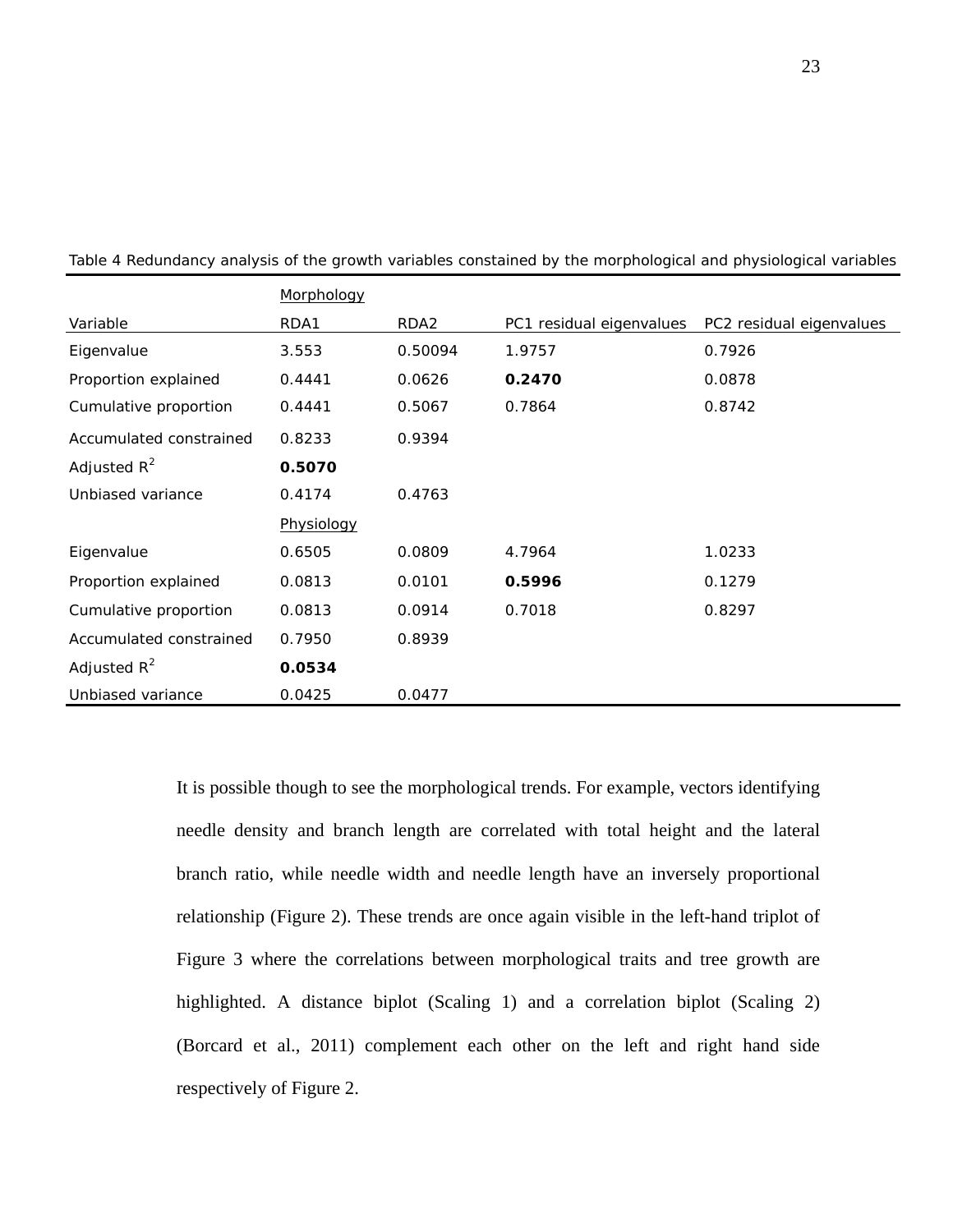

Figure 2. RDA triplots relating physiological (red) and morphological (blue) variables. The bottom and left-hand scales are for the response variables, the top and right-hand scales are for the explanatory variables. (SLA, Specific Leaf Area; Width, needle width; L, needle length; SNW, Specific Leaf Area; DGH, Diameter at Ground Height; LB2011, Lateral Branch ratio in 2011; Hcm, Height in cm; N, number of needles per branch segment; Blength, length of the branch segment; Fv.Fm, maximal quantum yield of photosystem II; Ft, fluorescence yield at any given time; Fm, maximal fluorescence yield; qP, coefficient of photochemical fluorescence quenching; qN, coefficient of non-photochemical fluorescence quenching; Yield, fluorescence yield;  $CO<sub>2</sub>$ ,  $CO<sub>2</sub>$  assimilation rate; A.Genty, net photosynthsis)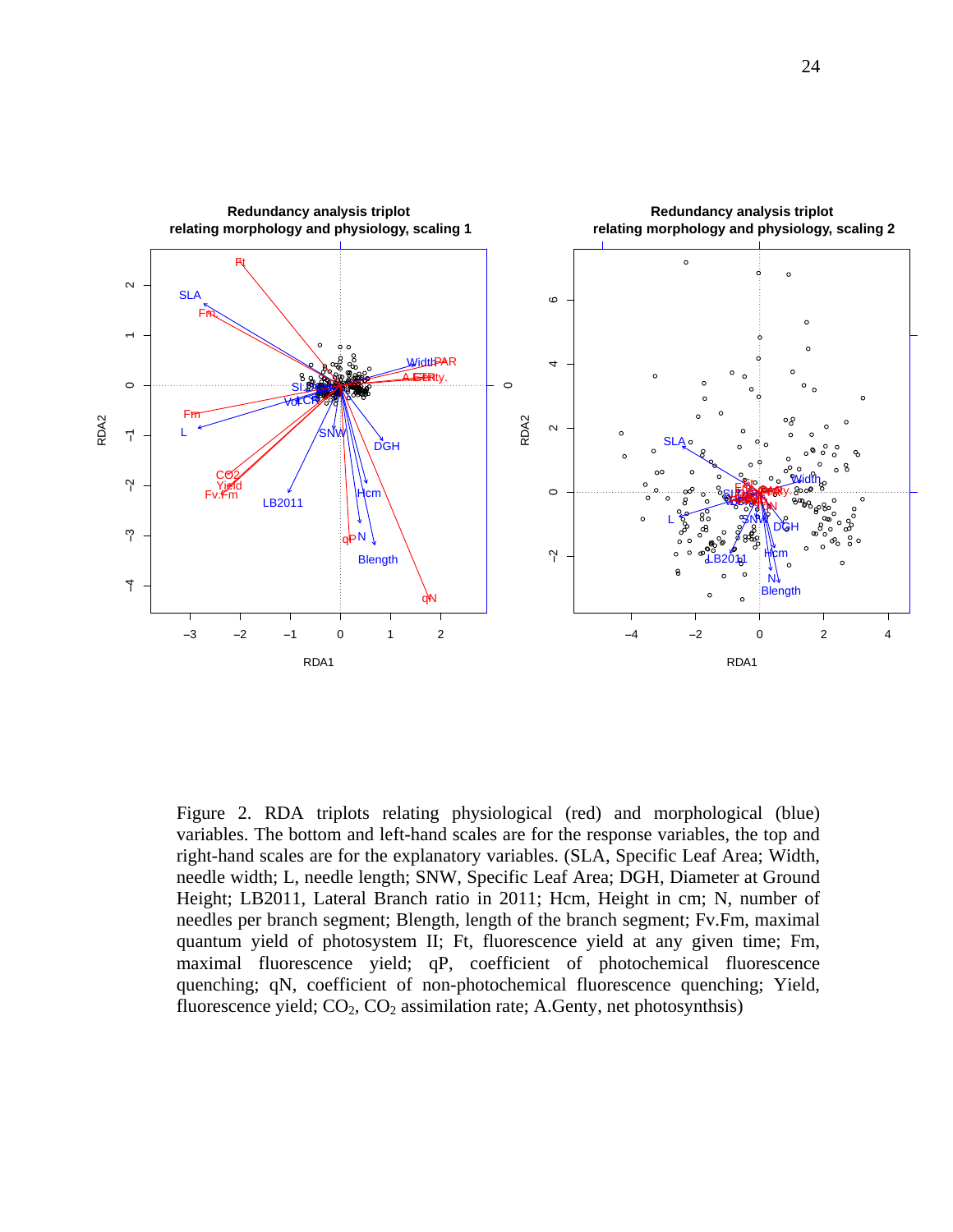Physiologically, all of the variables are condensed near the center of the plot showing the lack of a relationship with the morphological variables, so much so that they are indiscernible in the right hand triplot (Figure 2). As evidenced by the accumulated constrained variance, the results from the RDA output suggest the physiological variables are correlated amongst themselves, just like the morphological variables (Table 3). Figure 3 (the right hand triplot) more clearly illustrates the physiological trends. For example, photosynthetically active radiation (PAR) and the electron transport rate (ETR) are well correlated with net photosynthesis and have an inverse relationship with  $CO<sub>2</sub>$  assimilation. Similarly to Figure 2 however, these trends are all that is visible as there is a poor relationship between the physiological characteristics and tree growth. Once again, the response variables are indiscernible and condensed towards the center of the triplot.

## **2.3 Relationships with growth performances**

Since there is a poor relationship between the morphological and physiological indicators, we tested the relationship of each of the sets of potentials indicators separately with respect to growth variables. Variables that were highly correlated to growth (e.g. DGH and height) were not kept in the model due to autocorrelation (Table 4). Again, we surprisingly found a poor relationship with the physiological characteristics (adjusted  $R^2 = 0.05$ ) but a good relationship with morphological traits (adjusted  $R^2 = 0.51$ ).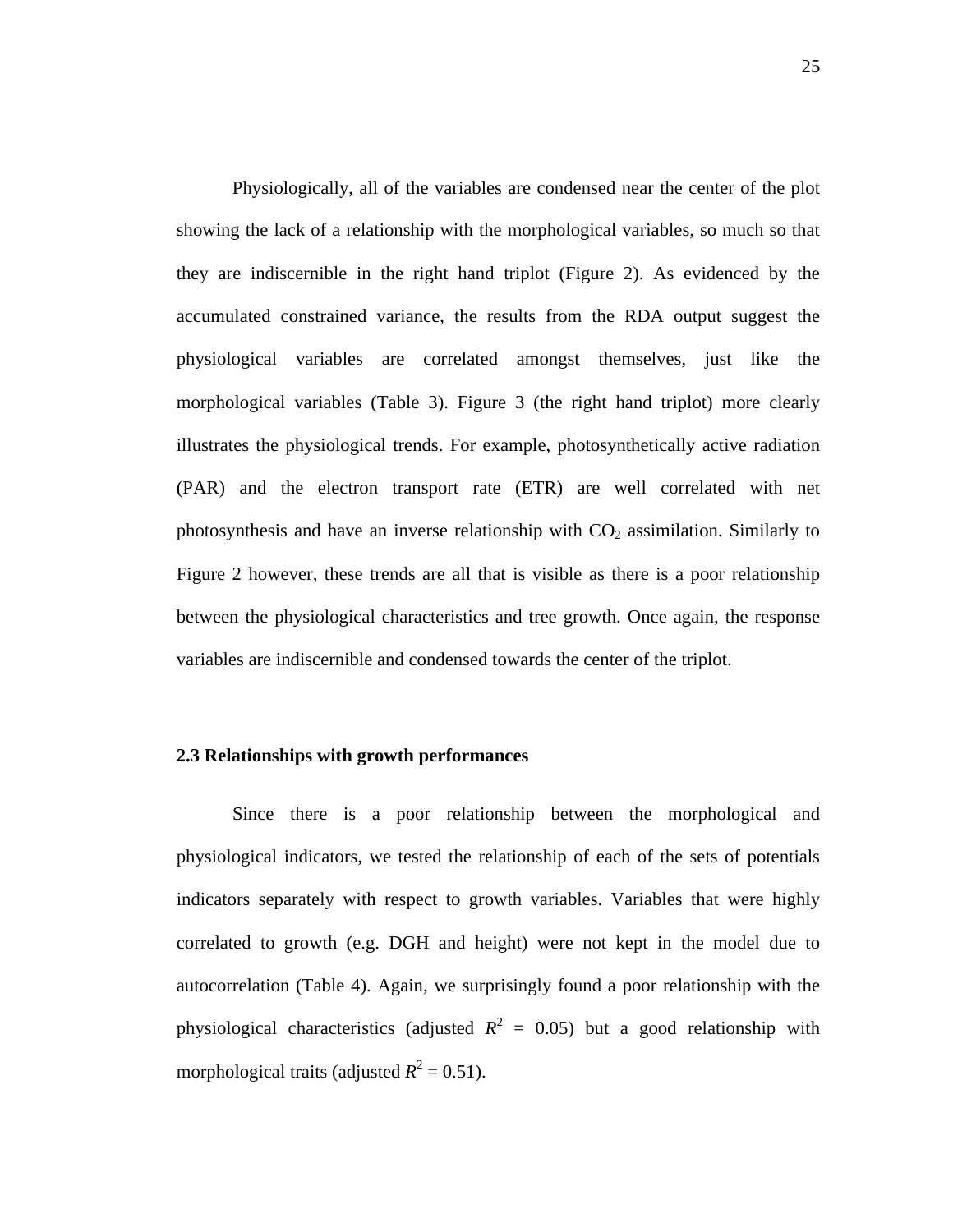

Figure 3. RDA triplots relating growth variables (red) to morphological and physiological variables respectively (blue). The bottom and left-hand scales are for the response variables, the top and right-hand scales are for the explanatory variables. (SI.DGH, Slenderness Index measured with DGH; BA, Basal Area; RgrowthH, radial growth rate since harvest; R2009, radial width in 2009; Fv.Fm, maximal quantum yield of photosystem II; Ft, fluorescence yield at any given time; Fm, maximal fluorescence yield; qP, coefficient of photochemical fluorescence quenching; qN, coefficient of non-photochemical fluorescence quenching; Yield, fluorescence yield; CO2, CO2 assimilation rate; A.Genty, net photosynthsis)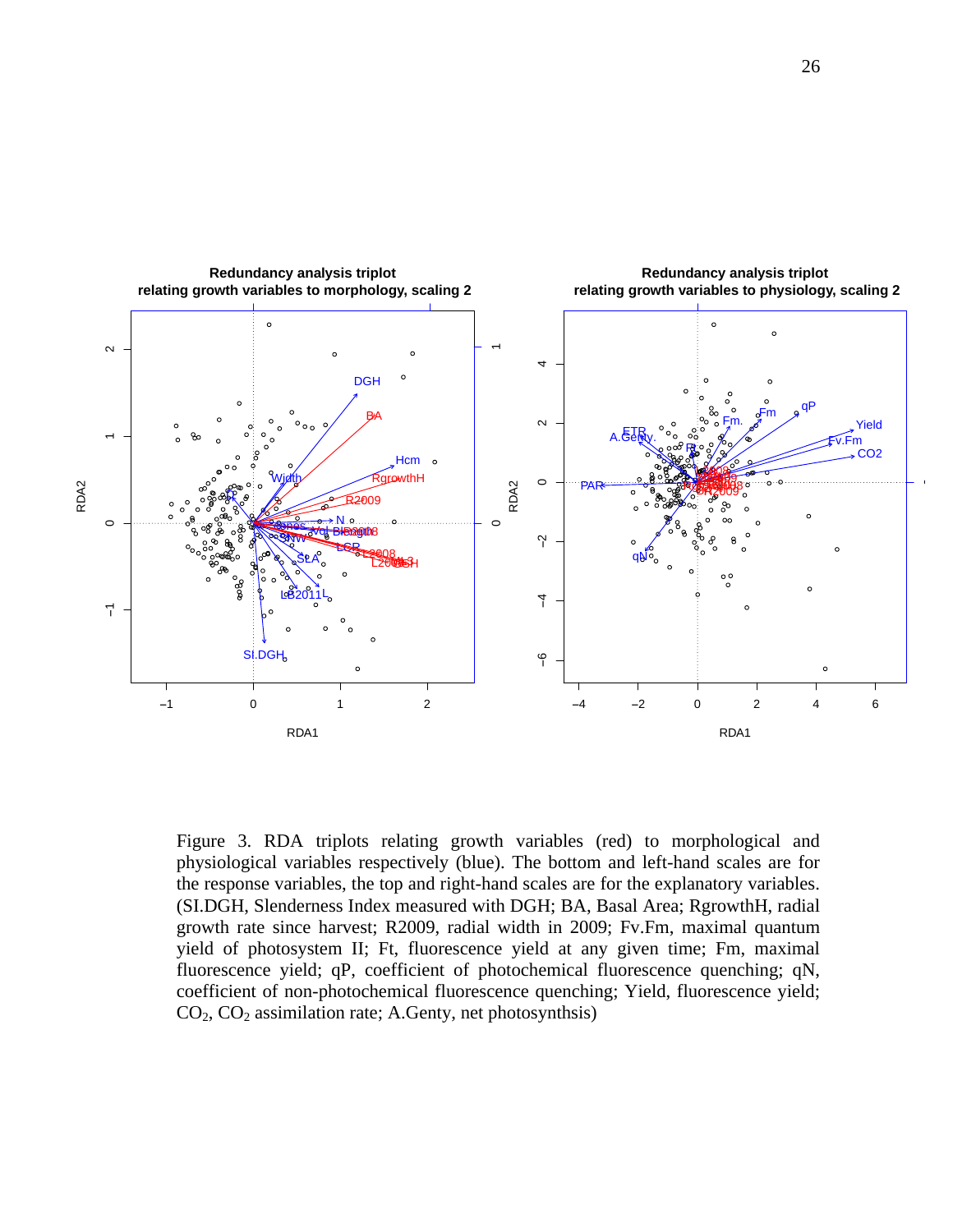# **2.4 Searching for a vigor threshold**

Using all sets of variables (physiological characteristics, morphological traits and past growth performance variables) we tried to identify the best combination of variables allowing us to predict current tree growth rate. Linear discriminant analyses (LDA) were fitted to different threshold levels, as explained in the methods. In all cases, physiological and morphological variables show poor predicting power were discarded from the final models. Only past growth performances in term of leader length and height growth rate were retained. Past leader lengths from 2005, 2006 and 2007 were used to predict future (i.e 2008 and 2009) tree growth rates. Radial growth was not included because classification success was poorer when DGH was included in the model. A vigor threshold that distinguishes HV trees from LV trees could not be found. Instead the relationship is linear with poor past growth being associated with poor future (current) growth and good past growth with good future (current) growth (Figure 4). Though no threshold was found, we observed that past leader length can properly predict future height growth rate with a near 1:1 ratio (Figure 5).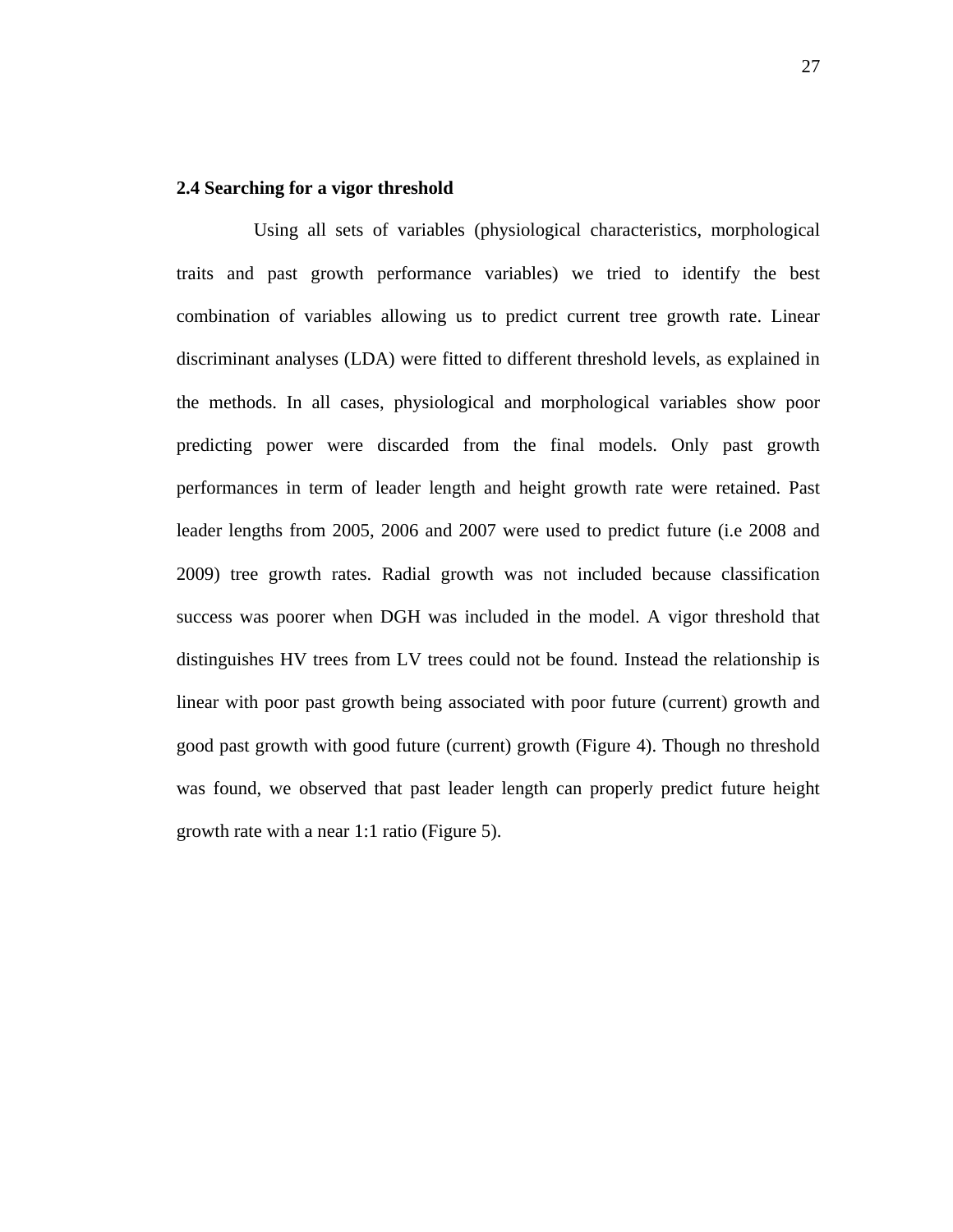

**Past growth as a predictor of future growth**

Figure 4. Linear regression with 5% confidence intervals between past height growth (2005-2007) and current height growth (2008 and 2009) to demonstrate the use of past height growth to predict future height growth. ( $n = 386$ , RSE = 2.376, p-value < 2.2e -16)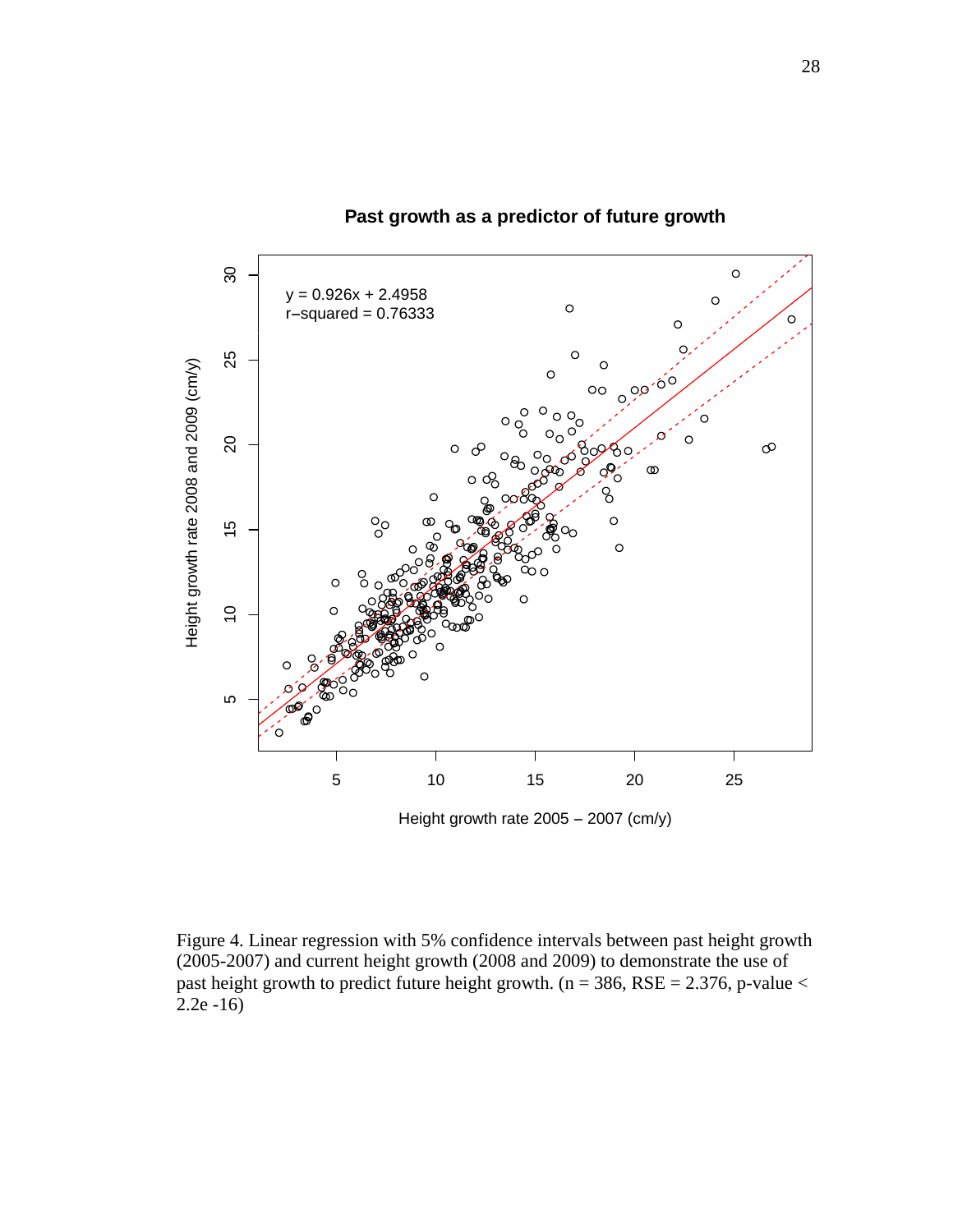

Figure 5. Leader length in 2005, 2006, 2007 as a predictor of height growth in the susbsequent year. (  $\triangle$  : n = 386, RSE = 3.534, p-value < 2.2e -16; + : n = 386, RSE = 2.763, p-value < 2.2e -16;  $\times$  : n = 386, RSE = 1.981, p-value < 2.2e -16; overall :  $n = 386$ ,  $RSE = 1.545$ ,  $p-value < 2.2e -16$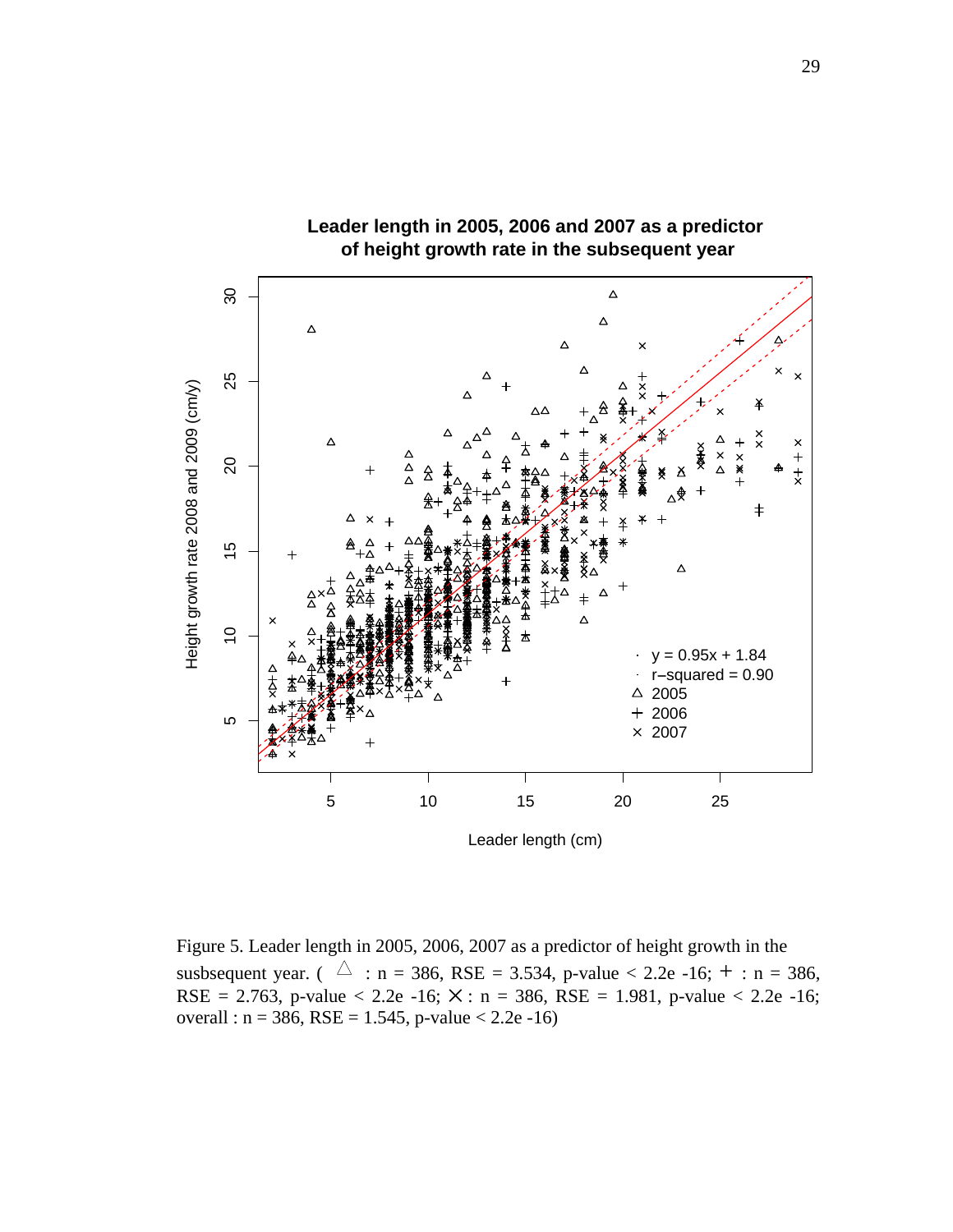

Figures 6A-F. Growth curves obtained from the median of the percentile rank for A) leader length, B) height growth rate, C) tree height, D) radial width, E) radial growth rate and F) diameter at ground height. Class 1: rank 0.0-0.1; Class 2: rank 0.2-0.3; Class 3: rank 0.4-0.5; Class 4: rank 0.6-0.7; Class 5: rank 0.8-0.9. The dotted line represents the time at which harvest took place.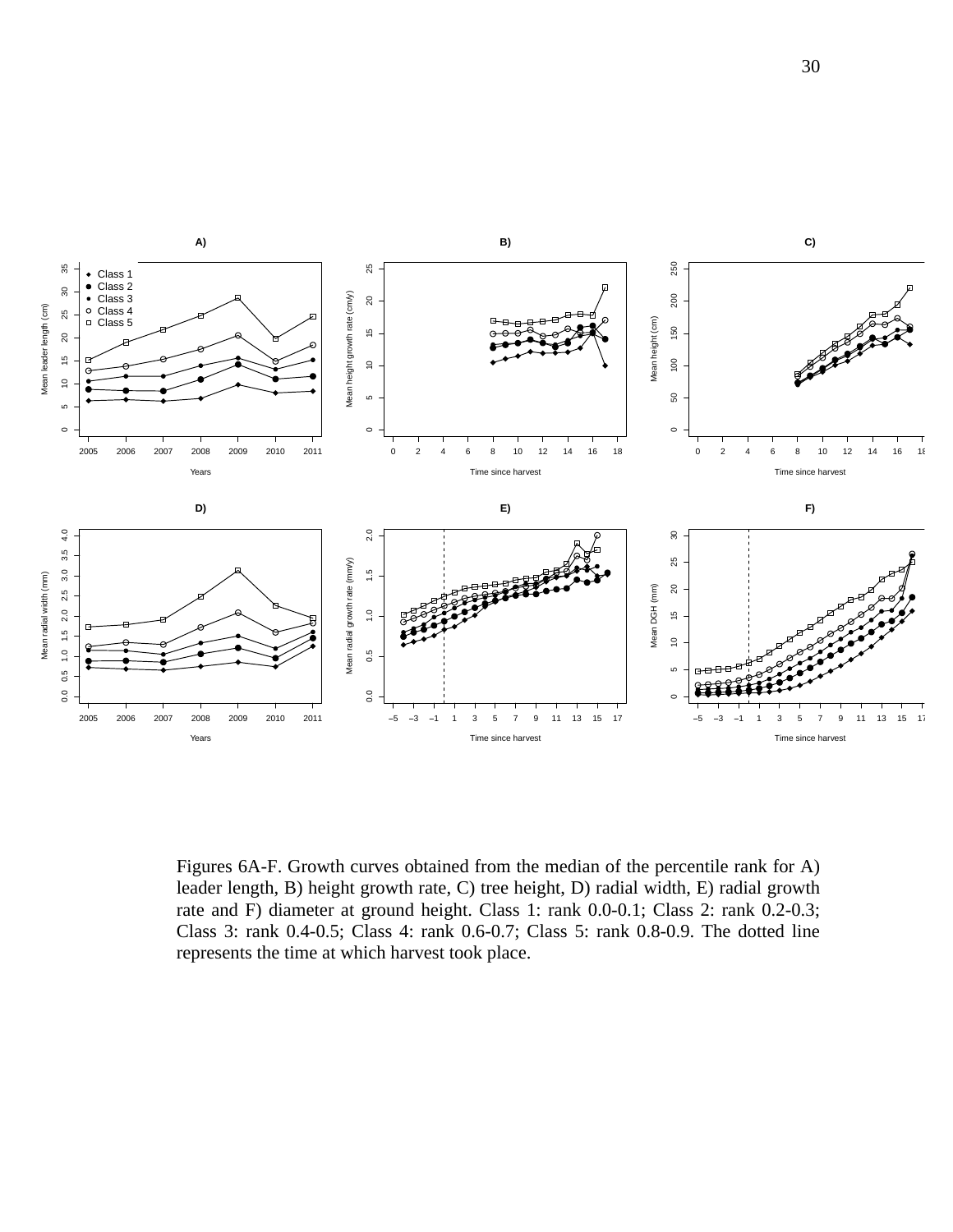The classes in Table 5 are in increasing order for mean height growth rates. Therefore, class 1 has the lowest height growth rates and class 5 has the highest rates. Though mean height follows the same trend, every class is composed of small trees  $\left($  <130 cm) and tall trees ( $>$ 200 cm). Thus, just because a tree is tall does not necessarily mean that it will have a high growth rate. All curves are parallel suggesting that there is no threshold (Figure 6). In Figure 6C though, the curves between what could be high vigor and low vigor individuals seem to diverge.

Table 5 Characteristics of trees in 2011 based on 6,7,8 year post-harvest apical growth classification

| Class          | n. |       |       |     |     |      | Mean height (cm) Median height (cm) Max height (cm) Min height (cm) Mean leader (cm) Mean growth rate (cm/y) |
|----------------|----|-------|-------|-----|-----|------|--------------------------------------------------------------------------------------------------------------|
|                | 60 | 144.7 | 142   | 232 | 100 | 13.0 | 11.30                                                                                                        |
| 2              | 86 | 151.6 | 149.5 | 246 | 100 | 14.6 | 13.34                                                                                                        |
| -3             | 86 | 158.6 | 157.5 | 245 | 100 | 14.9 | 13.55                                                                                                        |
| $\overline{4}$ | 82 | 180.4 | 179   | 274 | 111 | 17.2 | 15.05                                                                                                        |
| -5             | 54 | 207.4 | 208   | 299 | 121 | 17.5 | 17.24                                                                                                        |

#### 3 DISCUSSION

We wanted to determine whether full light post-harvest vigor indicators can be developed for black spruce peatland forests that will enable us to determine which regenerating black spruces are likely to grow and which ones will stagnate. We evaluated physiological and morphological variables that characterize black spruce seedlings and layers (though layering dominated black spruce regeneration) at the individual, branch and needle level. Contrary to expectation, only the morphological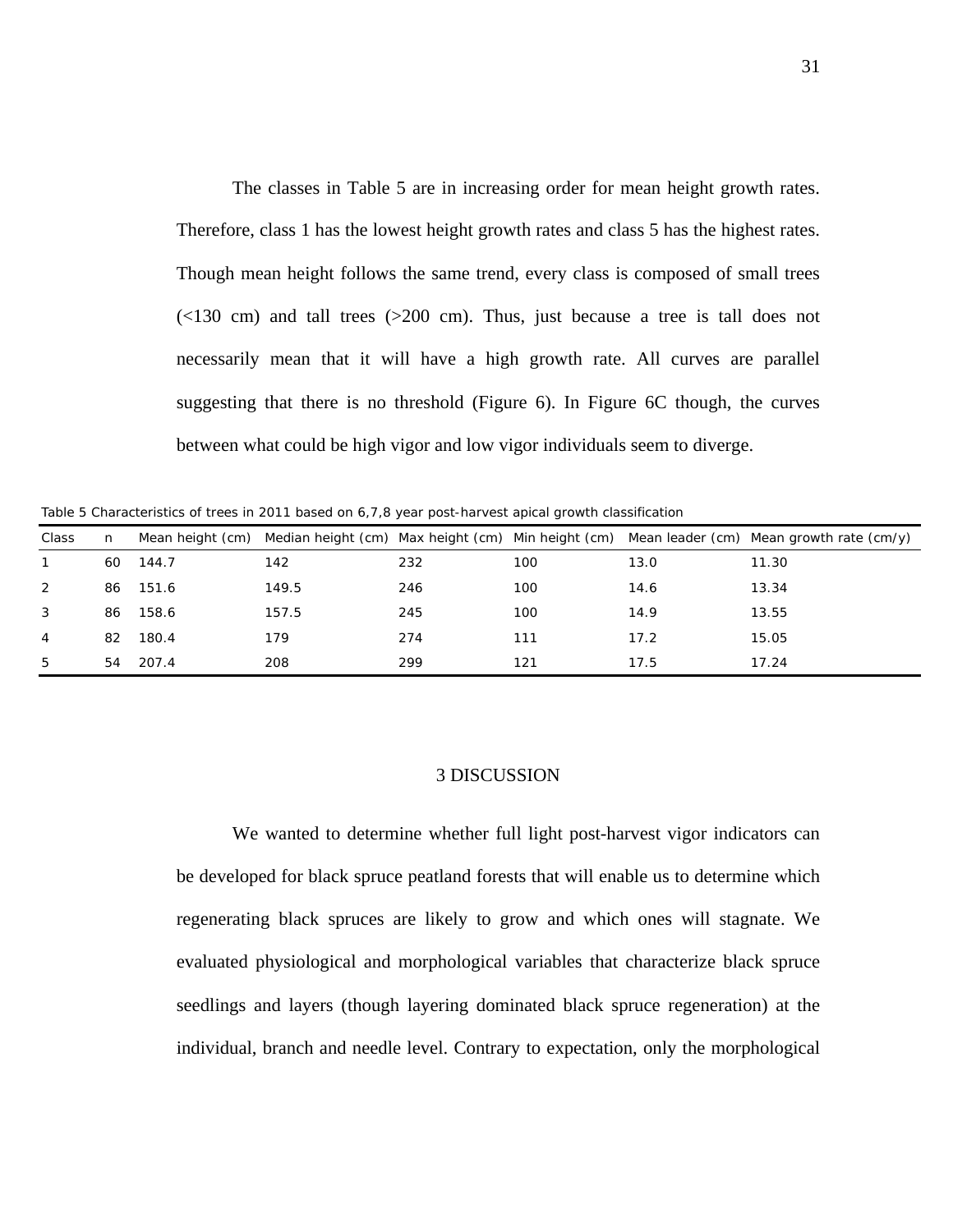variables proved to be useful in determining black spruce vigor for trees growing in a full light environment. Logically, physiological characteristics are precursor indicators to morphological traits. However, since physiology was not related to vigor, our ultimate goal of linking physiology and morphology to vigor was impossible. Still, as evidenced by Figure 4 and Figure 5, this study confirmed that the traditional vigor indicators, height growth rate and past leader length, are the most useful tools to evaluate tree vigor as represented by current and future tree growth rate.

We define a vigorous tree as an individual that seasonally sustain a good height growth rate and a long apical leader. Here, good height growth rate is relative to the entire tree such that there is no specific numerical threshold for all trees at which point they become vigorous. We argue thus that height growth rate and leader length need to be evaluated by foresters as well as total tree height when judging post-harvest stand productivity on paludified sites. These two variables in tandem lend more confidence than tree height alone. Total height, which is often used, can be a misleading tool for proper regeneration assessment since taller seedlings can be old and now have stagnate growth. Currently, leader length is a common and obvious indicator of tree vigor. However, using a predetermined leader length to define vigorous individuals can create a bias towards taller trees.

Though tree age was not specifically investigated, it does not seem to play a role in determining tree height or growth rate on paludified microsites (Paquin &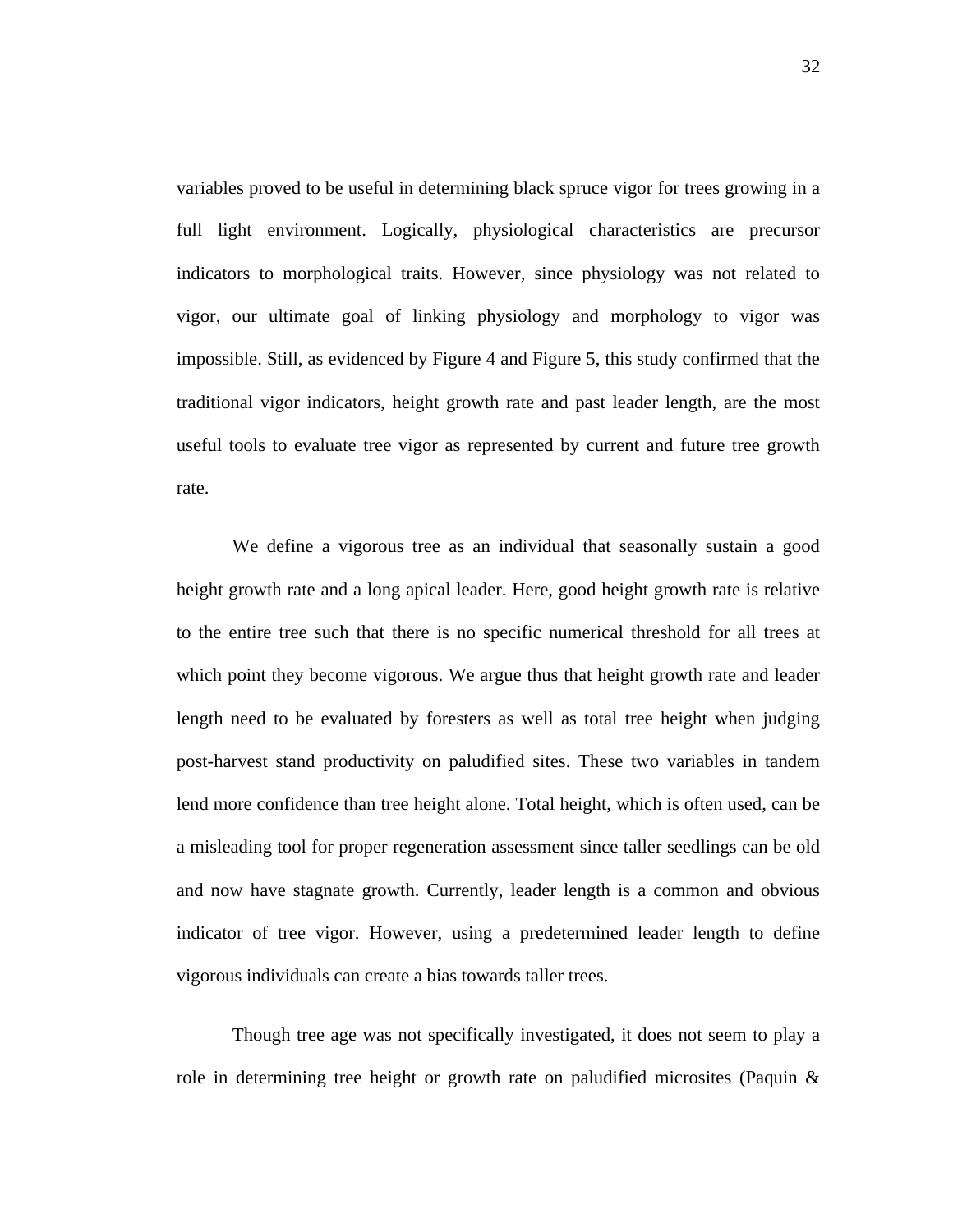Doucet, 1992, Ruel et al., 2000). Advance regeneration as well as trees originating following harvest can both have poor growth or good growth. The two oldest sampled trees were 76 and 78 years old, situated only a few meters apart and demonstrated poor growth (11.83 cm/y) and good growth (18.75 cm/y) respectively. Still in the vicinity of the two oldest trees, two of the youngest sampled trees, both 11 years old, also showed poor growth (12.83 cm/y) and good growth (16 cm/y). Despite being a sub-sample, these 4 trees illustrate that age is not a good predictor of tree growth on paludified sites. Local belowground processes for individual microsites may therefore play an important role in determining the growth of black spruce trees on paludified sites and future research could investigate factors such as root zone saturation and duration of aeration. St-Denis et al. (2010) report similar accounts of age not being a limiting factor for growth of black spruce advance regeneration after canopy opening. A more extensive analysis between tree age and vigor is required in order to determine whether this lack of relationship with age occurs consistently.

# **3.1 Physiological indicators**

In contrast to morphology, physiology can explain relationships mechanistically. Energy production in higher plants is restricted to the leaves (needles) and therefore a proper understanding of a plant's physiological response to differing microconditions should be useful for a complete description of plant growth. However, as with other physiological indicators in our study, foliar color was not useful for determining the vigor of black spruce regeneration. Both high and low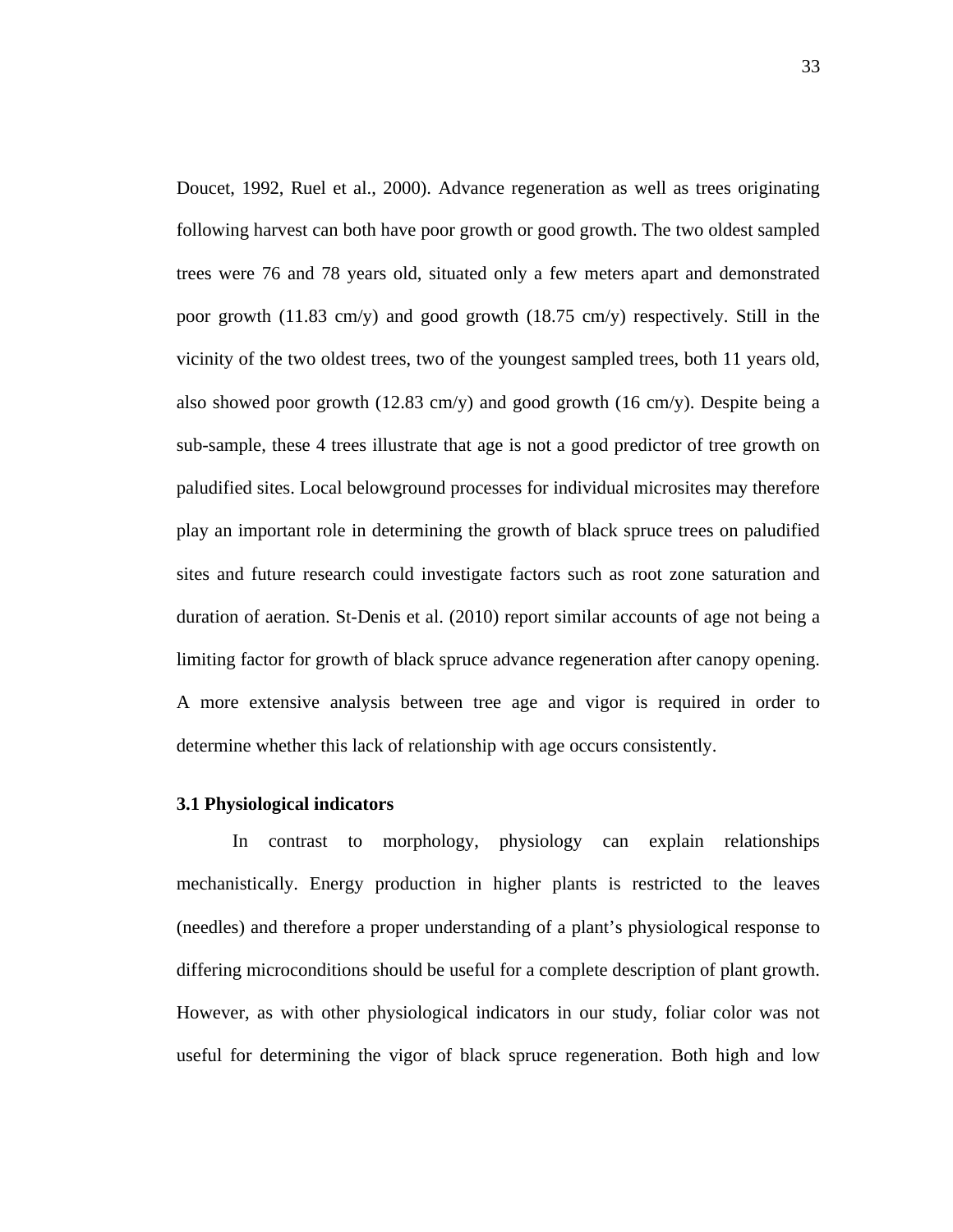vigor trees have similar foliar complexions and therefore vigor cannot be distinguished based solely on needle coloration. For pines, Viro (1959) also determined that the chlorophyll content of pine needles was not a good vigor indicator of the growth of saplings. Other researchers have, however, found that foliar color was a good indicator of nutrient composition (nitrogen, phosphorus, potassium and chlorophyll) in needles in unfertilized stands (Heiskanen, 2005; Hytonen and Wall, 2006) yet was not related to root or height growth and therefore not to tree vigor. That being said, trees with chlorotic needles suffer from malnutrition of some kind and thus should not be considered vigorous. Despite its lack of usefulness in evaluating vigor, other than for the most severely chlorotic trees, colorimetry can be a useful tool to evaluate foliar nutrient compositions though results vary between species and areas. Biotic and abiotic factors such as nutrient leaching from nearby allelopathic ericaceous shrubs or water logged stands, have also been identified as elements that can affect needle color and induce chlorosis (Viro, 1959; Hytonen and Wall, 2006). Physiological characteristics then are not completely uninformative indicators. They should though, for example, be used as indicators of nutrient composition and not for vigor determination.

Chlorophyll concentration and chlorophyll fluorescence components were also unrelated to vigor. Though we found similar values for foliar color and chlorophyll concentrations as measured for Norway spruce by Heiskanen (2005), we were unsuccessful at reproducing the relationship between the two variables or in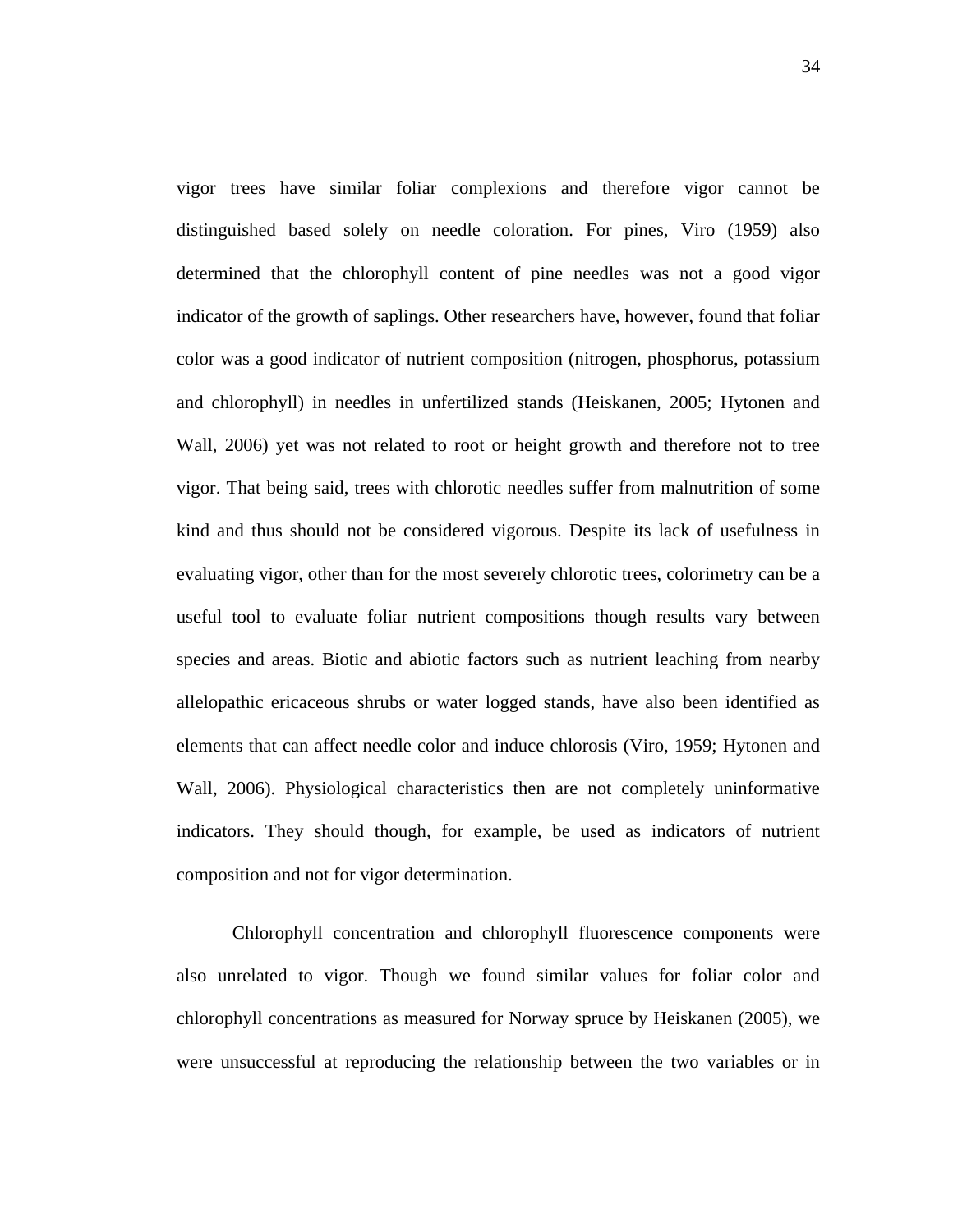establishing a relationship with any other measured variables in our study. Though this approach is innovative (Heiskanen, pers. com.), the discrepancy in the results between our study and Heiskanen's might be due to the method used for color evaluation. Future evaluations of black spruce needle color using a chroma meter as in Heiskanen's (2005) study may yield results for black spruces that are more similar to the relationship found for Norway spruces in Scandinavia.

## **3.2 Morphological indicators**

As with the physiological indicators, most of the morphological traits evaluated in this study were not useful in determining tree vigor. Past height growth rate and leader length were the only morphological indicators that provided an evaluation of current tree vigor. Though the traditional indicators proved to be the only accurate way to estimate tree vigor, we note that combining the indicators, as previously done with other morphological indicators (Ruel et al., 2000), as opposed to using them independently, may provide a better evaluation of tree vigor.

More precisely, by combining measurements of past height growth rate and past leader length, we were able to predict future (current) height growth rate and leader length. We originally thought that a threshold would occur where we could classify trees into high vigor (HV) and low vigor (LV) groups. Instead such groups are arbitrary as growth occurs along a continuum in this system. A similar analysis however, that compares tree vigor for individuals growing in an environment in which above ground competition is important to those in a full light environment,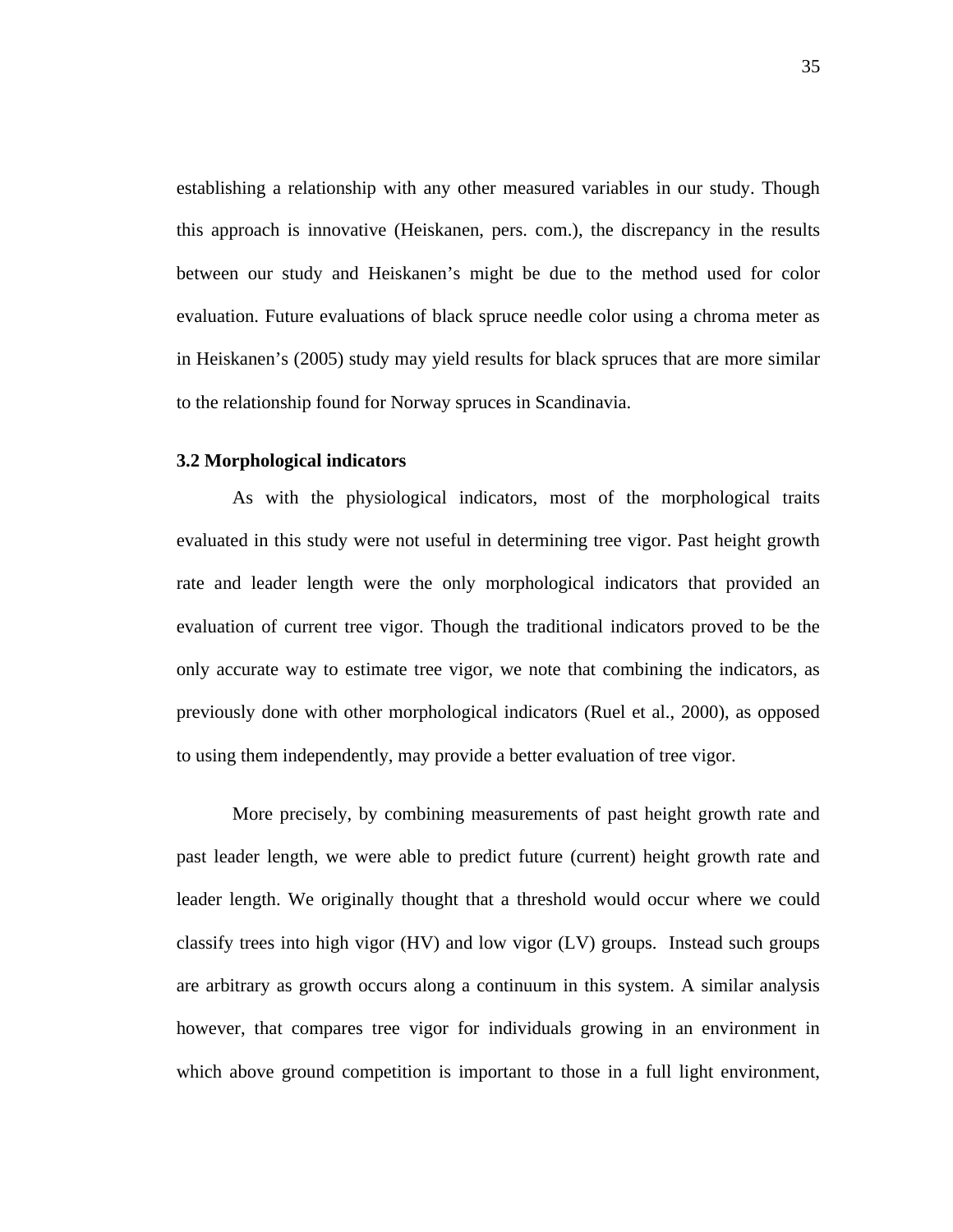may reveal that a threshold exists between the two. In our case however, the transition from low vigor (poor growth) to high vigor (good growth) individuals in much more gradual.

In some cases, trees with low growth rates show no apical growth for a given year. These occurrences though are rare. Therefore, a stagnated phase can be represented by small increments in apical growth as opposed to complete stoppage of apical growth. Trees qualified as such however may not necessarily be doomed to remain in this state and never reach a more vigorous growth phase. The mean height growth rates recorded in 2011 for trees with poor growth and those with good growth was 10.93 cm/y and 19.39 cm/y respectively. Given the linear relationship that was observed, this 19.3 cm per year growth rate is close to the 20 cm/y rate (Mailly & Goudreault, 2005) that is necessary in order to reach an optimal tree size by the time the next harvest rotation arrives. Our data however accounts for only the first 17 years post-harvest. For other peatland black spruces, maximum height growth occurred between 20 – 25 years post-harvest (Groot & Hökkä, 2000; Paquin & Doucet, 1992; Pothier et al., 1995) at which point it begins to decrease. Thus, peak height growth for all the trees in this study has probably not been reached. No matter whether a tree has good growth or poor growth, tree height is relatively similar for all trees in the few years following harvest. After about 10 years however, a slight distinction can be made between trees with good growth (i.e. growth above the mean) and those with poor growth (Figure 6C).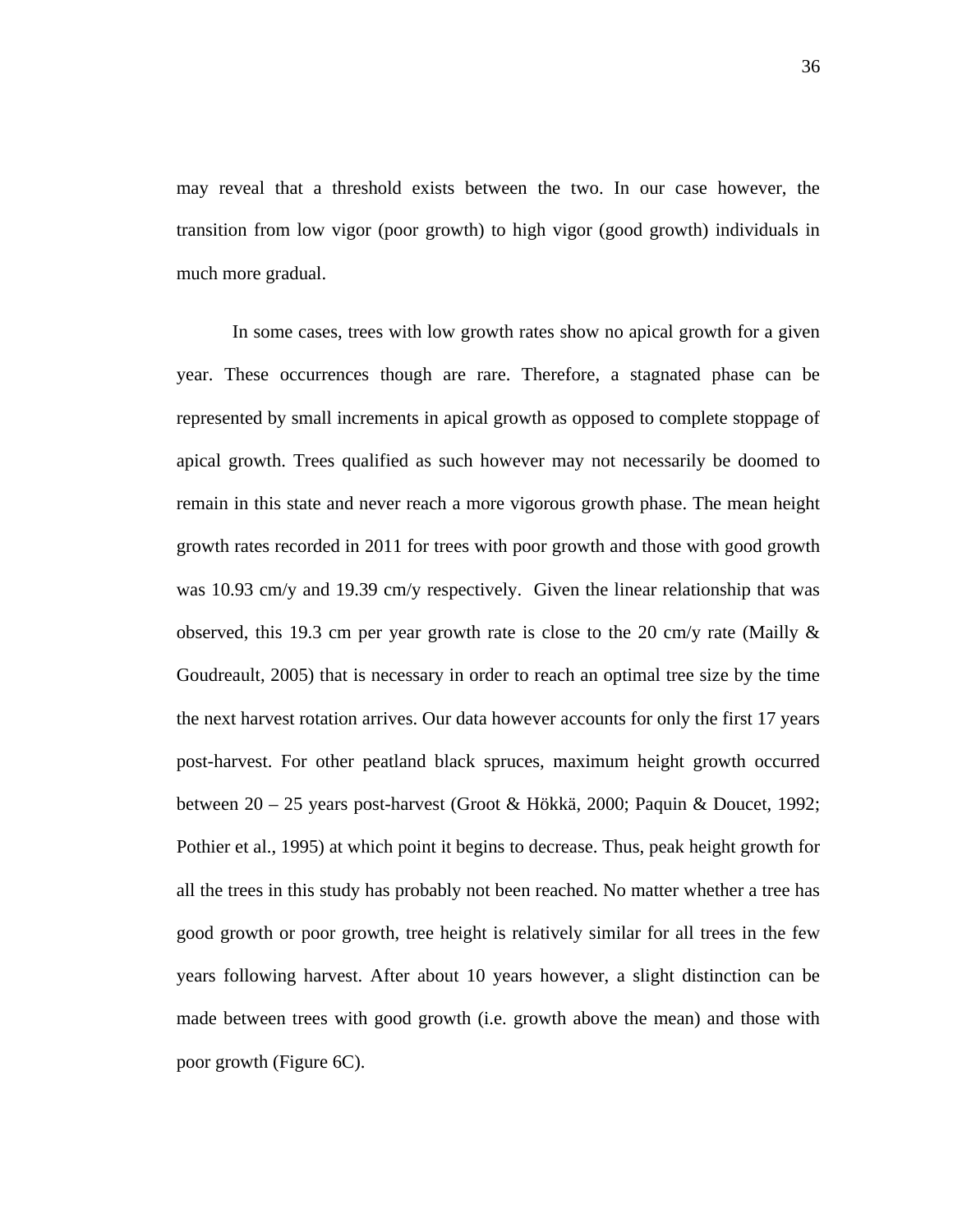Ruel et al. (2000) mention that trees with a live crown ratio (LCR) of 66% or more have a high survival rate while those with less than 33% live crown have a poor chance of surviving. Nearly 95% of the sampled trees in this study had a LCR of at least 70% but they belonged to both the HV and LV groups. This suggests that, even though a tree is identified as a low vigor individual, it does not mean that it will not survive. Incidentally, there are many trees that support a LCR >70% and should not be considered vigorous individuals. Nearly 20 years after harvest, stagnated black spruces were still surviving and supporting an LCR well above the values recorded 10 years post-harvest for other trees (Solarik et al., 2011). All but one of the remaining trees from this study with a live crown less than 70% were LV individuals and the lowest ratio recorded in this study was 46%, still much higher than the 33% threshold that was suggested as being needed for survival. Tree vigor and survival are thus not necessarily synonymous.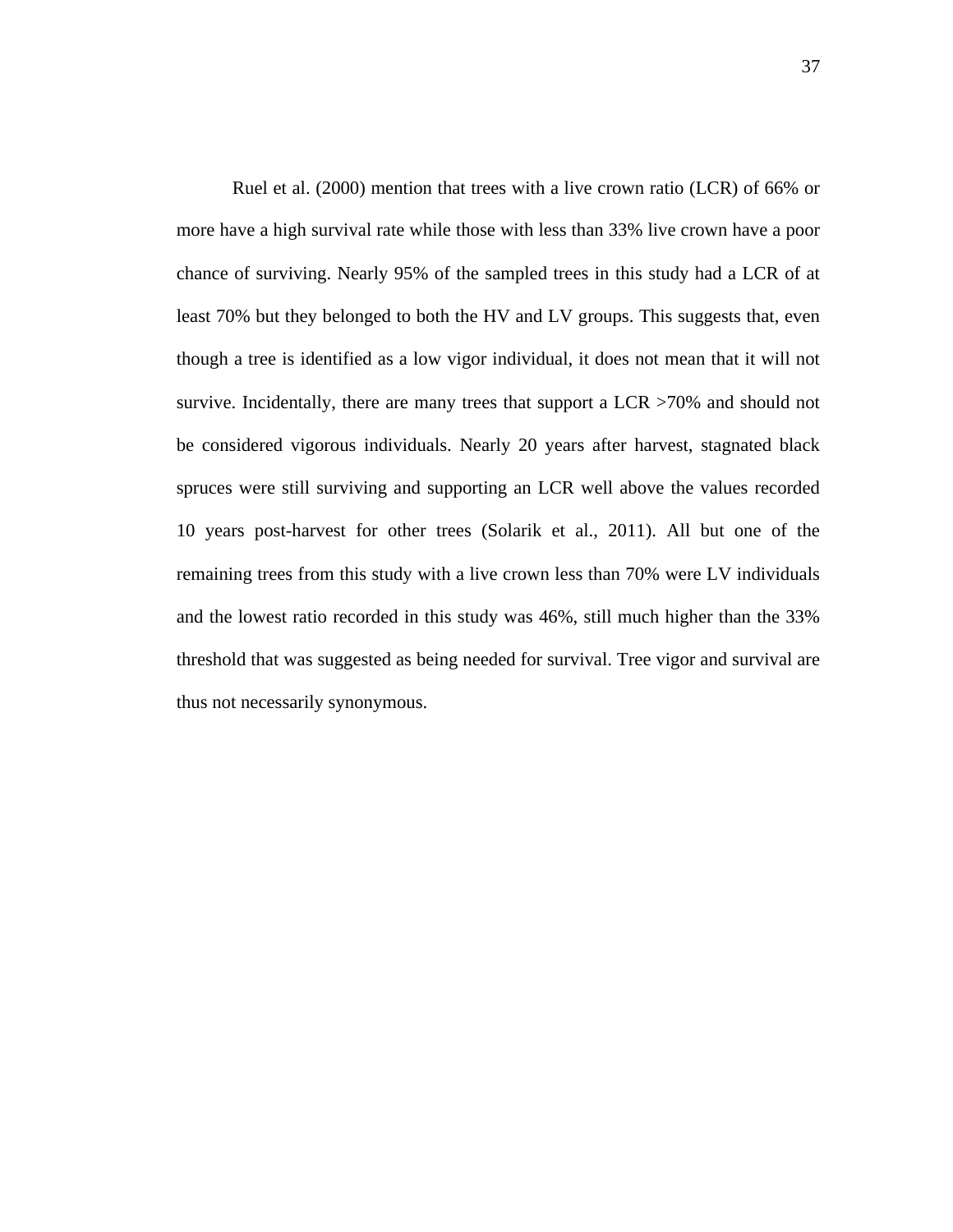# **CONCLUSION**

Vigor indicators should be simple tools that are measurable in the field and provide relevant information on future growth and thus success of regenerating areas. Aside from height growth rate and leader length, we found that morphological and physiological indicators are not related to vigor (or only weakly) for natural black spruce regeneration growing on clay belt soils. Although we expected there to be a relationship between vigor, morphology and physiology, other authors also found it difficult to relate these elements (Viro, 1959; Heiskanen, 2005). Equally, we did not find significant evidence for a relationship between foliar hue and foliar chlorophyll concentration even though they have previously been related for Norway spruce (Heiskanen, 2005).

Our study showed that, leader length and height growth rate, are still the most useful at evaluating vigor for naturally regenerated black spruce trees. As these measurements can be taken during the first regeneration survey, foresters should get an idea of natural regeneration success. This information can then be used to determine whether a silvicultural intervention on surveyed sites is needed to reestablish vigorous tree growth.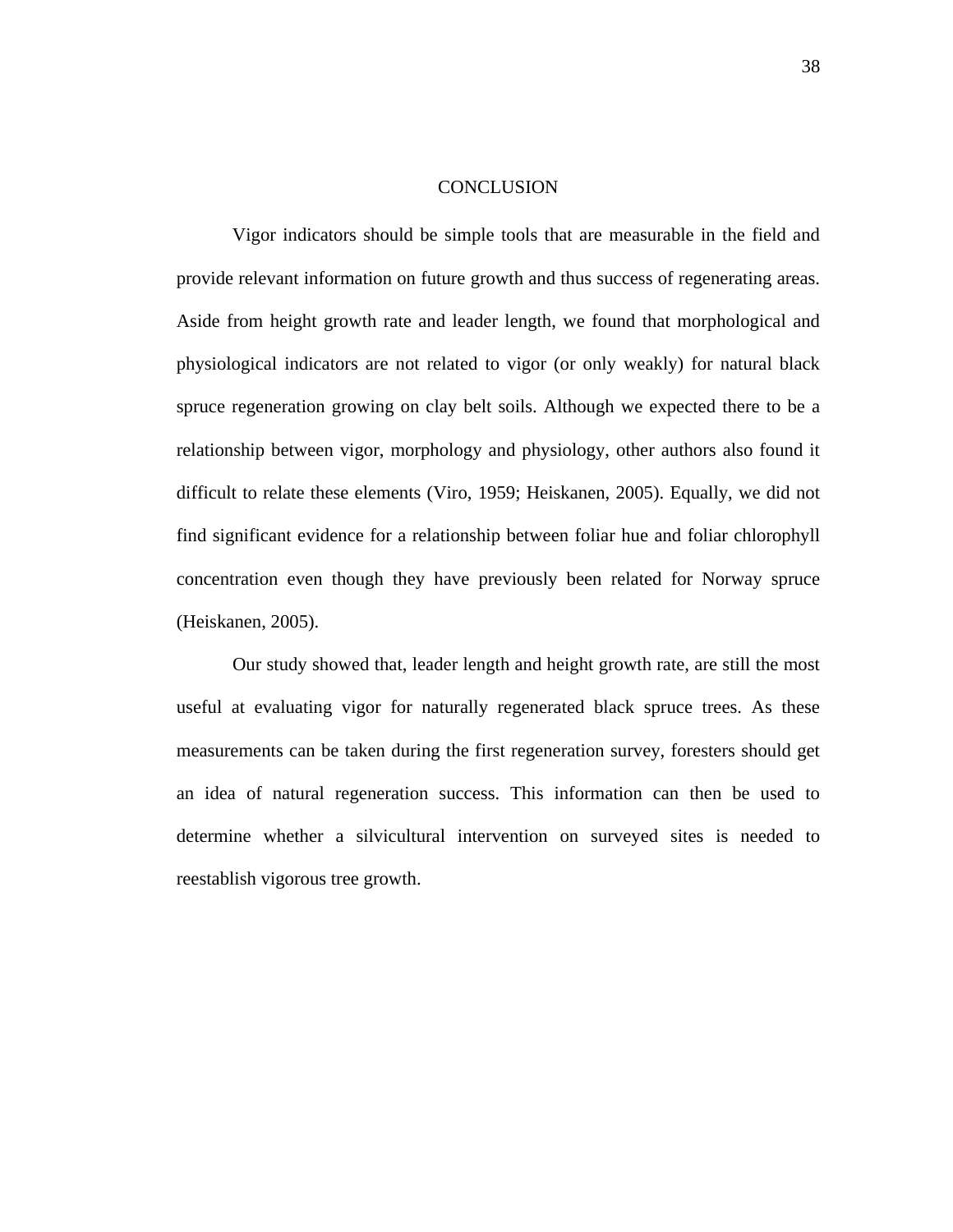#### GENERAL CONCLUSION

Though paludification is a well know problem, the forest industry still struggles to find ways to harvest and manage paludified stands. Post-harvest vigor indicators can be used to evaluate black spruce regeneration growth on these problematic sites. Leader length and height growth rate are two full-light vigor indicators that can accurately determine tree vigor on such sites. Implementing these measurements during post-harvest forest inventories may take longer than traditional inventories of stocking and density but the final assessment will be more insightful into evaluating the potential future success of black spruce regeneration. High vigor trees on paludified sites could become merchantable products whereas an abundance of low vigor trees will require silvicultural interventions to improve tree success.

By only taking into account the number of trees taller than 1 m 8 years postharvest, foresters can encounter two major problems. The first is that it is highly possible that they will overestimate the quality of the trees regenerating on paludified sites. Though sites may be fully stocked, some trees could be in a stagnated phase of growth. Foresters concluding that trees on the site will produce a future harvest in a given rotation may eventually be surprised to find that tree growth was mediocre since the trees were not vigorous. Had the forest inventory taken into account leader length and height growth rate, a silvicultural treatment could have been planned to reengage tree growth and thus save money in the long term.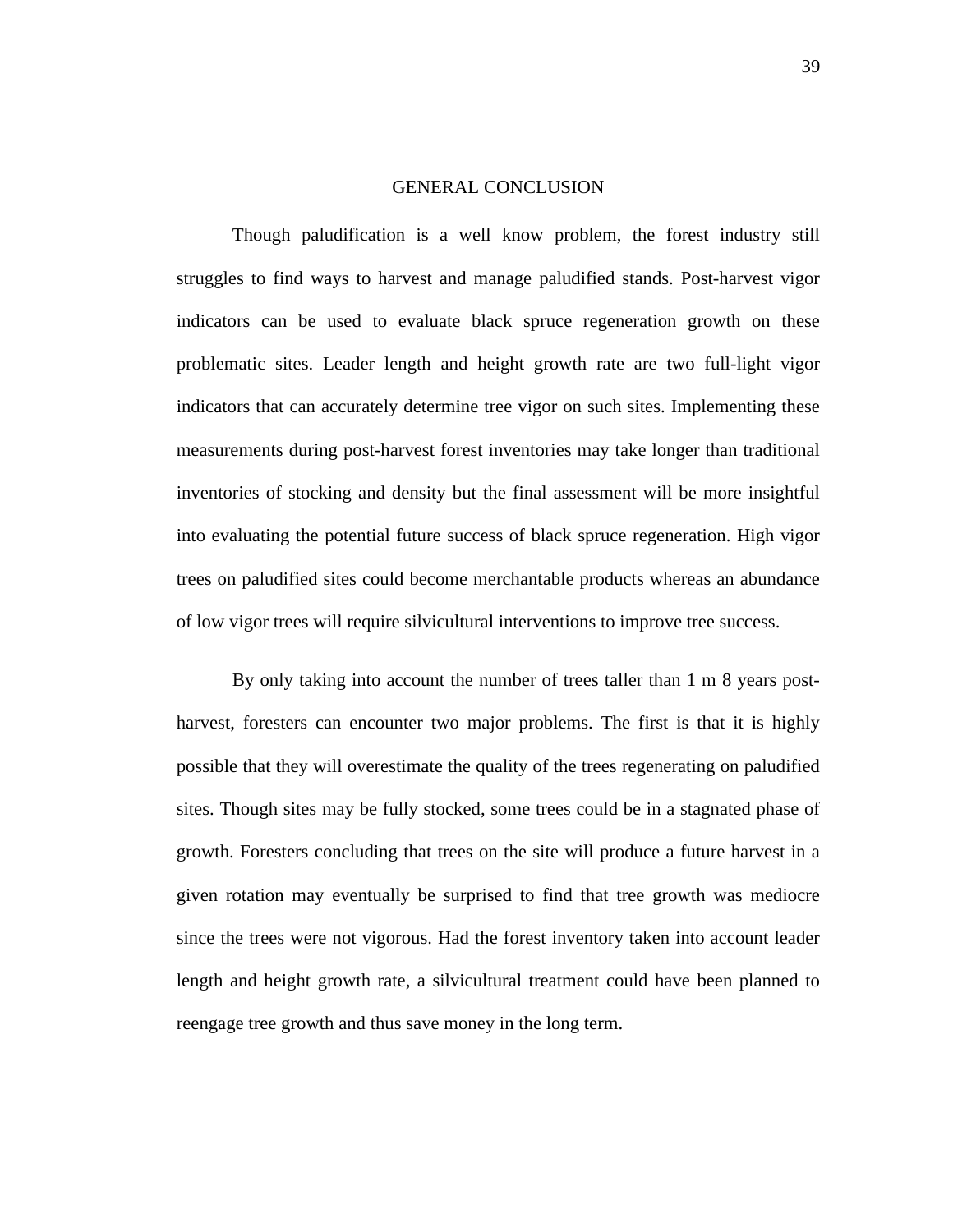The other oversight that can be made by foresters is an underestimation of the forest's future merchantable trees. Seemingly under stocked stands can eventually become profitable although not always within the preferred time delay. Measuring leader length and height growth rate may keep foresters from disregarding stands that might otherwise have been considered not satisfactorily restocked.

Including height growth rate and leader length for a stand regeneration survey though is more time consuming. It is our contention however that the little extra time and expenses carried out while inventorying can lead to sizable profits if the stand is well stocked with vigorous trees. The long-term payout could be worthwhile if the forest industry is willing to sacrifice a few weeks of field work so as to properly evaluate tree regeneration within the harvested stands.

Future studies looking at black spruce vigor indicators should consider further evaluation of belowground processes. Notably, measurements regarding soil nutrients (nitrogen, phosphorus and potassium), root depth as well as measuring the height of the water table at each sample tree. What is more, using fresh needles samples as oppose to drying them may lend different results. Logistically, this is a more difficult and time-consuming approach. Nevertheless, the characteristics of green needles give more exact measurements than dry needles.

Lastly, a look at biomass and energy allocation throughout the entire tree may reveal more about tree vigor. This could be especially interesting given the heterogeneous microtopography of paludified microsites. Even though most black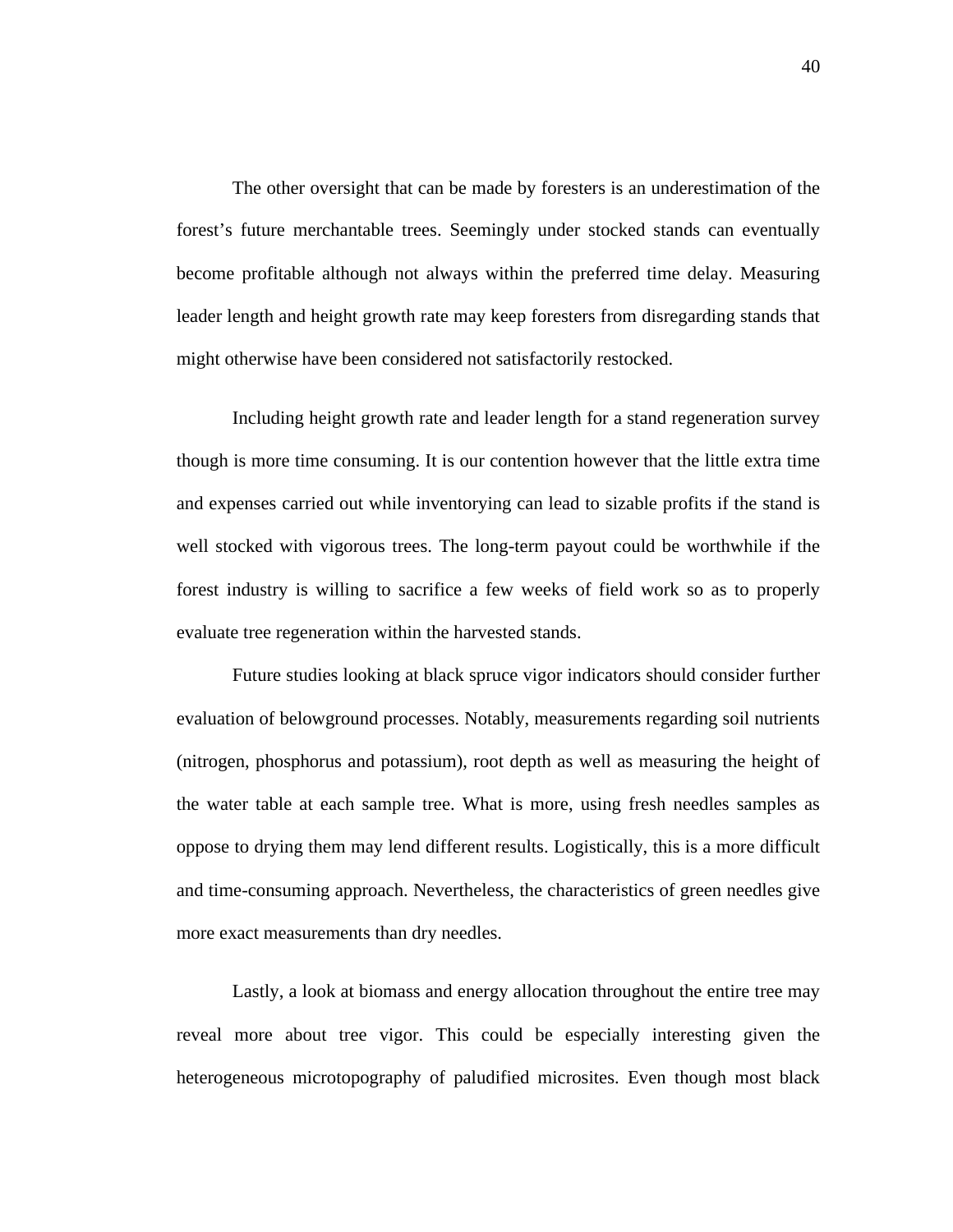spruces on a site may share similar genetic makeups owing to layering, biomass allocation tends to be environmentally determined as opposed to genetically determined (Rweyongeza et al., 2005). A study broaching this topic may reveal more about black spruce physiological and morphological plasticity and their relation to vigor.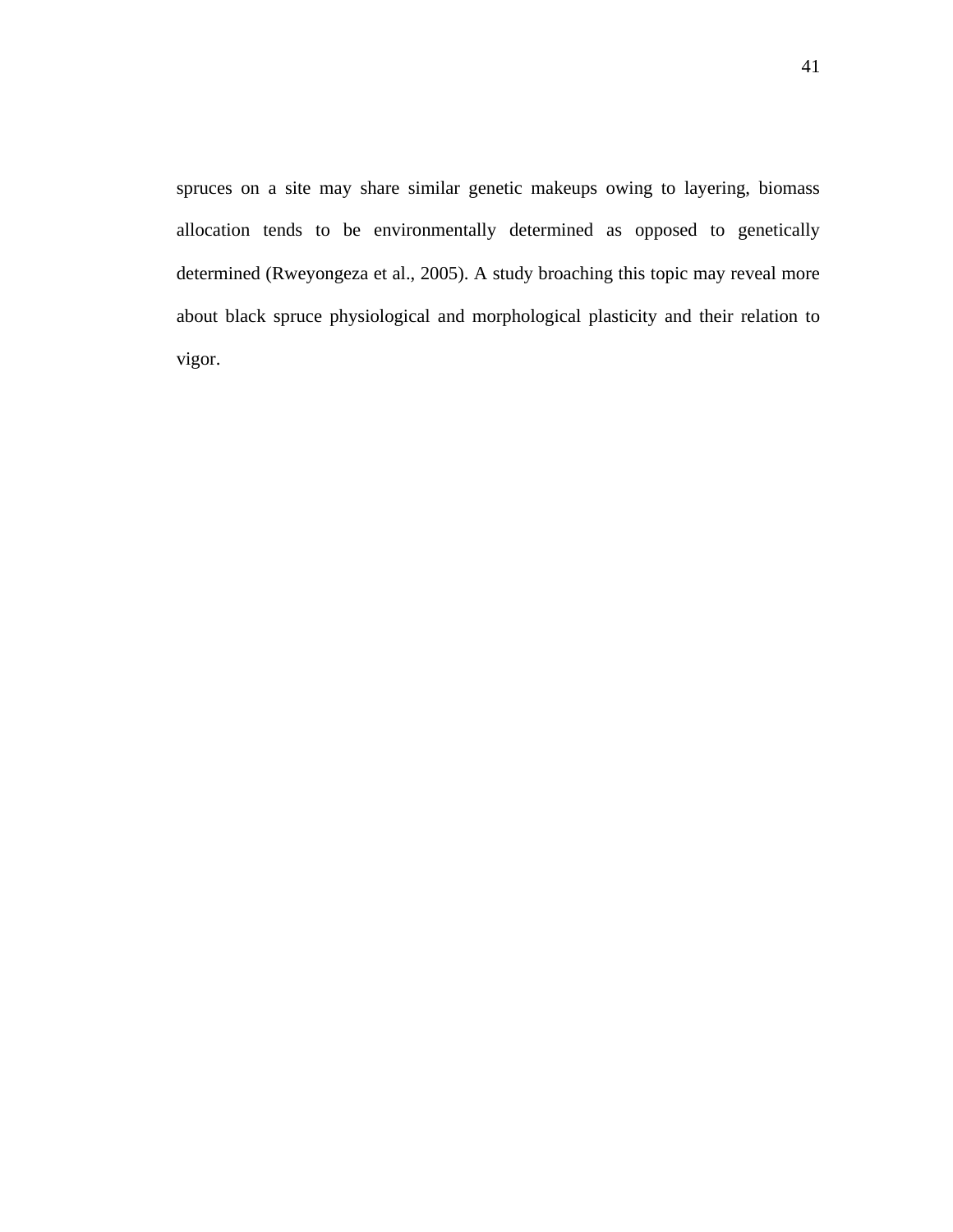# APPENDIX

Here we present tables and figures that complement this research. These elements help to clarify certain aspects of this study.



Figure 5. Black spruce size effect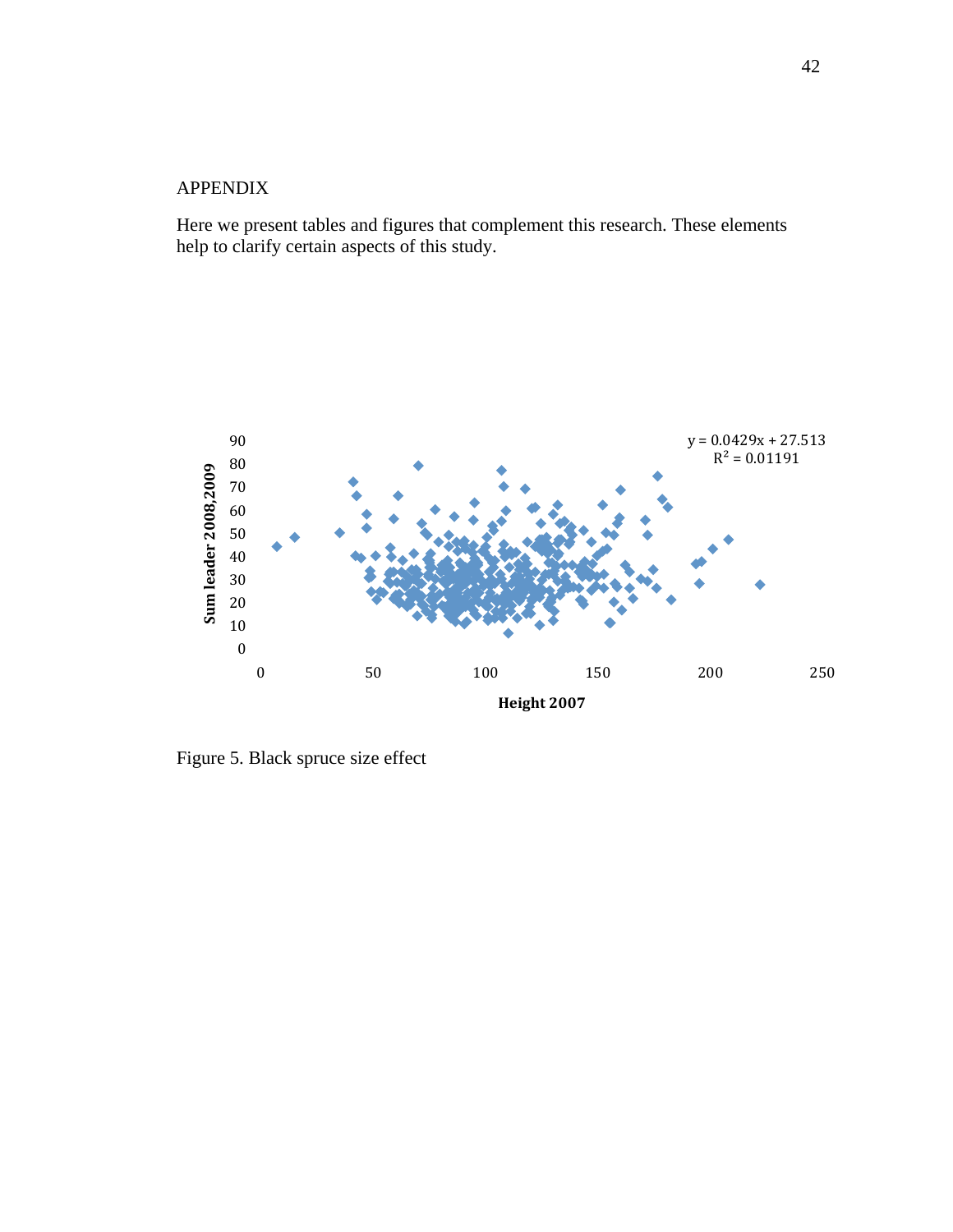

Figure 6. Relationship between foliar hue and total chlorophyll.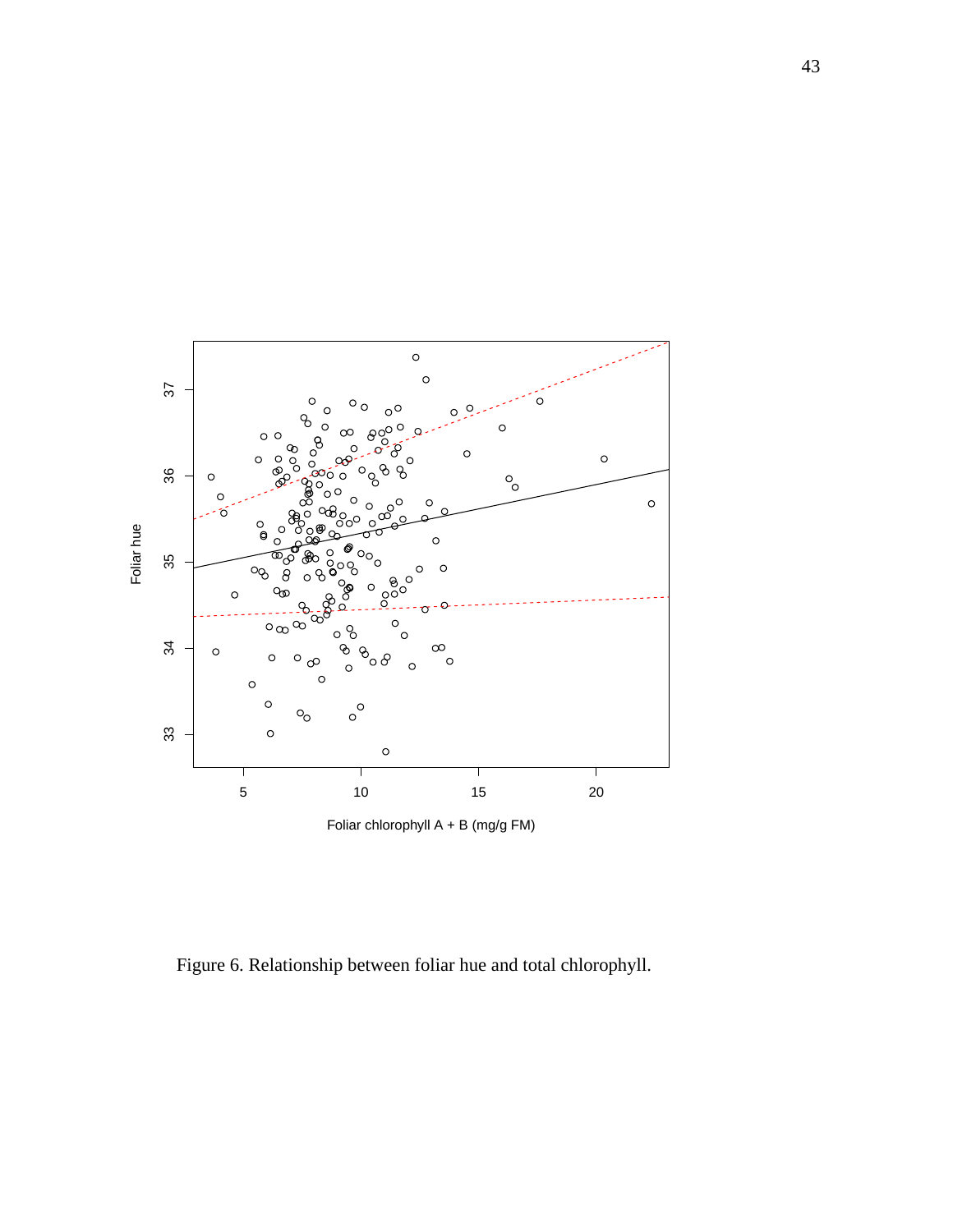

Figure 7. Diameter at ground height (DGH) with respect to total height.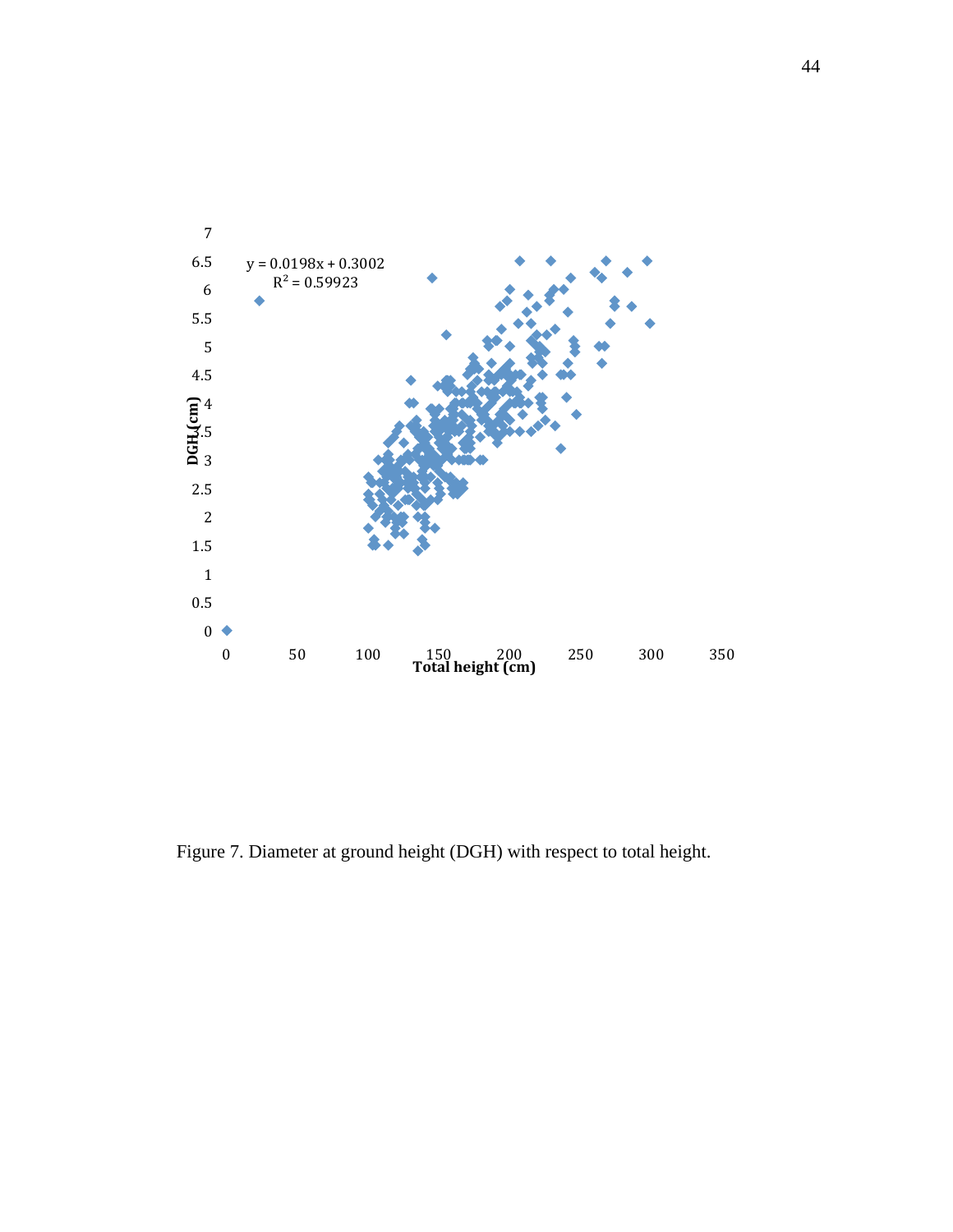

Figure 8. Changes in the rate of  $CO<sub>2</sub>$  assimilation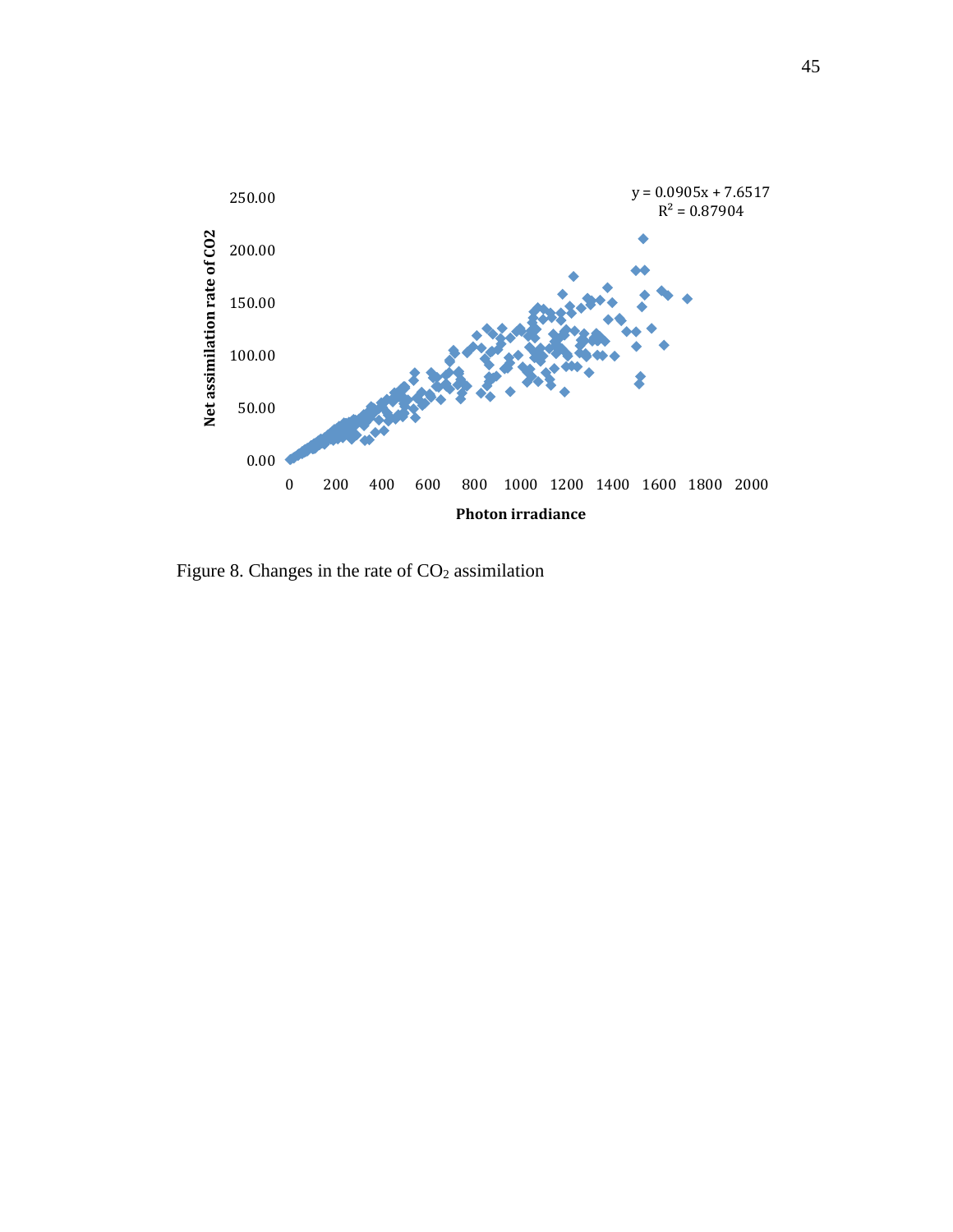

Figure 9. PCA biplots for physiological and morphological variables, scaling 2.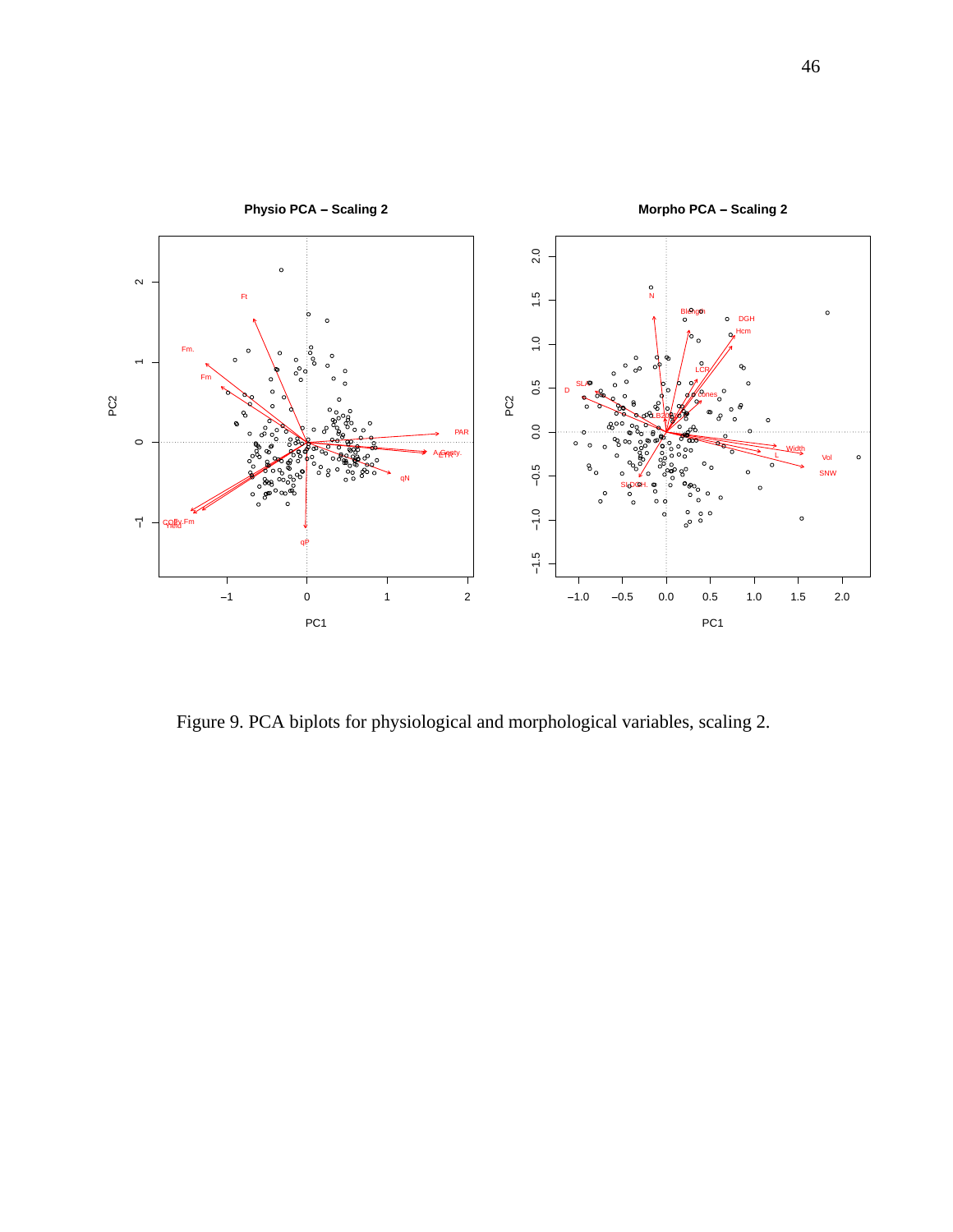

Figure 10. MFA correlation circle and partial axes between physiology, morphology and vigor.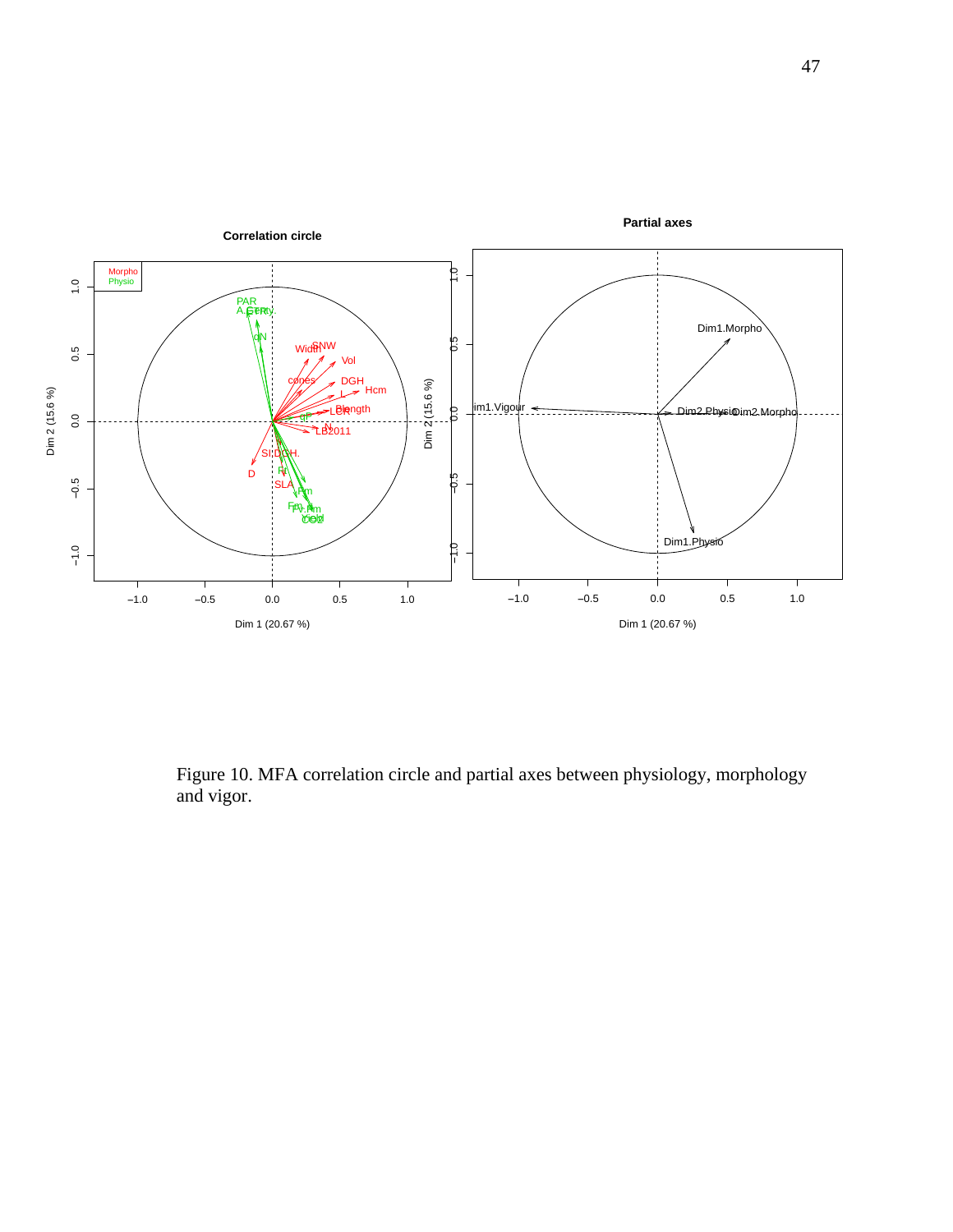|                                               | Tree height SLA      |                    | <b>MNS</b> |            | ₹            | $\,<$        | ヮ               | DGH                | $\overline{6}$ | PAR           | ETR.                     | Yield                                 | ⊅                                                                                                                                                                                                                                                                                                                                                      | CO <sub>2</sub> |
|-----------------------------------------------|----------------------|--------------------|------------|------------|--------------|--------------|-----------------|--------------------|----------------|---------------|--------------------------|---------------------------------------|--------------------------------------------------------------------------------------------------------------------------------------------------------------------------------------------------------------------------------------------------------------------------------------------------------------------------------------------------------|-----------------|
| Tree height                                   | 1.000                |                    |            |            |              |              |                 |                    |                |               |                          |                                       |                                                                                                                                                                                                                                                                                                                                                        |                 |
| <b>ALS</b>                                    | $-0.026$             | 1.000              |            |            |              |              |                 |                    |                |               |                          |                                       |                                                                                                                                                                                                                                                                                                                                                        |                 |
| <b>MNS</b>                                    | 0.210                | $-0.577$ *** 1.000 |            |            |              |              |                 |                    |                |               |                          |                                       |                                                                                                                                                                                                                                                                                                                                                        |                 |
| ┍                                             | 0.087                | $-0.080**$         | $0.734***$ | 1.000      |              |              |                 |                    |                |               |                          |                                       |                                                                                                                                                                                                                                                                                                                                                        |                 |
| ₹                                             | 0.355                | $-0.323**$         | 0.633<br>× | $0.128***$ | 1.000        |              |                 |                    |                |               |                          |                                       |                                                                                                                                                                                                                                                                                                                                                        |                 |
| $\,<$                                         | 0.302                | $-0.274***$        | $0.903***$ | $0.673***$ | $0.802$ ***  | 1.000        |                 |                    |                |               |                          |                                       |                                                                                                                                                                                                                                                                                                                                                        |                 |
|                                               | <b>0.011</b>         | 0.291              | $-0.543$   | -0.469     | $-0.250$     | -0.468       | $000^{\circ}$ L |                    |                |               |                          |                                       |                                                                                                                                                                                                                                                                                                                                                        |                 |
| DGH                                           | $0.753$ *** $-0.127$ |                    | 0.193      | 0.001      | 0.346        | 0.256        | 0.012           | $000^{\circ}$      |                |               |                          |                                       |                                                                                                                                                                                                                                                                                                                                                        |                 |
| $\overline{6}$                                | $0.011$ ***          | 0.180              | $-0.052$   | 0.101      | -0.108       | -0.033       | -0.016          | $-0.622$ *** 1.000 |                |               |                          |                                       |                                                                                                                                                                                                                                                                                                                                                        |                 |
| <b>PAR</b>                                    | 0.004                | $-0.114$           | 0.076      | -0.019     | 0.118        | <b>0.054</b> | -0.070          | 0.034              | $-0.04$ .      | $000^{\circ}$ |                          |                                       |                                                                                                                                                                                                                                                                                                                                                        |                 |
| ETR                                           | 0.013                | $-0.101$           | 0.089      | 0.025      | <b>0.095</b> | 0.062        | -0.089          | 0.028              | -0.019         | 0.940         | 1.000                    |                                       |                                                                                                                                                                                                                                                                                                                                                        |                 |
| Yield                                         | 0.029                | 0.084              | 0.020      | 0.124      | -0.051       | 0.045        | $-0.040$        | -0.039             | 870.0          |               | $-0.665** -0.444*$ 1.000 |                                       |                                                                                                                                                                                                                                                                                                                                                        |                 |
| $\triangleright$                              | 0.025                | $-0.101$           | 0.093      | 0.023      | 0.105        | 0.070        | $-0.087$        | 0.032              | $-0.01$<br>₿   |               |                          | $0.944***$ 0.993 *** -0.460 *** 1.000 |                                                                                                                                                                                                                                                                                                                                                        |                 |
| CO <sub>2</sub>                               | 0.017                | 0600               | 0.023      | 0.130      | -0.048       | 0.049        | $-0.043$        | $-0.042$           | 170.0          |               |                          |                                       | $-0.484 \times 10.484 \times 10.484 \times 10.484 \times 10.484 \times 10.484 \times 10.484 \times 10.484 \times 10.484 \times 10.484 \times 10.484 \times 10.484 \times 10.484 \times 10.484 \times 10.484 \times 10.484 \times 10.484 \times 10.484 \times 10.484 \times 10.484 \times 10.484 \times 10.484 \times 10.484 \times 10.484 \times 10.4$ |                 |
| *** significant at 0.001                      |                      |                    |            |            |              |              |                 |                    |                |               |                          |                                       |                                                                                                                                                                                                                                                                                                                                                        |                 |
| :<br>:<br>:<br>:<br> <br> <br> <br> <br> <br> |                      |                    |            |            |              |              |                 |                    |                |               |                          |                                       |                                                                                                                                                                                                                                                                                                                                                        |                 |

Table 5 Pearson correlation matrix, Table 5 Pearson correlation matrix, p

\*\* significant at 0.01 \* significant at 0.05 \*\* significant at 0.01

\* significant at 0.05<br>SLA, Specific Leaf Area; SNW, Specific Needle Weight; L, needle Iength; W, needle Width; V, needle volume; D, branch density; SI, Slenderness Index; PAR, Photosynthetically Active Radiation; ETR,<br>Elec Electron Transfer Rate; A, Photosynthesis; CO SLA, Specific Leaf Area; SNW, Specific Needle Weight; L, needle length; W, needle width; V, needle volume; D, branch density; SI, Slenderness Index; PAR, Photosynthetically Active Radiation; ETR, 2, CO2 assimilation rate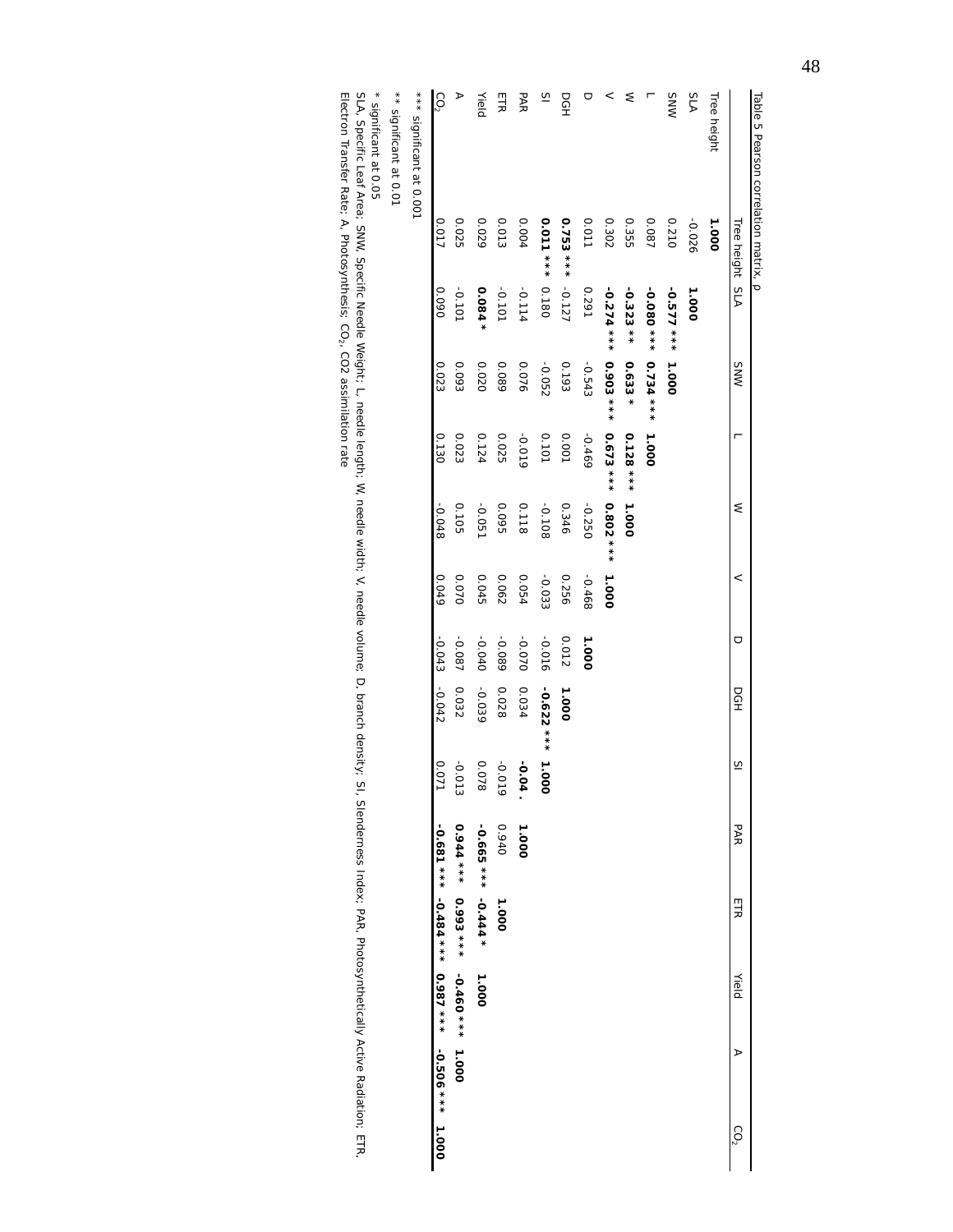

**Variation in internode increments (n=386)**

**Variation in ring width (n=386)**



Figure 11. Variations in internode increments and ring widths respectively.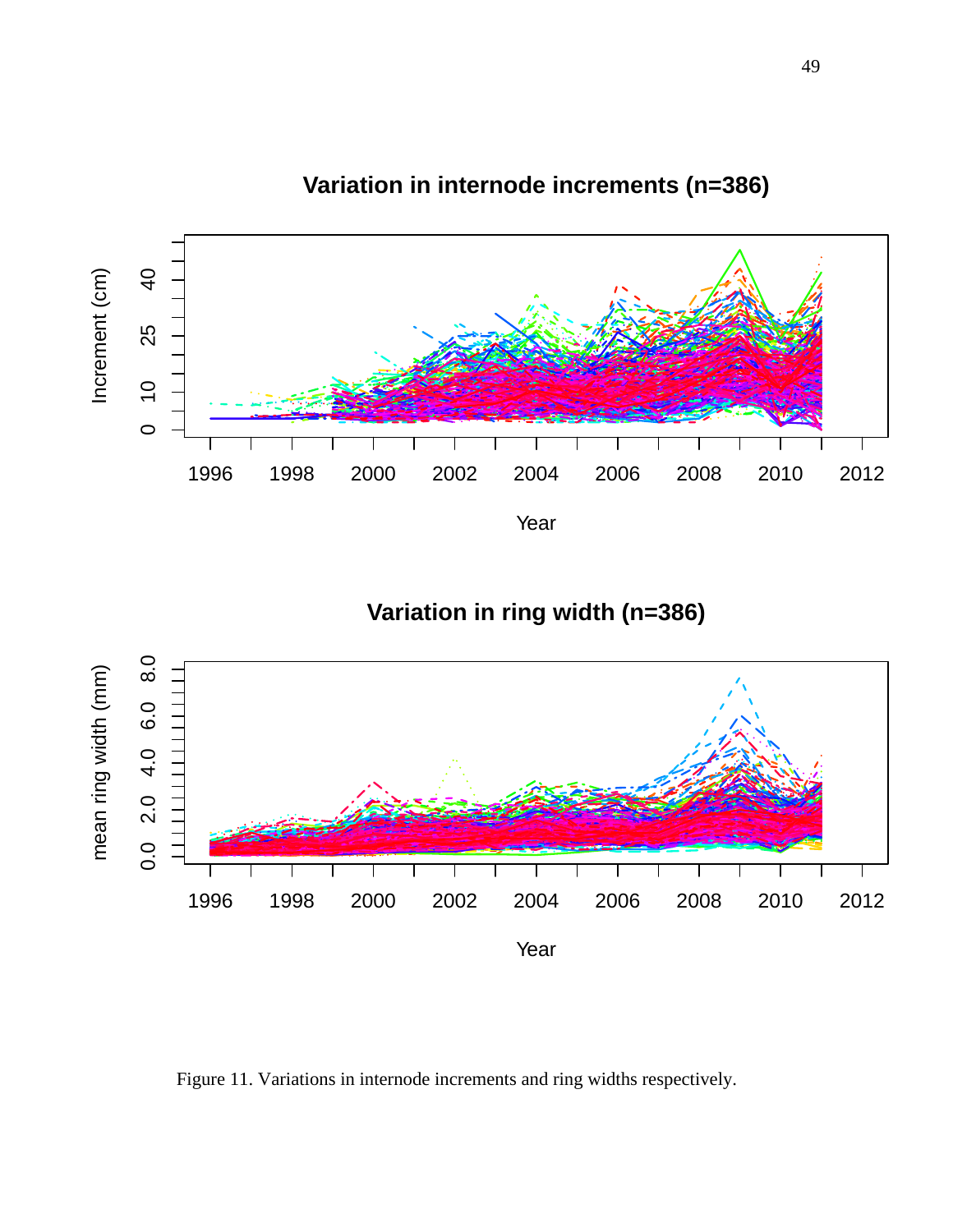

**Variation in basal area (n=386)**

Figure 12. Variation in basal area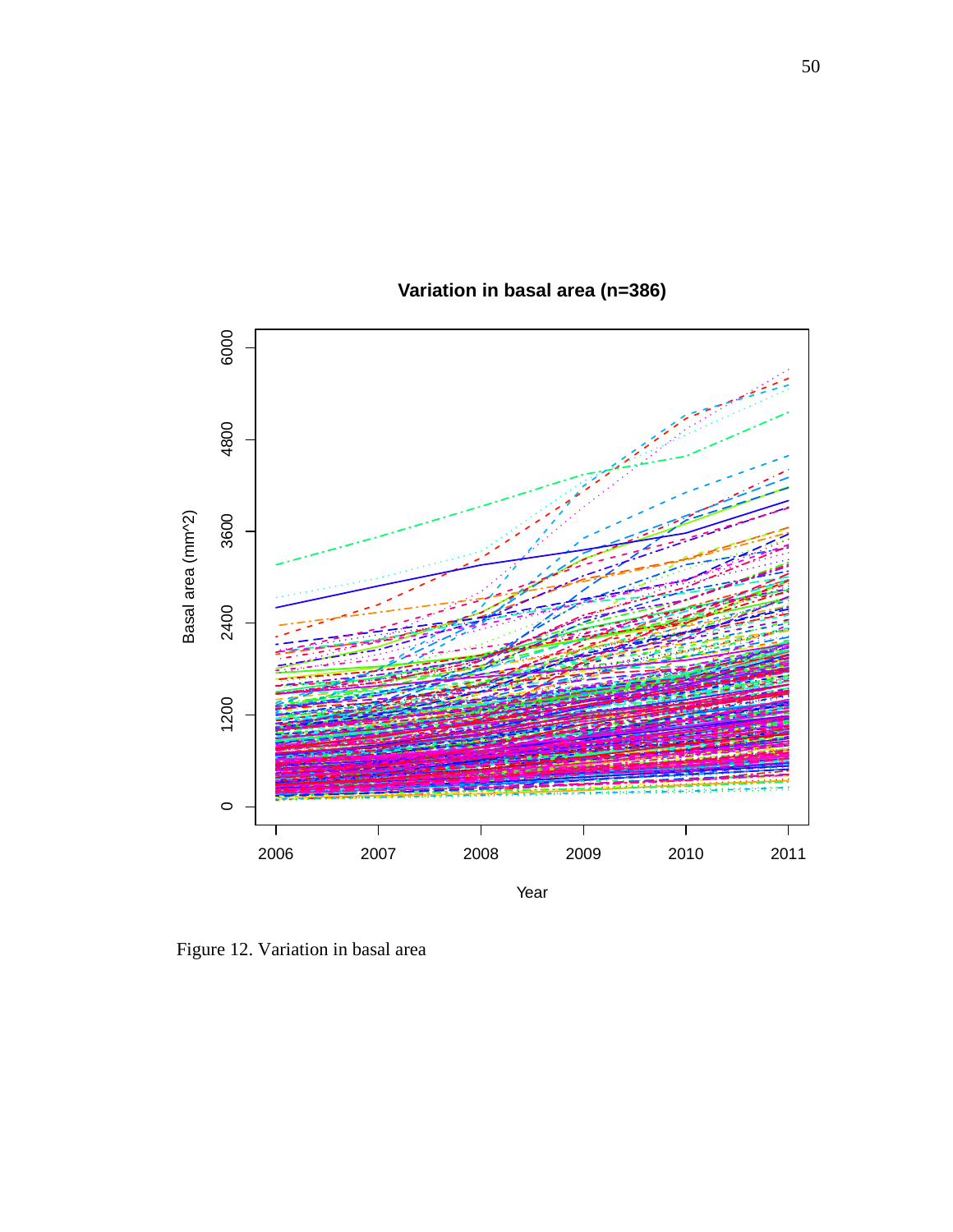

Figure 13. Mean radial growth as a function of internode length for 2006-2011.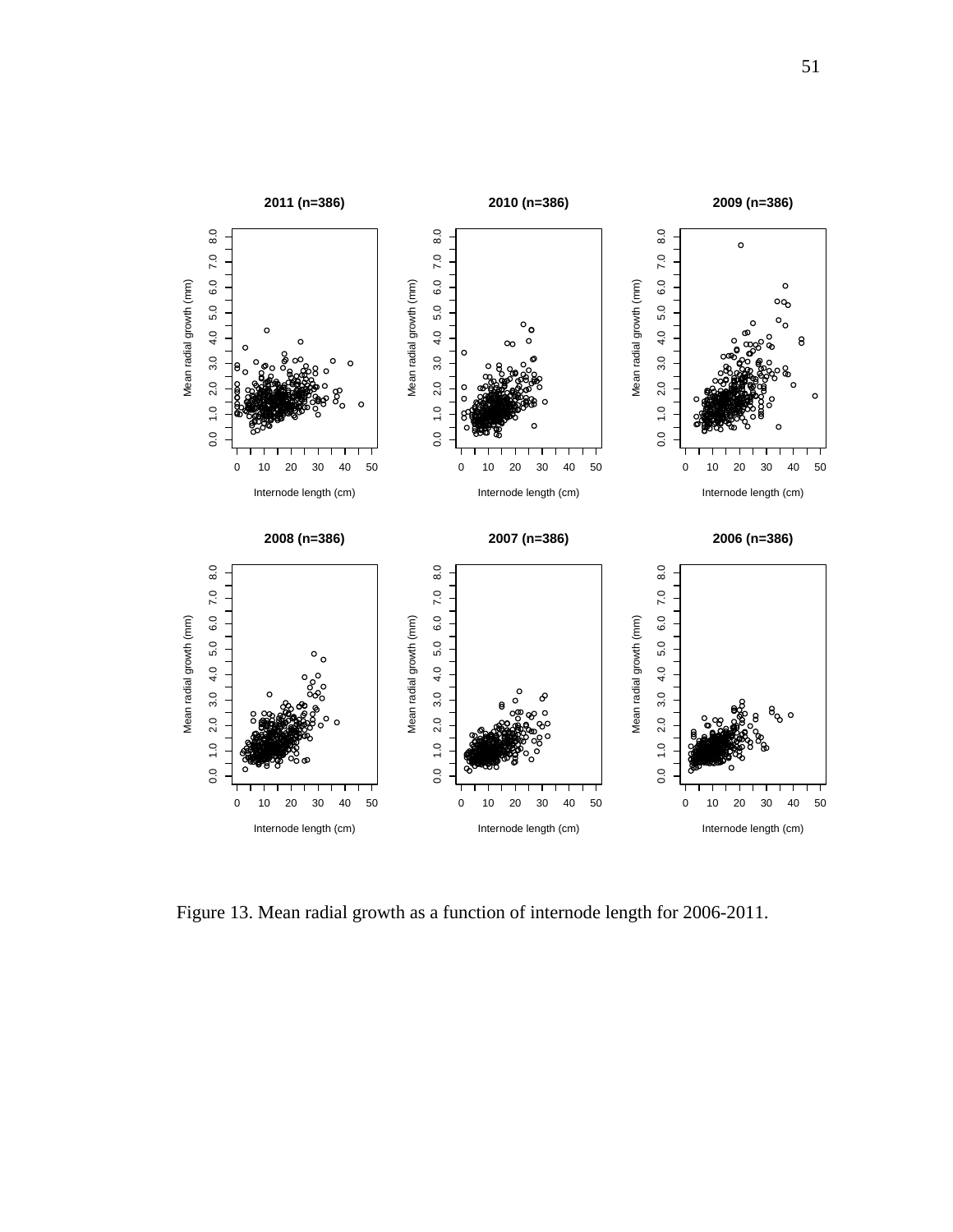# **REFERENCES**

- Alberta Sustainable Resource Development. (2008) Alberta Regeneration Survey Manuel [online]. Government of AB. Available at http://srd.alberta.ca/forest/managing/manual/aspx.
- Arnon D (1949) Copper enzymes in isolated chloroplasts. Polyphenoloxidase in *Beta vulgaris*. *Plant Physiology* 24(1):1.
- Bannan M (1942) Notes on the origin of adventitious roots in the native Ontario conifers. *American Journal of Botany* 29(8):593-598.
- Berninger K, Adamowicz W, Kneeshaw D, & Messier C (2010) Sustainable forest management preferences of interest groups in three regions with different levels of industrial forestry: An exploratory attribute-based choice experiment. *Environmental management* 46(1):117-133.
- Boily J & Doucet R (1993) Young growth of black spruce layers in regeneration after harvesting of the main stand. *Croissance juvenile de marcottes d'epinette noire en regeneration apres recolte du couvert dominant* 23(7):1396-1401.
- Bond-Lamberty B, Wang C, & Gower ST (2002) Aboveground and belowground biomass and sapwood area allometric equations for six boreal tree species of northern Manitoba. *Canadian Journal of Forest Research* 32(8):1441.
- Brand D & Weetman G (1986) Standards for regeneration establishment in Canada: a case study for Douglas-fir. *For. Chron* 62(2):84-90.
- Borcard D, Legendre, P & Gillet, F (2011) *Numerical Ecology with R*, Use R. Springer, New York, Dordrecht, London, Heidelberg. Chap 6, p153-225.
- Chen J, Rich P, Gower S, Norman J, & Plummer S (1997) Leaf area index of boreal forests: theory, techniques, and measurements. *Journal of Geophysical Research* 102(D24):29429.
- Cleland T (1937) *A practical description of the Munsell color system: with suggestions for its use* (Munsell Color Co.).
- Doucet R (1990) Long term development of black spruce advance growth released by cutting. *The silvics and ecology of boreal spruces*:05-12.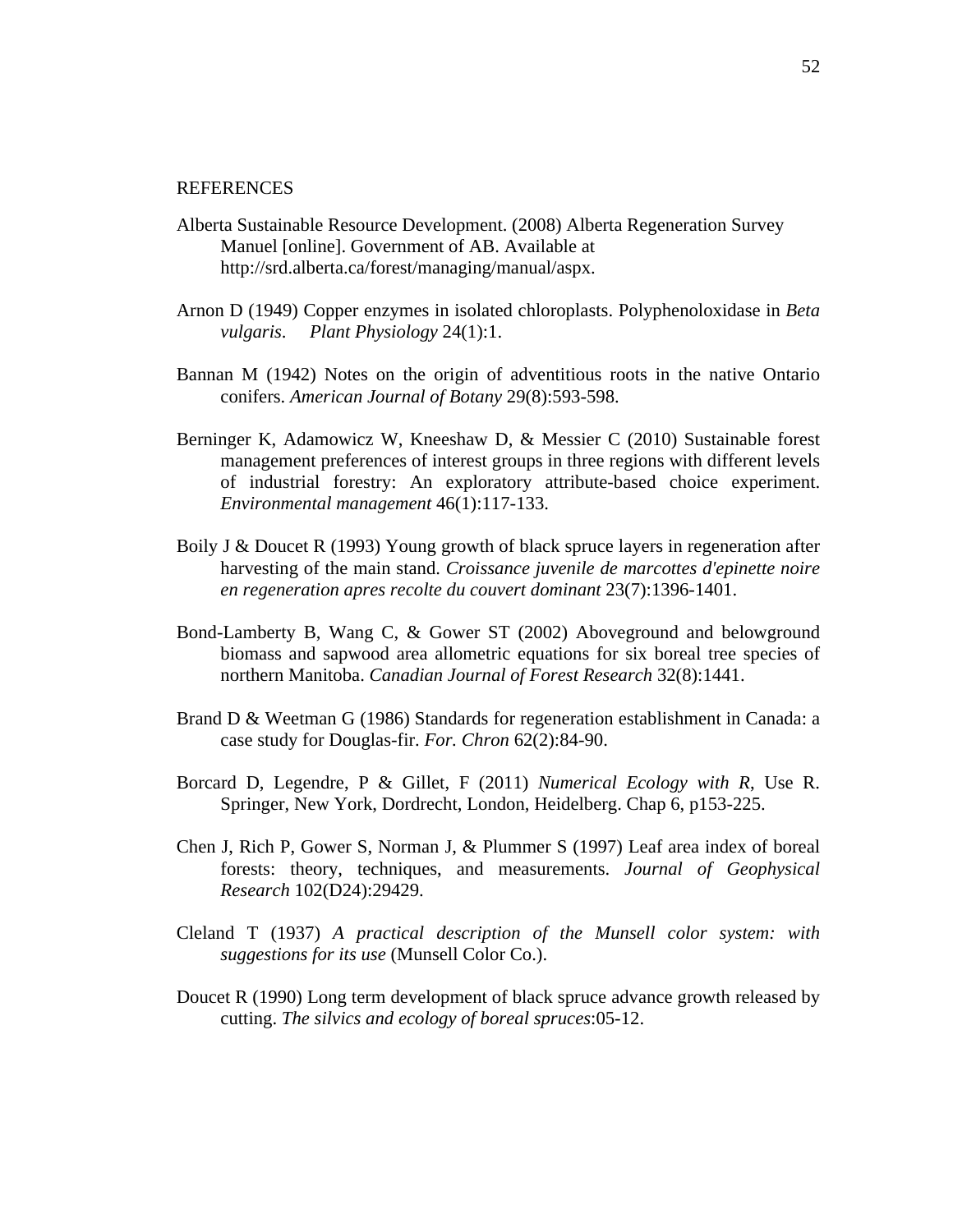- Duchesneau R, Lesage I, Messier C & Morin H (2001) Effect of light and intraspecific competition on growth and crown morphology of two size classes of understory balsam fir saplings. *Forest Ecology and Management* 140:215- 225.
- Eastham A & Jull M (1999) Factors affecting natural regeneration of Abies lasiocarpa and Picea engelmannii in a subalpine silvicultural systems trial. *Canadian Journal of Forest Research* 29(12):1847-1855.
- Ernst, R.L. and Knapp, W.H. (1985) Forest stand density and stocking: concepts, terms and the use of stocking guides. *USDA Forest Service General Technical Report WO* WO-44.
- Fraser D.A. (1962) Apical and radial growth of white spruce (*Picea glauca* (Moench) Voss) at Chalk river, Ontario, Cananda. *Canadian Journal of Botany* 40: 659- 668.
- Genty B, Briantais J-M & Baker R. N (1989) The relationship between the quantum yield of photosynthetic electron transport and quenching of chlorophyll fluorescence. *Biochimica et Biosphysica Acta* 990:87-92.
- Groot A, & Hökkä H (2000) Persistance of suppression effects on peatland black spruce advance regeneration after overstory removal. *Canadian Journal of Forest Research* 30(5):753-760.
- Heiskanen J (2005) Foliar color as an indicator of foliar chlorophyll and nitrogen concentration and growth in Norway spruce seedlings. *Scandinavian Journal of Forest Research* 20:329-336.
- Humbert L, Gagnon D, Kneeshaw DD, & Messier C (2007) A shade tolerance index for common understory species of northeastern North America. *Ecological Indicators* 7(1):195-207.
- Johnson, P.S., Shifley, S.R. and Rogers R. (2009) *The ecology and silviculture of oaks*. (CABI publishing).
- Johnstone J & Kasischke E (2005) Stand-level effects of soil burn severity on postfire regeneration in a recently burned black spruce forest. *Canadian Journal of Forest Research* 35(9):2151-2163.
- Keiller R. D & Walker A. D (1990) The use of chlorophyll fluorescence to predict CO2 fixation during photosynthetic oscillations. *Proceeding of the Royal Society of London* 241:59-64.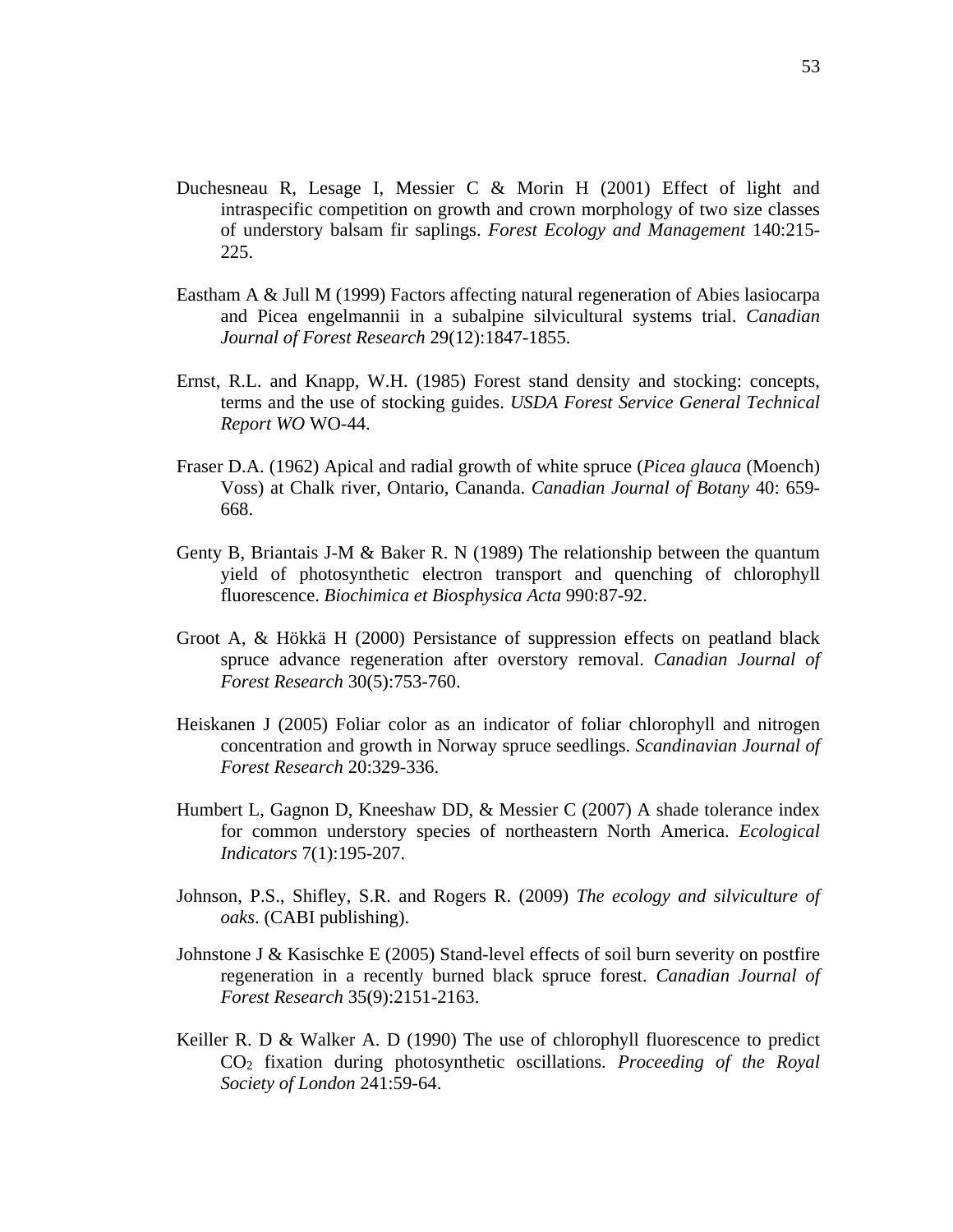- Klinka K, Green R.N., Trowbirdge R.L. & Lowe L.E. (1981) Taxonomic humus classification forms in ecosystem of British Columbia. Province of British Columbia, Ministry of Forests, Land Management Report 8, pp 61.
- Kneeshaw D, Williams H, Nikinmaa E, & Messier C (2002) Patterns of above-and below-ground response of understory conifer release 6 years after partial cutting. *Canadian Journal of Forest Research* 32(2):255-265.
- Lanner M. R (1985) On the intensity of height growth to spacing. *Forest Ecology and Management* 13:143-148.
- Lafleur B, Pare D, Fenton N, & Bergeron Y (2010) Do harvest methods and soil type impact the regeneration and growth of black spruce stands in northwestern Quebec? *Canadian Journal of Forest Research* 40(9):1843-1851.
- Lavoie M, Paré D, Fenton N, Groot A, & Taylor K (2005) Paludification and management of forested peatlands in Canada: a literature review. *Environmental Reviews* 13(2):21-50.
- L'Hirondelle SJ, Simpson DG, & Binder WB (2007) Chlorophyll fluorescence, root growth potential, and stomatal conductance as estimates of field performance potential in conifer seedlings. *New Forests* 34:235-251.
- Li C, Liu S, & Berninger F (2004) *Picea* seedlings show apparent acclimation to drought with increasing altitude in the eastern Himalaya. *Trees-Structure and Function* 18(3):277-283.
- Lichtenthaler HK. (1987) Chlorophylls and carotenoids: Pigments of photosynthetic biomembranes, in *Methods in Enzymology*, edited by R.D. Lester Packr, pp. 350-382, Academic Press.
- Mailly D & Gaudreault M. (2005) Growth intercept models for black spruce, jack pine and balsam fir in Quebec. *Forestry Chronicle* 81(1):104-113.
- Major J, Barsi D, Mosseler A, Rajora O, & Campbell M (2007a) Predominant paternal inheritance pattern of light-energy processing adaptive traits in red and black spruce hybrids. *Canadian Journal of Forest Research* 37(2):293-305.
- Major J, Mosseler A, Barsi D, & Campbell M (2007b) Comparative nutrient economy, stable isotopes, and related adaptive traits in *Picea rubens*, *Picea mariana* and their hybrids. *Trees - Structure and Function* 21(6):677-692.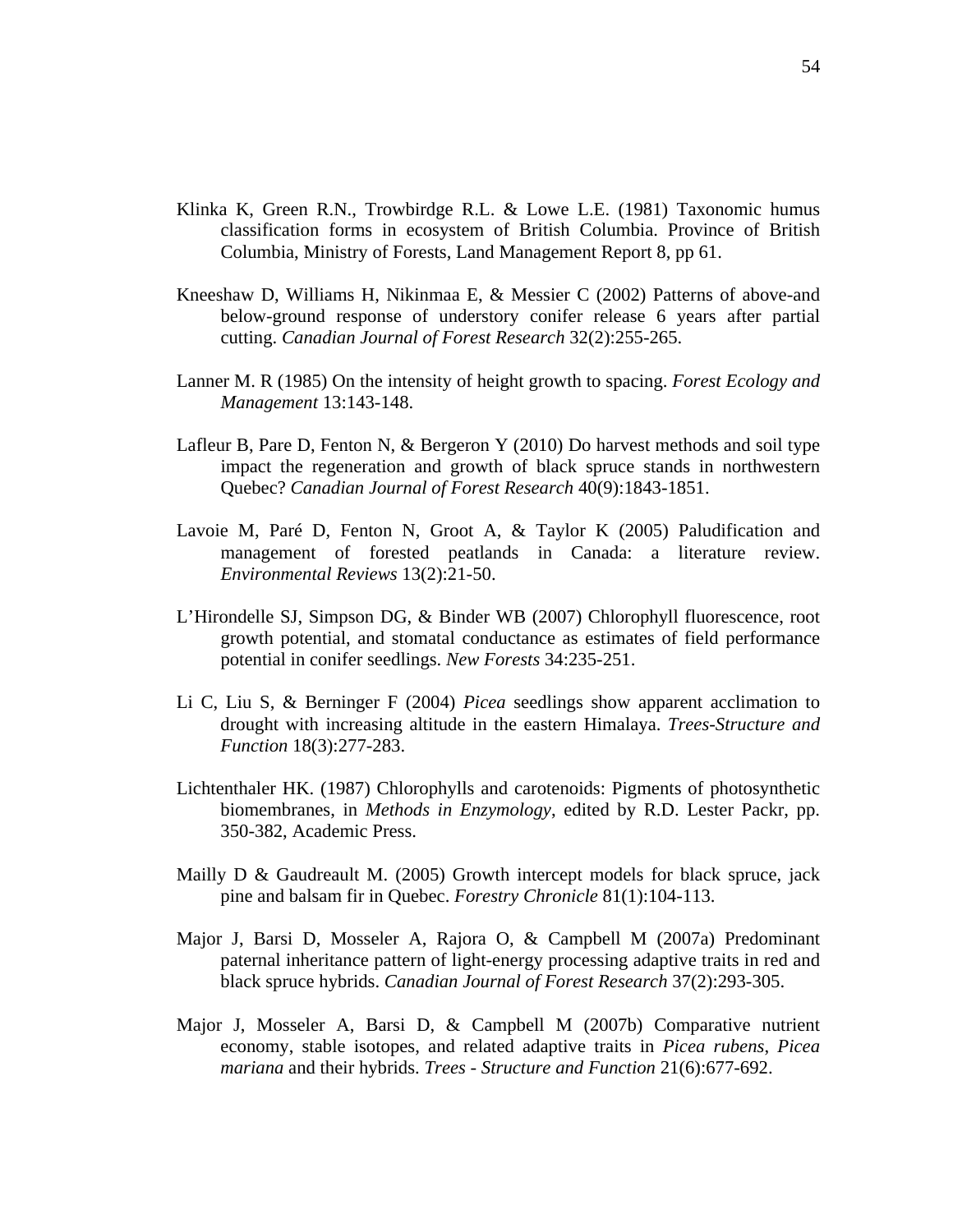- Mallik A.U. (1987) Allelopathic potential of Kalmia angustifolia to black spruce (*Picea mariana*). *Forest Ecology and Management* 20(1-2):43-51.
- Manitoba Conservation. (2010) Manitoba free-to-grow survey manual [online]. Government of Manitoba. Available at http://gov.mb.ca/conservation/forestry/pdf/renewal/ftg\_2010.pdf.
- Marshall JD, Rehfeldt GE, & Monserud RA (2001) Family differences in height growth and photosynthetic traits in three conifers. *Tree Physiology* 21(11):727- 734.
- Mattsson A (1997) Predicting field performance using seedling quality assessment. *New Forests* 13(1):227-252.
- Messier C., Doucet R., Ruel J-C., Claveau Y., Kelly C. and Lechowicz J.M. (1999) Functional ecology of advance regeneration in relation to light in boreal forests. *Canadian Journal of Forest Research* 29(6):812-823.
- Messier C., Parent S. & Bergeron Y (1998) Effect of overstory and understory vegetation on the understory light environment in mixed boreal forests, *Journal of Vegetation Science*, 9(4):511-520.
- Ministry of Forests, Lands and Natural Resource Operations. (2010) Silviculture [online]. Government of British Columbia. Available at http://for.gov.bc.ca/dqc/Silviculture.htm
- Minocha, R., G. Martinez, B. Lyons and S. Long (2009) Development of a standardized methodology for quantifying total chlorophyll and carotenoids from foliage of harwood and conifer tree species, *Canadian Journal of Forest Research*, 39, 849-861.
- Mitchell R, Waring R, & Pitman G (1983) Thinning lodgepole pine increases tree vigor and resistance to mountain pine beetle. *Forest Science* 29(1):204-211.
- Morin H & Gagnon R (1991) Structure et croissance de peuplements d'épinette noire issus de régénération préétablie une quarantaine d'années après coupe au Lac-Saint-Jean. *Québec. For. Chron* 67:275-283.
- Morin H & Gagnon R (1992) Comparative growth and yield of layer-and seed-origin black spruce (*Picea mariana*) stands in Quebec. *Canadian Journal of Forest Research* 22(4):465-473.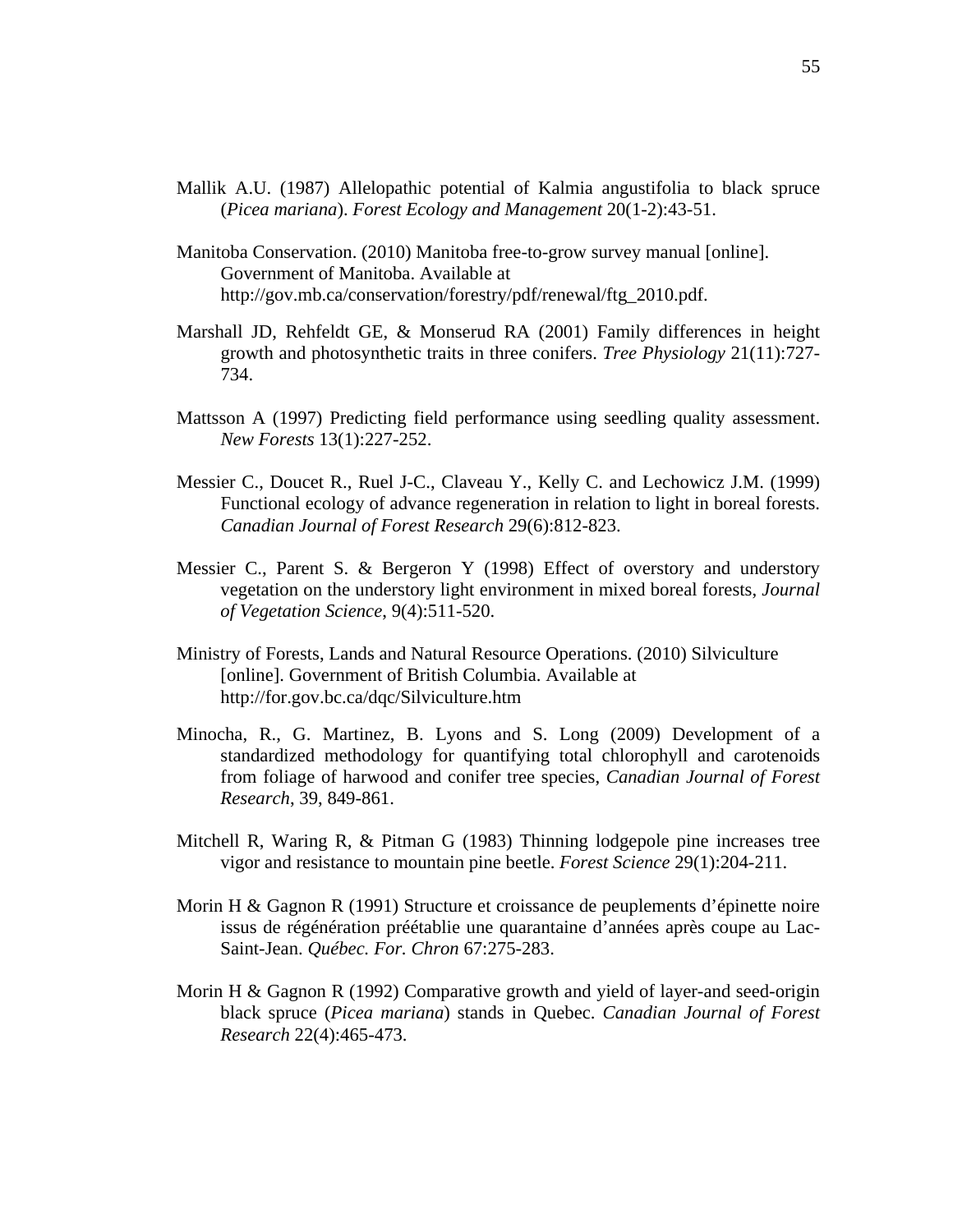- Moss, M. & L. Hermanutz (2009) Postfire seedling recruitment at the southern limit of lichen woodland, *Canadian Journal of Forest Research*, 39(12), 2299-2306.
- Muller H. W (1967) Botany: A Functional Approach. The Macmillan Company, New York, 486 pp.
- Munster-Swendsen M (1987) Index of vigor in Norway spruce (*Picea abies* Karst.). *Journal of Applied Ecology* 24(2):551-561.
- Paludification des sites forestiers sur les basses terres de la Baie James: un phénomène à gérer. 2008. Bernier, P.Y.; Simard, M; Paré, D.; Bergeron, Y. Pages 1-2 (Vol. Fiche technique no7) dans Chaire en aménagement forestier durable. Université du Québec en Abitibi-Témiscamingue, Rouyn-Noranda, Québec. p.
- Paquin R & Doucet R (1992a) Productivité de pessières noires boréales régénérées par marcottage à la suite de vieilles coupes totales au Québec. *Canadian Journal of Forest Research* 22(4):601-612.
- Paquin R & Doucet R (1992b) Croissance en hauteur à long terme de la régénération préétablie dans des pessières noires boréales régénérées par marcottage, au Québec. *Canadian Journal of Forest Research* 22(4):613-621.
- Paquin R, Margolis H, Doucet R, & Coyea M (1999) Comparison of growth and physiology of layers and naturally established seedlings of black spruce in a boreal cutover in Quebec. *Canadian Journal of Forest Research* 29(1):1-8.
- Remphrey W.R. & Powell G.R. (1984) Crown architecture of *Larix laricina* saplings: shoot preformation and neoformation and their relationship to shoot vigor. *Canadian Journal of Botany* 62: 2181-2192.
- R Core Team (2012). R: A language and environment for statistical computing. R Foundation for Statistical Computing, Vienna, Austria. ISBN 3-900051-07-0, URL http://www.R-project.org/
- Richardson AD, Duigan SP, & Berlyn GP (2002) An evaluation of noninvasive methods to estimate foliar chlorophyll content. *New Phytologist* 153(1):185- 194.
- Robichaud E & Methven I (1991) Tree vigor and height growth in black spruce. *Trees-Structure and Function* 5(3):158-163.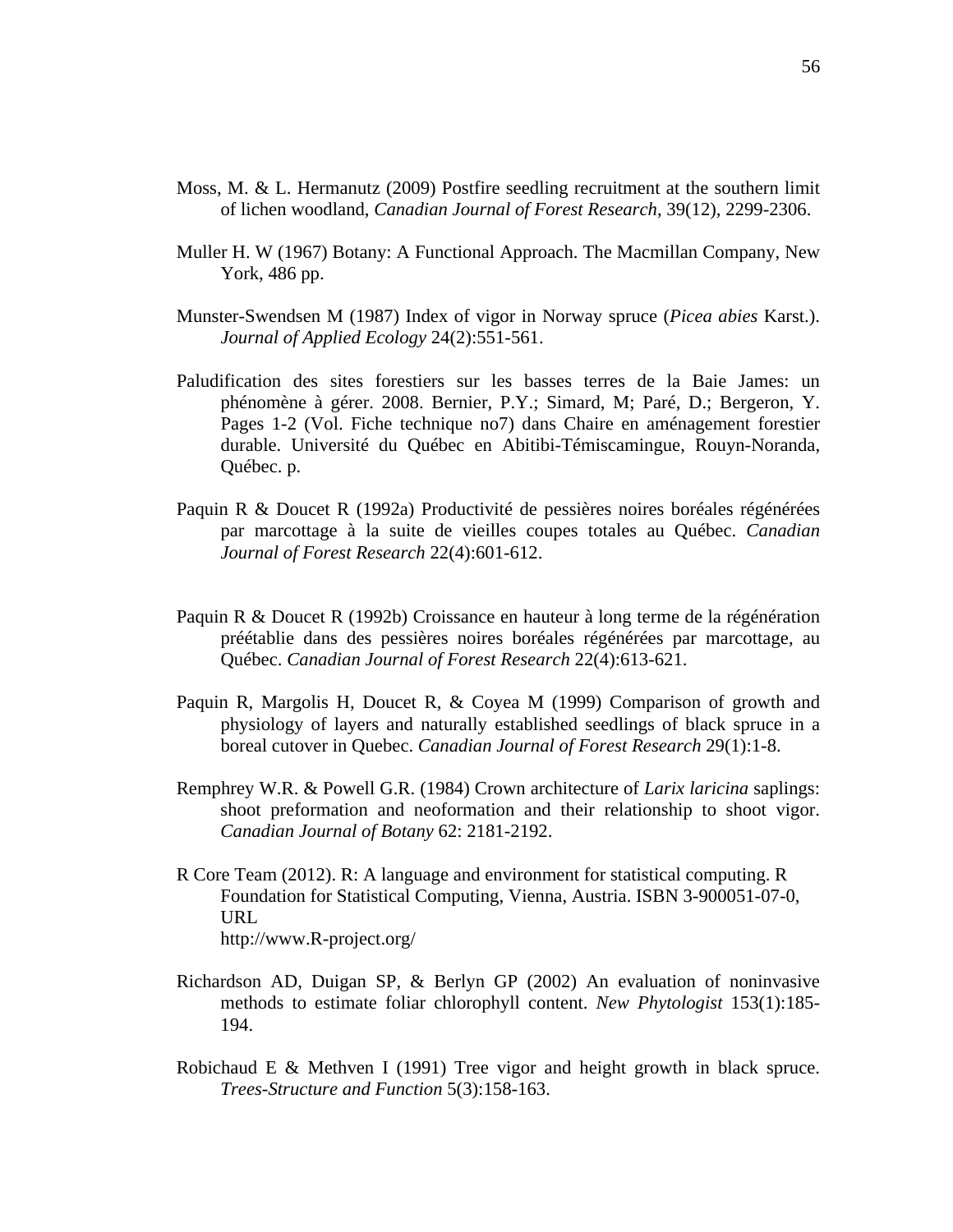- Rossi S, Tremblay M, Morin H, & Levasseur V (2009) Stand structure and dynamics of *Picea mariana* on the northern border of the natural closed boreal forest in Quebec, Canada. *Canadian Journal of Forest Research* 39(12):2307.
- Roy V, Bernier P, Plamondon A, & Ruel J (1999) Effect of drainage and microtopography in forested wetlands on the microenvironment and growth of planted black spruce seedlings. *Canadian Journal of Forest Research* 29(5):563-574.
- Ruel J, Messier C, Doucet R, Claveau Y, & Comeau P (2000) Morphological indicators of growth response of coniferous advance regeneration to overstorey removal in the boreal forest. *Forestry Chronicle* 76(4):633-642.
- Ruel JC, Horvath R, Ung CH, & Munson A (2004) Comparing height growth and biomass production of black spruce trees in logged and burned stands. *Forest Ecology and Management* 193(3):371-384.
- Rweyongeza M. D, Yeh C. F, & Dhir K. N (2005) Heritability and correlations for biomass production and allocation in white spruce seedlings. *Silvae Genetica* 54:228-235.
- Salemaa M & Jukola-Sulonen E-L (1990) Vitality rating of *Picea abies* by defoliation class and other vigor indicators. *Scandinavian Journal of Forest Research* 5(1):413 - 426.
- Saucier, J-P., Grondin, P., Robitaille, A. & Bergeron, J-F., (2003) Vegetation zones and bioclimatic domains in Quebec [online]. Available from http://www.mrnfp.gouv.qc.ca/english/publications/forest/publications/zonea.pdf.
- Seaton G. R. G & Walker A. D (1990) Chlorophyll fluorescence as a measure of photosynthetic carbon assimilation *Proceeding of the Royal Society of London* 242:29-35.
- Simard M, Lecomte N, Bergeron Y, Bernier PY, & Paré D (2007) Forest productivity decline caused by successional paludification of boreal soils. *Ecological Applications* 17(6):1619-1637.
- Solarik A. K, Volney Jan A. W, Lieffers J. V, Spence R. J & Hamann A (2011) Factors affecting white spruce and aspen survival after partial harvest. *Journal of Applied Ecology* 49(1):145-154.